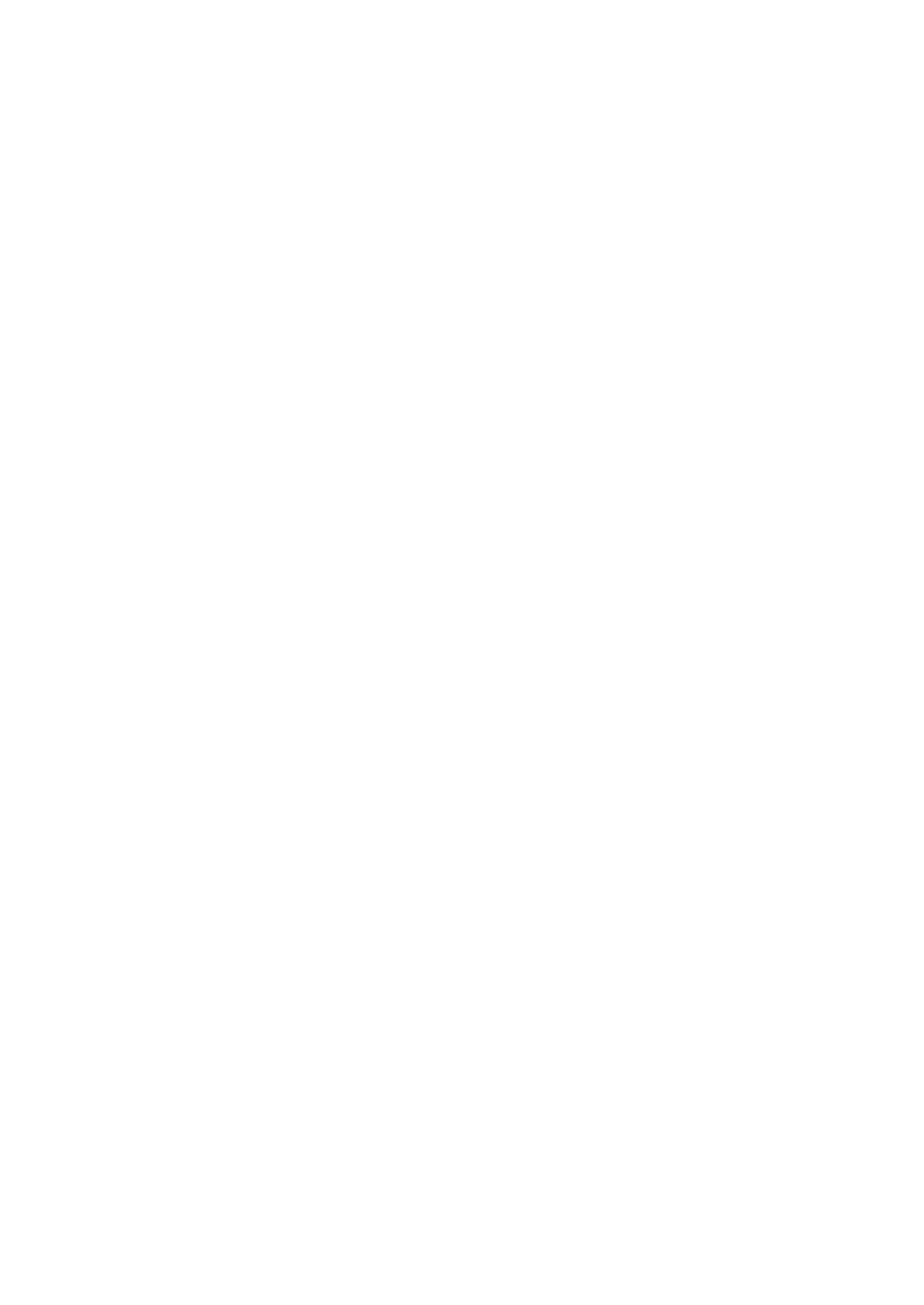| I.   |                 |                                                                                                                                                                                                                                                                                             |  |  |
|------|-----------------|---------------------------------------------------------------------------------------------------------------------------------------------------------------------------------------------------------------------------------------------------------------------------------------------|--|--|
| II.  |                 |                                                                                                                                                                                                                                                                                             |  |  |
| III. |                 |                                                                                                                                                                                                                                                                                             |  |  |
|      | A.              |                                                                                                                                                                                                                                                                                             |  |  |
|      |                 | 1.<br>2.<br>Article 9.1(c) of the Agreement on Agriculture—"Payments Financed<br>(a)<br>(b)<br>Article 10.1 of the Agreement on Agriculture-"Export Subsidies" 8<br>3.                                                                                                                      |  |  |
|      | <b>B.</b>       |                                                                                                                                                                                                                                                                                             |  |  |
|      |                 | Article 10.3 of the Agreement on Agriculture-Rules of Evidence 9<br>1.<br>$\overline{2}$ .<br>Article 9.1(c) of the Agreement on Agriculture—"Payments Financed<br>(a)<br>(b)<br>Article 10.1 of the Agreement on Agriculture—"Export Subsidies"10<br>3.                                    |  |  |
|      | C.              |                                                                                                                                                                                                                                                                                             |  |  |
|      |                 | 1.<br>Article 10.3 of the Agreement on Agriculture—Rules of Evidence11<br>2.<br>Article 9.1(c) of the Agreement on Agriculture—"Payments Financed<br>(a)<br>"Financed by Virtue of Governmental Action"12<br>(b)<br>Article 10.1 of the Agreement on Agriculture-"Export Subsidies"13<br>3. |  |  |
|      | D.              |                                                                                                                                                                                                                                                                                             |  |  |
|      |                 | 1.<br>2.                                                                                                                                                                                                                                                                                    |  |  |
| IV.  |                 |                                                                                                                                                                                                                                                                                             |  |  |
| V.   |                 |                                                                                                                                                                                                                                                                                             |  |  |
| VI.  |                 | Article 9.1(c) of the Agreement on Agriculture—"Payments Financed by Virtue of                                                                                                                                                                                                              |  |  |
|      | A.              |                                                                                                                                                                                                                                                                                             |  |  |
|      |                 | General Remarks on Article 9.1(c) of the Agreement on Agriculture24<br>1.<br>Individual Producer's Costs of Production or Industry-wide Average25<br>2.<br>3.<br>4.<br>5.<br>6.                                                                                                             |  |  |
|      | <b>B.</b>       |                                                                                                                                                                                                                                                                                             |  |  |
|      | $\mathcal{C}$ . |                                                                                                                                                                                                                                                                                             |  |  |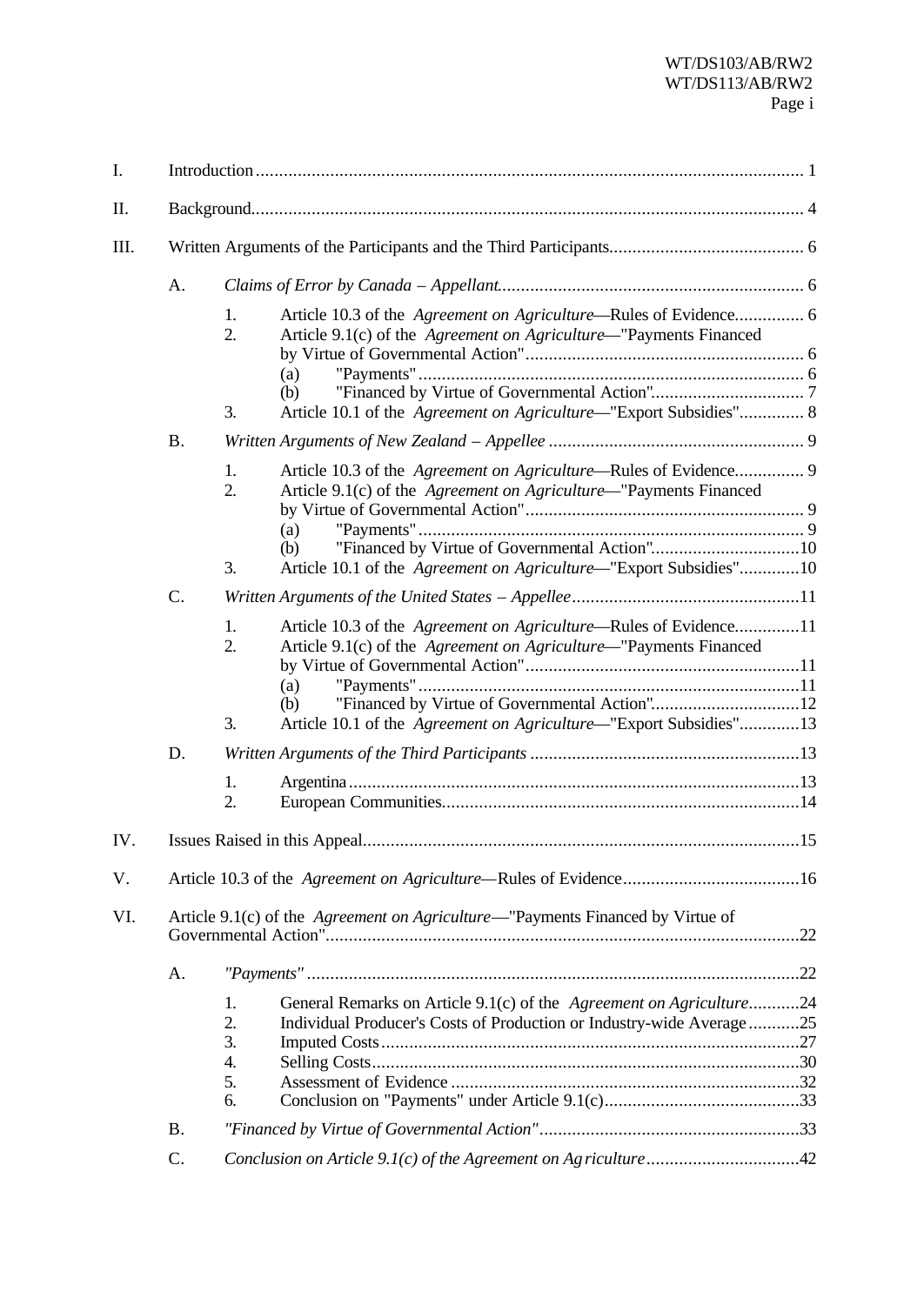# WT/DS103/AB/RW2 WT/DS113/AB/RW2 Page ii

| VII. |  |
|------|--|
|      |  |

| <b>Short Title</b>                                       | <b>Full Case Title and Citation</b>                                                                                                                                                                                                                                                                                                                       |
|----------------------------------------------------------|-----------------------------------------------------------------------------------------------------------------------------------------------------------------------------------------------------------------------------------------------------------------------------------------------------------------------------------------------------------|
| Canada - Dairy                                           | Appellate Body Report, Canada - Measures Affecting the Importation of Milk<br>and the Exportation of Dairy Products, WT/DS103/AB/R, WT/DS113/AB/R<br>and Corr.1, adopted 27 October 1999, DSR 1999:V, 2057<br>Panel Report, Canada - Measures Affecting the Importation of Milk and the<br>Exportation of Dairy Products, WT/DS103/R, WT/DS113/R, adopted |
|                                                          | 27 October 1999, as modified by the Appellate Body Report,<br>WT/DS103/AB/R, WT/DS113/AB/R, DSR 1999:VI, 2097                                                                                                                                                                                                                                             |
| Canada - Dairy (Article 21.5 -<br>New Zealand and US)    | Appellate Body Report, Canada - Measures Affecting the Importation of Milk<br>and the Exportation of Dairy Products - Recourse to Article 21.5 of the DSU<br>by New Zealand and the United States, WT/DS103/AB/RW,<br>WT/DS113/AB/RW, adopted 18 December 2001                                                                                            |
|                                                          | Panel Report, Canada - Measures Affecting the Importation of Milk and the<br>Exportation of Dairy Products - Recourse to Article 21.5 of the DSU by New<br>Zealand and the United States, WT/DS103/RW, WT/DS113/RW, adopted<br>18 December 2001, as reversed by the Appellate Body Report,<br>WT/DS103/AB/RW, WT/DS113/AB/RW                              |
| Canada - Dairy (Article 21.5 -<br>New Zealand and US II) | Panel Report, Canada - Measures Affecting the Importation of Milk and the<br>Exportation of Dairy Products - Second Recourse to Article 21.5 of the DSU<br>by New Zealand and the United States, WT/DS103/RW2, WT/DS113/RW2,<br>26 July 2002                                                                                                              |
| $EC-Hormones$                                            | Appellate Body Report, EC Measures Concerning Meat and Meat Products<br>(Hormones), WT/DS26/AB/R, WT/DS48/AB/R, adopted 13 February 1998,<br>DSR 1998:I, 135                                                                                                                                                                                              |
| $US-FSC$                                                 | Panel Report, United States - Tax Treatment for "Foreign Sales Corporations",<br>WT/DS108/R, adopted 20 March 2000, as modified by the Appellate Body<br>Report, WT/DS108/AB/R, DSR 2000:IV, 1677                                                                                                                                                         |
| US – Wool Shirts and Blouses                             | Appellate Body Report, United States - Measure Affecting Imports of Woven<br>Wool Shirts and Blouses from India, WT/DS33/AB/R and Corr.1, adopted<br>23 May 1997, DSR 1997:I, 323                                                                                                                                                                         |
| US – Wheat Gluten                                        | Appellate Body Report, United States - Definitive Safeguard Measures on<br>Imports of Wheat Gluten from the European Communities, WT/DS166/AB/R,<br>adopted 19 January 2001                                                                                                                                                                               |

# TABLE OF CASES CITED IN THIS REPORT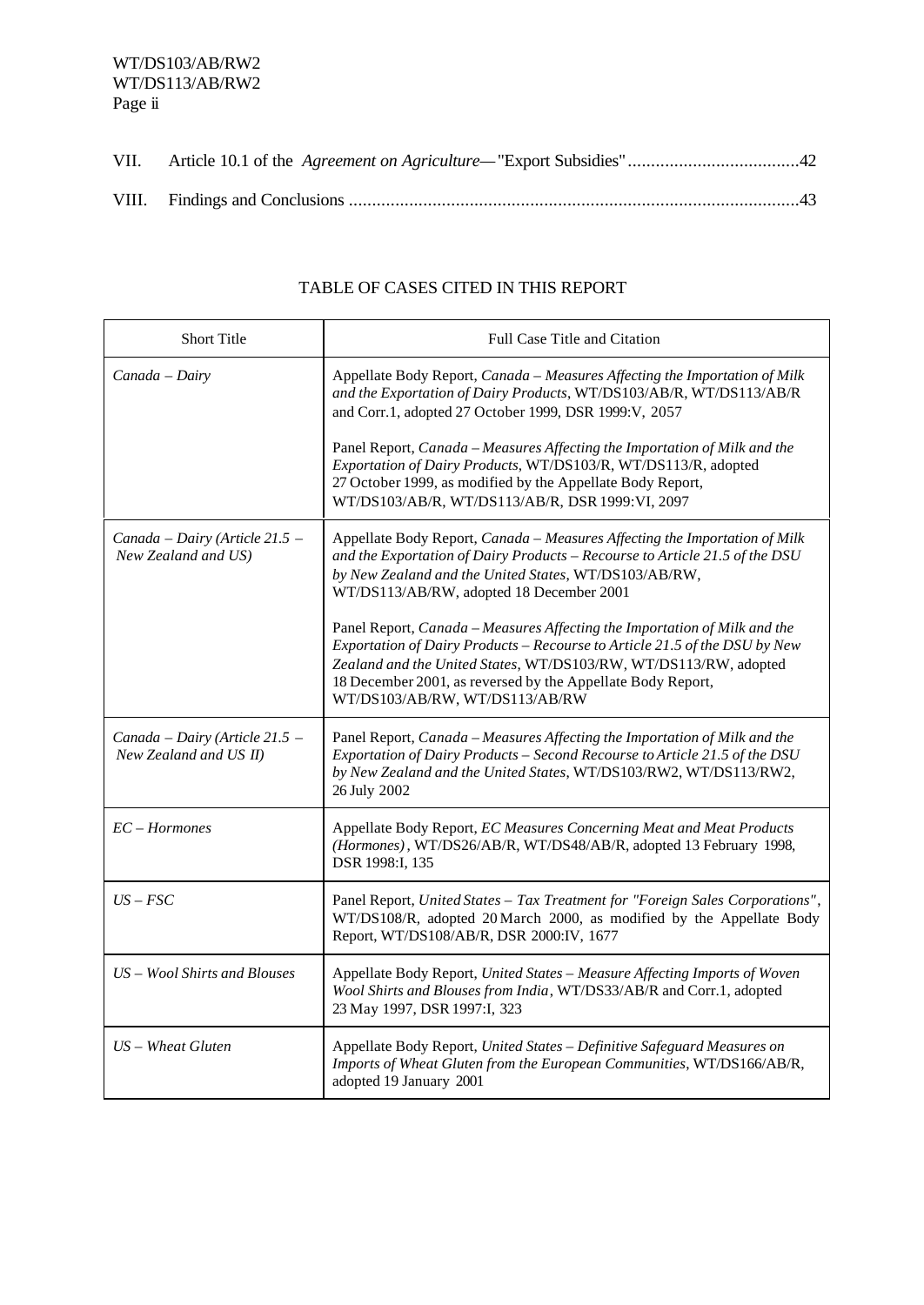#### WORLD TRADE ORGANIZATION APPELLATE BODY

**Canada – Measures Affecting the Importation of Milk and the Exportation of Dairy Products** Second Recourse to Article 21.5 of the DSU by New Zealand and the United States

Canada, *Appellant* New Zealand, *Appellee* United States, *Appellee* Argentina, *Third Participant* Australia, *Third Participant* European Communities, *Third Participant* AB-2002-6

Present:

Baptista, Presiding Member Sacerdoti, Member Taniguchi, Member

#### **I. Introduction**

l

1. Canada appeals certain issues of law and legal interpretations in the Panel Report, *Canada – Measures Affecting the Importation of Milk and the Exportation of Dairy Products – Second* Recourse to Article 21.5 of the DSU by New Zealand and the United States (the "Panel Report").<sup>1</sup> The Panel was established to consider a complaint by New Zealand and the United States that certain measures taken by Canada to comply with the recommendations and rulings of the Dispute Settlement Body (the "DSB") in *Canada – Dairy*<sup>2</sup> are not consistent with Canada's obligations under the *Agreement on Agriculture* and the *Agreement on Subsidies and Countervailing Measures* (the "*SCM Agreement* ").

2. In *Canada – Dairy*, the original panel and the Appellate Body found, *inter alia*, that Canada provided, through Special Milk Classes 5(d) and 5(e), "export subsidies" within the meaning of Article 9.1(c) of the *Agreement on Agriculture*. The original panel and the Appellate Body also found that Canada provided these export subsidies in excess of the quantity commitment levels specified in its Schedule to the *General Agreement on Tariffs and Trade 1994* (the "Schedule") and that, therefore,

<sup>1</sup>WT/DS103/RW2, WT/DS113/RW2, 26 July 2002. In this Report, we refer to the panel that considered the second recourse to Article 21.5 of the DSU by New Zealand and the United States—and whose findings are the subject of this appeal—as the "Panel".

 $2$ The recommendations and rulings of the DSB resulted from the adoption, by the DSB, of the panel report in *Canada – Dairy*. In this Report, we refer to the panel that considered the original complaint brought by New Zealand and the United States as the "original panel".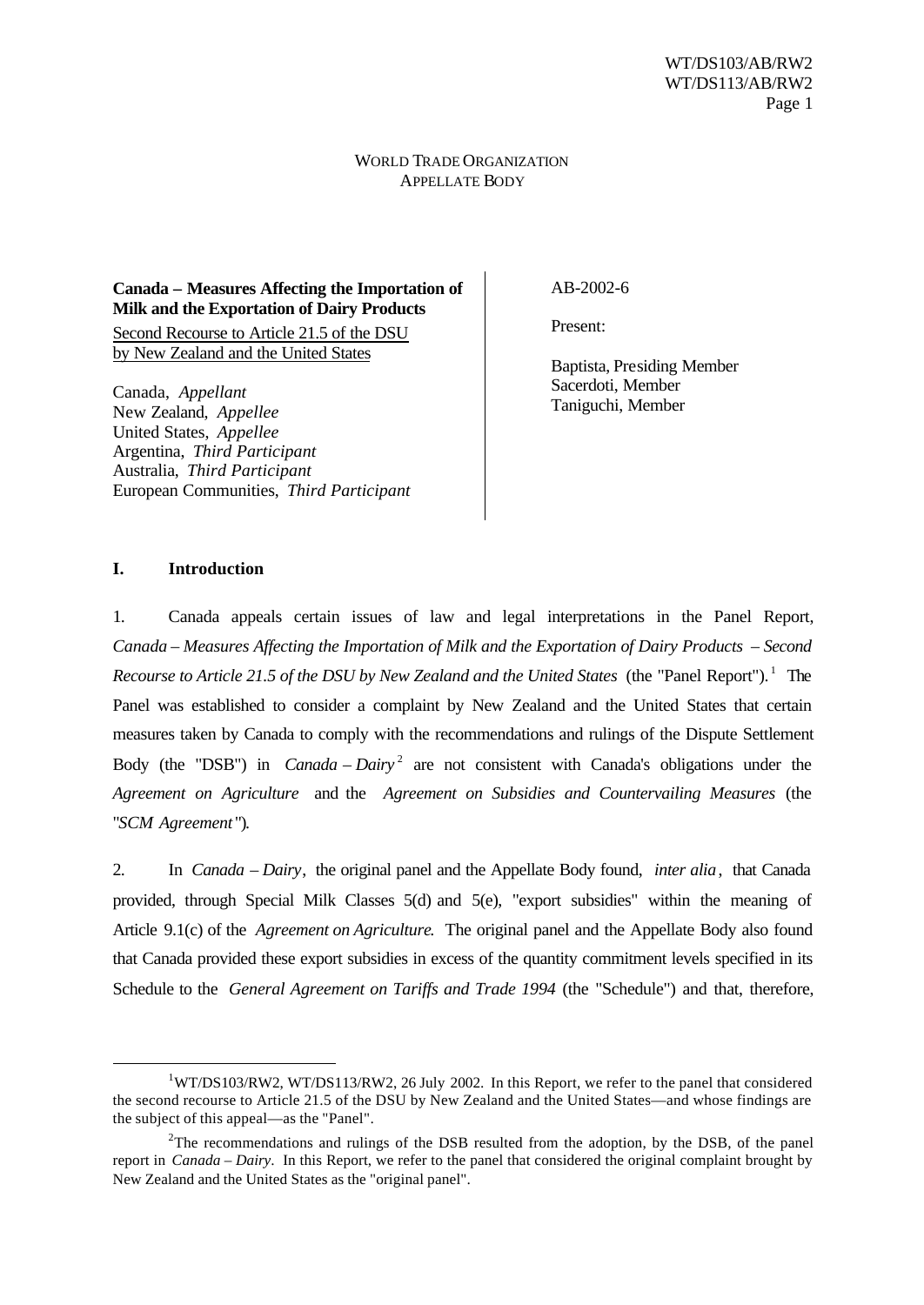Canada had acted inconsistently with its obligations under Articles 3.3 and 8 of the *Agreement on Agriculture*. On 27 October 1999, the DSB adopted the original panel and Appellate Body reports.

3. On 23 December 1999, pursuant to Article 21.3(b) of the *Understanding on Rules and Procedures Governing the Settlement of Disputes* (the "DSU"), Canada, New Zealand, and the United States agreed that the reasonable period of time for Canada to implement the recommendations and rulings of the DSB would expire on 31 December 2000.<sup>3</sup> On 11 December 2000, the parties agreed to extend this period of time until 31 January 2001.<sup>4</sup>

4. Canada subsequently adopted certain measures with a view to implementing the recommendations and rulings of the DSB. These measures are described in Section II of this Report. Taking the view that certain of these measures were not consistent with Canada's obligations under the *Agreement on Agriculture* and the *SCM Agreement*, New Zealand and the United States requested, on 16 February 2001, that the matter be referred to a panel pursuant to Article 21.5 of the  $DSU.<sup>5</sup>$ 

5. On the same day, New Zealand and the United States also requested authorization from the DSB to suspend concessions and other obligations, as provided for in Article 22.2 of the DSU.<sup>6</sup> Canada objected to the level of suspension proposed and the matter was referred to arbitration, pursuant to Article 22.6 of the DSU.<sup>7</sup> However, the parties agreed to request the arbitrator to suspend its work pending the outcome of the Article 21.5 proceedings. <sup>8</sup>

6. The panel in *Canada – Dairy (Article 21.5 – New Zealand and US)*<sup>9</sup> found that Canada provided, through its "commercial export milk" ("CEM") mechanism, "export subsidies" within the meaning of Article 9.1(c) of the *Agreement on Agriculture*. The panel also found that Canada provided these export subsidies in excess of the quantity commitment levels specified in its Schedule and that, therefore, Canada had acted inconsistently with its obligations under Articles 3.3 and 8 of the *Agreement on Agriculture*. The Appellate Body reversed the panel's findings on the grounds that the panel had erred in its interpretation of Article 9.1(c). The Appellate Body held that the appropriate standard, in those proceedings, for determining whether "payments" are made under Article 9.1(c), is

<sup>3</sup>WT/DS103/10, WT/DS113/10, 7 January 2000.

<sup>4</sup>WT/DS103/13, WT/DS113/13, 13 December 2000.

<sup>5</sup>WT/DS103/16, 19 February 2001; WT/DS113/16, 19 February 2001.

<sup>6</sup>WT/DS103/17, 19 February 2001; WT/DS113/17, 19 February 2001.

<sup>7</sup>WT/DS103/18, 28 February 2001; WT/DS113/18, 28 February 2001.

<sup>8</sup>WT/DS103/14, 5 January 2001, para. 9; WT/DS113/14, 5 January 2001, para. 9.

 $^{9}$ In this Report, we refer to this panel as the "first Article 21.5 panel".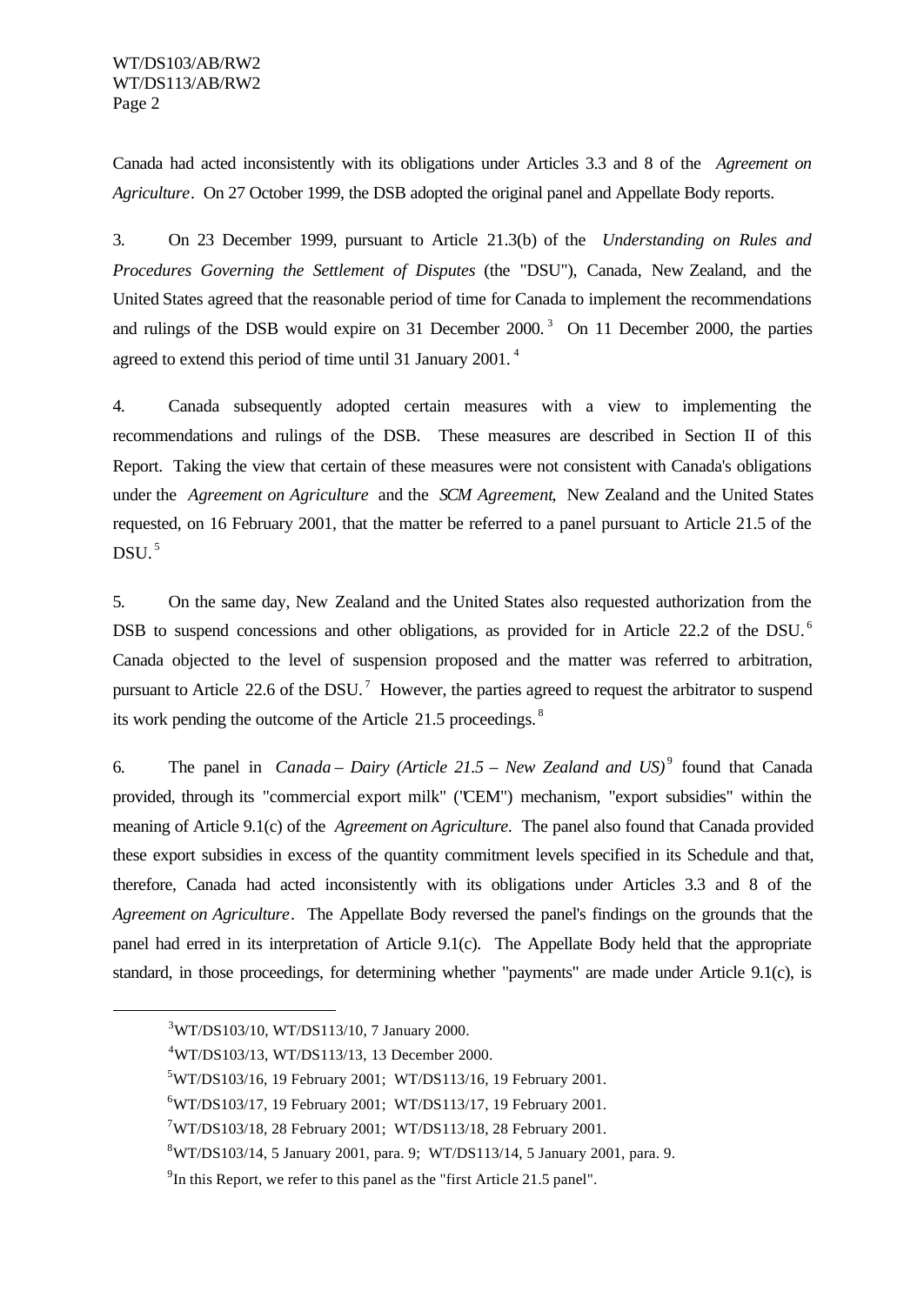not, as held by the first Article 21.5 panel, the domestic price, but rather the producer's costs of production. However, in the light of the factual findings made by the first Article 21.5 panel, the Appellate Body was unable to determine whether the implementation measures involved such "payments" and, hence, export subsidies within the meaning of Article 9.1(c). Consequently, the Appellate Body was also unable to determine whether these measures were consistent with Articles 3.3 and 8 of the *Agreement on Agriculture*. 10

7. On 6 December 2001, before adoption of the panel and Appellate Body reports in the first Article 21.5 proceedings<sup>11</sup>, New Zealand and the United States requested the establishment of a second Article 21.5 panel. They maintained that the measures taken by Canada to comply with the recommendations and rulings of the DSB of 27 October 1999, that is, the same measures at issue in the first Article 21.5 proceedings, were inconsistent with Canada's obligations under the *Agreement on Agriculture*. 12

8. On 18 December 2001, Canada, New Zealand, and the United States agreed that the arbitration previously requested by Canada under Article 22.6 of the DSU would remain suspended pending the outcome of the second Article 21.5 proceedings.<sup>13</sup> The parties also agreed that New Zealand and the United States would request that the work of the Panel be suspended pursuant to Article 12.12 of the DSU until 18 February 2002.<sup>14</sup>

9. In the Panel Report, circulated to Members of the World Trade Organization (the "WTO") on 26 July 2002, the Panel concluded that:

> … Canada, through the CEM scheme and the continued operation of Special Milk Class 5(d), has acted inconsistently with its obligations under Articles 3.3 and 8 of the *Agreement on Agriculture*, by providing export subsidies within the meaning of Article 9.1(c) of the *Agreement on Agriculture* in excess of its quantity commitment levels specified in its Schedule for exports of cheese and "other dairy products". In light of our alternative finding … that Canada has acted inconsistently with its obligations under Article 10.1 of the *Agreement on Agriculture*, we conclude that Canada has acted inconsistently with its obligations under Article 8 of the *Agreement on Agriculture*. 15

<sup>10</sup>Appellate Body Report, *Canada – Dairy (Article 21.5 – New Zealand and US)*, paras. 126-127.

<sup>11</sup>The DSB adopted the panel report and the Appellate Body Report in *Canada – Dairy (Article 21.5 – New Zealand and US)* on 18 December 2001.

<sup>12</sup>WT/DS103/23, 6 December 2001; WT/DS113/23, 6 December 2001.

<sup>13</sup>WT/DS103/24, 2 January 2002; WT/DS113/24, 2 January 2002.

<sup>&</sup>lt;sup>14</sup>*Ibid.* This request, however, did not extend to matters relating to panel composition.

<sup>&</sup>lt;sup>15</sup>Panel Report, para. 6.1.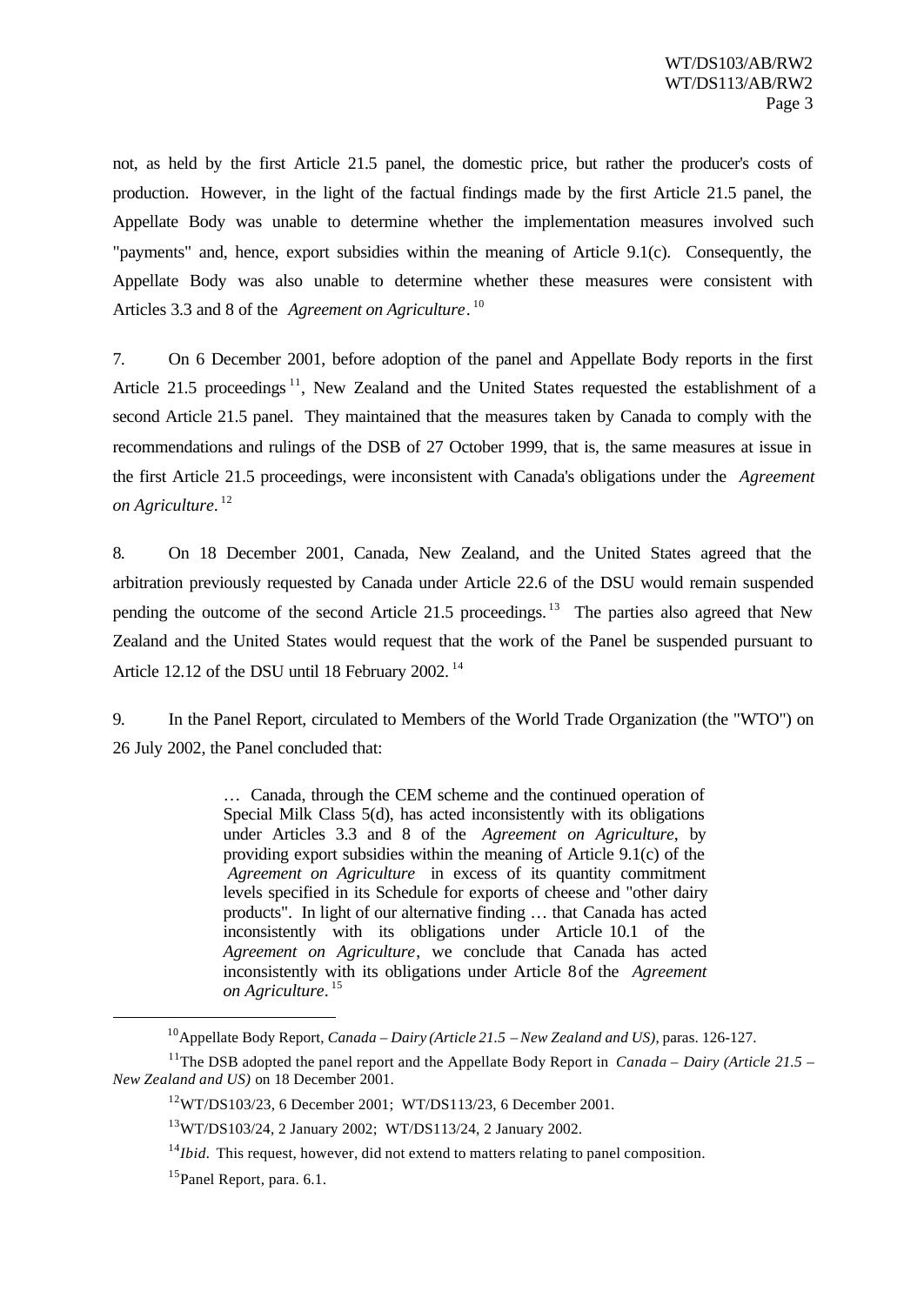The Panel recommended that the DSB request Canada "to bring its dairy products marketing regime into conformity with its obligations in respect of export subsidies under the *Agreement on Agriculture*."<sup>16</sup>

10. On 23 September 2002, Canada notified the DSB of its intention to appeal certain issues of law covered in the Panel Report and certain legal interpretations developed by the Panel, pursuant to Article 16.4 of the DSU, and filed a Notice of Appeal pursuant to Rule 20 of the *Working Procedures for Appellate Review* (the "*Working Procedures*"). <sup>17</sup> On 3 October 2002, Canada filed its appellant's submission.  $18$  On 18 October 2002, New Zealand and the United States each filed an appellee's submission.<sup>19</sup> On the same day, Argentina and the European Communities each filed a third participant's submission.<sup>20</sup> On the same day, Australia notified the Appellate Body Secretariat that, although it would not file a written submission, it intended to participate at the oral hearing.<sup>21</sup>

11. The oral hearing in the appeal was held on 31 October 2002. The participants and Argentina, Australia, and the European Communities presented oral arguments and responded to questions put to them by the Members of the Division hearing the appeal.

# **II. Background**

l

12. The original panel found, *inter alia*, and the Appellate Body upheld, that Canada provided, through Special Milk Classes 5(d) and 5(e), "export subsidies" within the meaning of Article 9.1(c) of the *Agreement on Agriculture*. It was also found that these subsidies were being provided for quantities of exports that exceeded the quantity commitment level specified in Canada's Schedule. The original panel concluded, and the Appellate Body upheld, that Canada, therefore, had acted inconsistently with its obligations under Articles 3.3 and 8 of the *Agreement on Agriculture*. 22

<sup>&</sup>lt;sup>16</sup>Panel Report, para. 6.3.

<sup>17</sup>Canada appeals the Panel's findings under Articles 3.3, 8, 9.1(c), 10.1, and 10.3 of the *Agreement on Agriculture*.

<sup>18</sup>Pursuant to Rule 21 of the *Working Procedures*.

<sup>19</sup>Pursuant to Rules 22 and 23(3) of the *Working Procedures*.

<sup>20</sup>Pursuant to Rule 24(1) of the *Working Procedures*.

<sup>21</sup>Pursuant to Rule 24(2) of the *Working Procedures*.

<sup>22</sup>Panel Report, *Canada – Dairy,* para. 8.1(a); Appellate Body Report, *Canada – Dairy,* para. 144(b).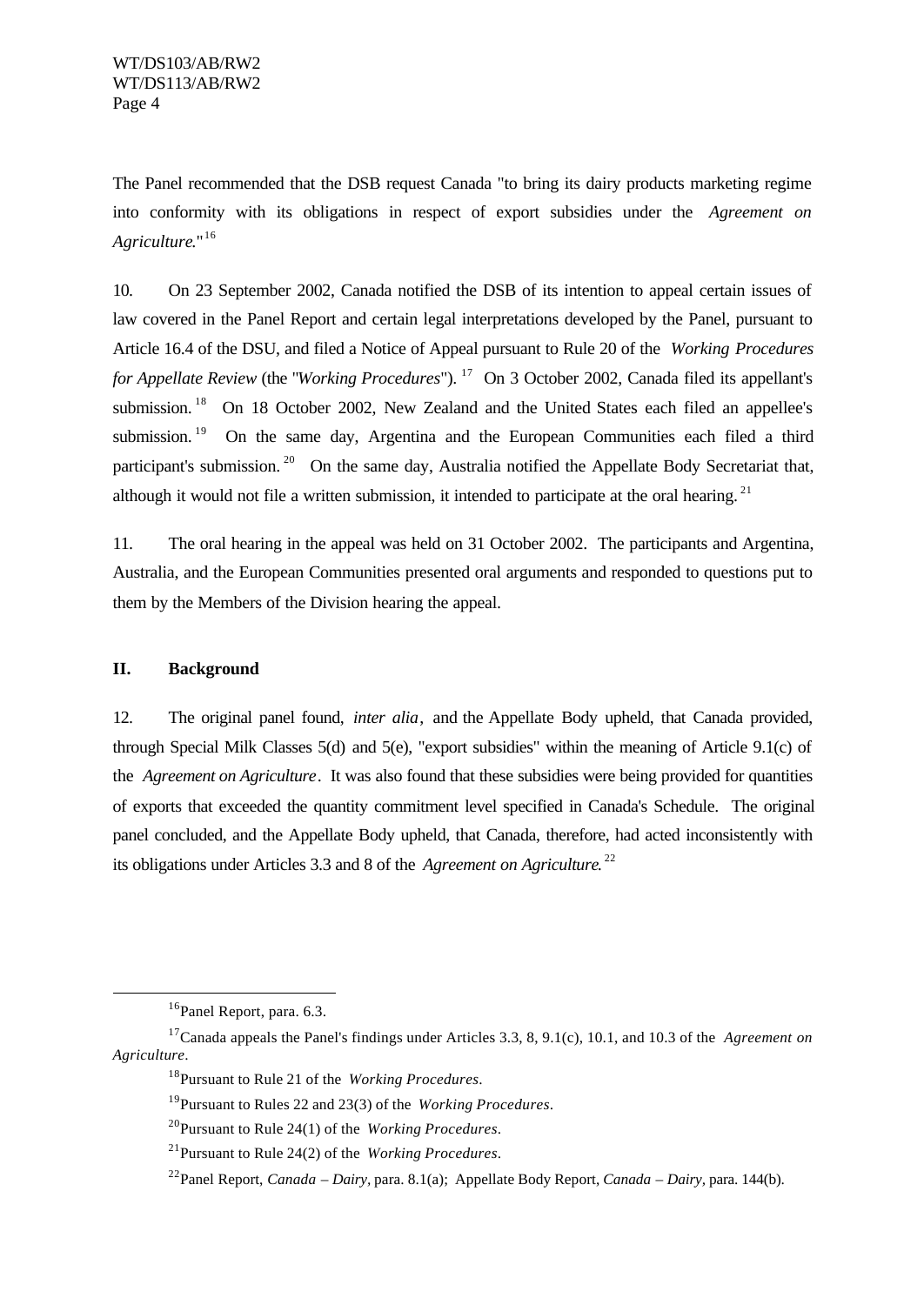13. By way of implementation, Canada abolished Special Milk Class 5(e) and restricted export subsidies under Special Milk Class  $5(d)$  to its commitment levels.<sup>23</sup> At the same time, Canada established a new class of milk, Class 4(m), under which over-quota milk can be sold as domestic animal feed. Canada otherwise left unchanged its domestic milk supply management system, under which domestic milk supply is controlled through the allocation of quota to individual milk producers by government agencies.<sup>24</sup> Generally, a producer can sell milk domestically only within the limits of its quota. The only exception is that a producer can sell over-quota milk in the new Class 4(m) as domestic animal feed, but for a much lower price.<sup>25</sup> Moreover, the price of domestic milk is fixed by government agencies. Government agencies also market domestic milk, collect the sales proceeds and distribute these proceeds among producers.<sup>26</sup>

14. Canada also introduced a new category of milk for export processing, known as "commercial export milk" ("CEM"). Sales of CEM are made by Canadian producers to Canadian processors, for processing of that milk into various dairy products for export. These sales are made pursuant to "precommitment" contracts, that is, contracts concluded in advance of milk production. <sup>27</sup> Canadian producers may sell any quantity of CEM to processors on terms and conditions freely negotiated between the producer and the processor. Sales of CEM do not require a quota or any other form of permit from the Canadian government or its agencies. Revenues derived from sales of CEM are collected directly by producers, without government involvement. However, if a dairy product derived from CEM is sold on the domestic market, the processor is liable to financial penalties for diverting the dairy product into the domestic market. The factual aspects of the new scheme are set out in greater detail in the Panel Report. <sup>28</sup>

 $^{23}$ Canada's quantity commitment levels, as contained in Part IV, Section II, of its Schedule, are: 3,500 tonnes for butter; 44,953 tonnes for skim milk powder; 9,076 tonnes for cheese; and 30,282 tonnes for other milk products.

 $^{24}$ In response to questioning at the oral hearing, Canada stated that, when the milk supply management system was created, quota was allocated among existing farmers. Canada also indicated that quota is a transferable right and that an active market for quota has developed. The price of quota on this market is currently in the range of C\$15,000-C\$30,000/kg of butterfat per day.

<sup>&</sup>lt;sup>25</sup>The administered price for Class 4(m) milk is C\$10 per hectolitre ("hl"), as opposed to C\$49.48/hl and C\$56.06/hl, which is the price range for domestic industrial milk. Canada does not dispute these figures. (Panel Report, footnote 410 to para. 5.116)

 $^{26}$ For a more detailed description of the pre-existing milk supply management system see Appellate Body Report, *Canada – Dairy*, paras. 6-16; and Panel Report, *Canada – Dairy*, paras. 2.1-2.66.

 $27$ At the oral hearing, Canada informed the Appellate Body that, generally, producers pre-commit to sell CEM at least 30 days in advance of the sale.

<sup>28</sup>Panel Report, paras. 2.2-2.4. See also Panel Report, *Canada – Dairy (Article 21.5 – New Zealand and US)*, paras. 3.1-3.9. The average CEM price is approximately C\$29/hl. (Panel Report, para. 5.60)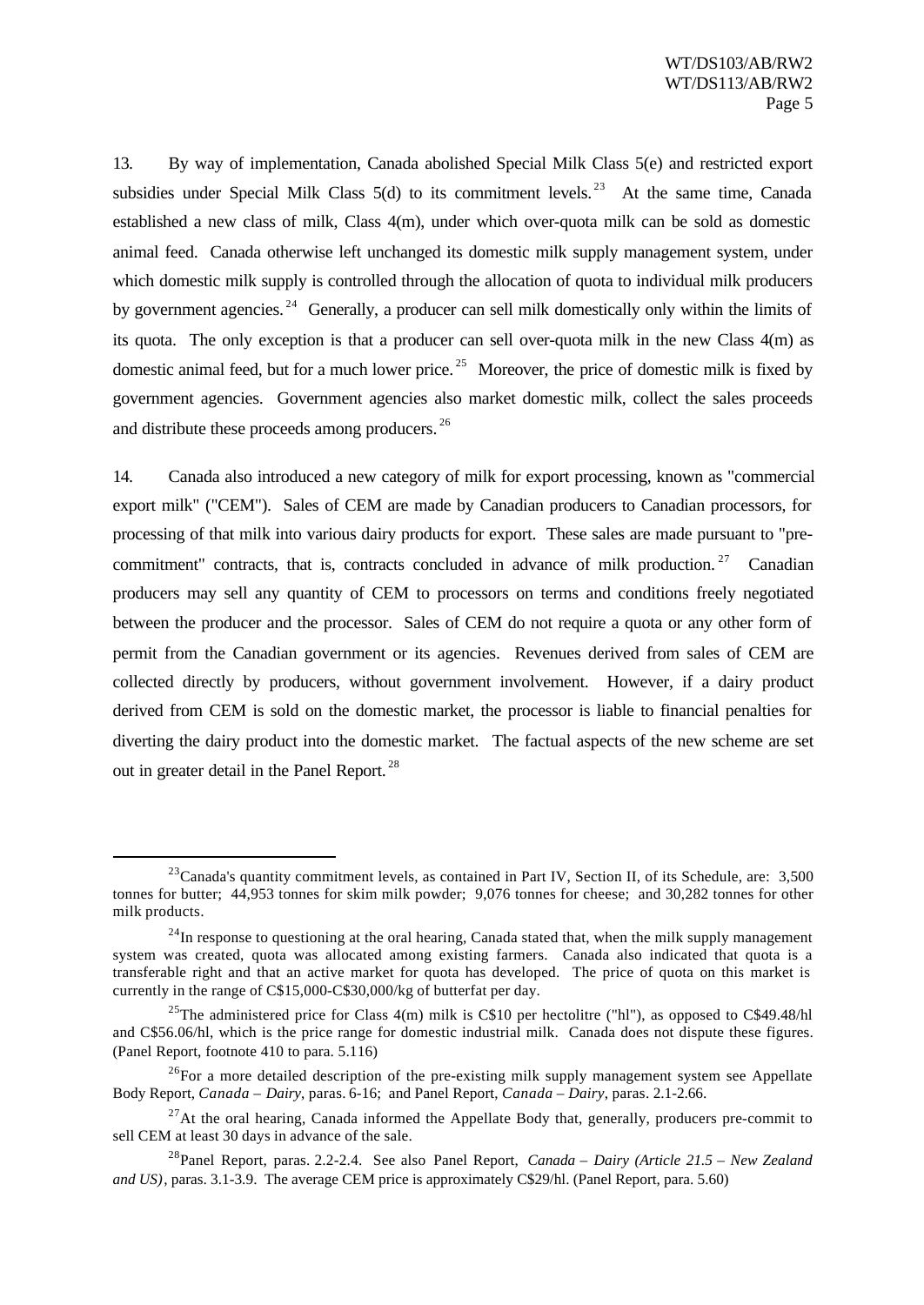#### **III. Written Arguments of the Participants and the Third Participants**

#### A. *Claims of Error by Canada – Appellant*

#### 1. Article 10.3 of the *Agreement on Agriculture*—Rules of Evidence

15. Canada argues that the Panel's interpretation of Article 10.3 is "plainly erroneous", as this provision sets out a "reverse" burden of proof that requires the responding Member to establish a rebuttable presumption that its measures are not inconsistent with its obligations. It then falls upon the complaining Members to present evidence and argument to rebut this presumption.

16. Canada contends that the Panel erroneously imposed a minimal burden on the complaining Members in examining whether they had made out a *prima facie* case. Canada also submits that it had presented sufficient evidence to raise a rebuttable presumption showing that there is no export subsidy and that the United States and New Zealand did not succeed in rebutting this presumption. Had it properly applied Article 10.3, the Panel would have ruled in favour of Canada.

# 2. Article 9.1(c) of the *Agreement on Agriculture*—"Payments Financed by Virtue of Governmental Action"

17. Canada claims that the Panel erred in finding that Canada's measures provide export subsidies within the meaning of Article 9.1(c) of the *Agreement on Agriculture* and disagrees with the Panel's findings both with respect to "payments" and to "financed by virtue of governmental action".

# (a) "Payments"

18. With respect to "payments", Canada argues, first, that the Appellate Body intended the cost of production standard to be based on the costs of individual dairy farmers and not on a single, industrywide average cost of production figure. Canada points to statements of the Appellate Body such as "each producer decid[ing] for *itself* ", "value of the milk to *the* producer", and "cost incurred by *the* producer" as demonstrating that the Appellate Body focused on the costs of production of the individual milk producer. An industry-wide average, in Canada's view, does not have "any relevance" to the decisions of individual producers participating in CEM transactions.

19. Second, Canada argues that the Panel erred by including imputed returns for family labour, return to management, and return to equity in a cost of production determination. Imputed returns constitute government intervention in the marketplace and are included in the Canadian Dairy Commission (the "CDC") annual cost of production survey to ensure that dairy farmers obtain "a fair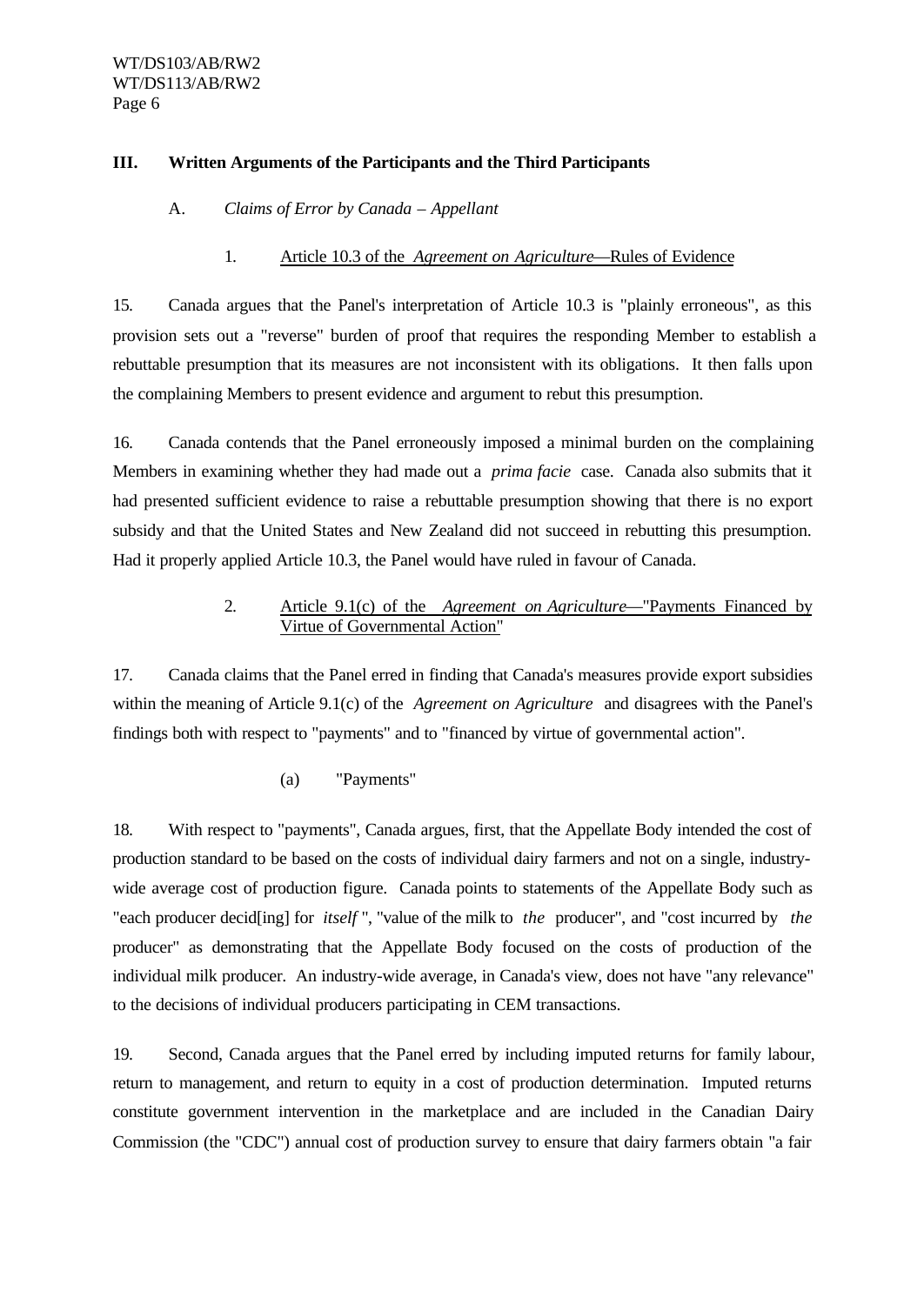return for their labour and investment".<sup>29</sup> Further, returns to family labour, management, and owner's equity are derived from the profits of the dairy enterprise. Canada asserts that profits are distinct from costs and are, therefore, excluded from the cost of production determination.

20. Third, Canada maintains that marketing, transport, and administrative costs are not production costs and, therefore, should not be included in the cost of production determination. Canada also disagrees with the Panel's finding that the costs of acquiring quota should be included in the cost of production determination. Quota costs should be treated as marketing costs confined to the domestic market and not as relevant in examining export sales. Moreover, Canada considers that quota is an intangible asset with an indefinite useful life and therefore disagrees with the Panel's conclusion that Generally Accepted Accounting Principles ("GAAP") permit amortization of quota costs.

21. Finally, Canada disputes the nature of evidence which the Panel, in Canada's view, required in order to show that "payments" are not being made. According to Canada, the Panel held that there would be no "payments" if Canada could establish that the individual producer's costs of production allow the producer to participate in the CEM market without incurring losses. Canada argues that the Panel, in so holding, required Canada to match the costs of individual producers participating in CEM transactions with the returns obtained by those same producers. This would place on Canada a burden that it "cannot possibly be expected to meet".<sup>30</sup> Canada alleges that Article 9.1(c) cannot contemplate the existence of "payments" where a Member demonstrates that a significant proportion of producers have costs of production allowing them to participate in CEM transactions, while recouping their total cost of production.

#### (b) "Financed by Virtue of Governmental Action"

22. Canada submits that the Panel erred by finding a "demonstrable link" between the financing of "payments" on the sale of CEM and Canadian "governmental action". Canada believes that for a demonstrable link to exist between these two elements, there must be affirmative governmental action over the decisions of producers, for instance, where the government provides, raises, furnishes, or manages funds. Canada alleges that, where, as in the present case, government does no more than establish a framework merely *enabling* producers and processors, if they so choose, to freely negotiate the purchase and sale of milk for export, payments are not "financed by virtue of

<sup>&</sup>lt;sup>29</sup>See Section 8 of the Canadian Dairy Commission Act (R.S.C. 1985, c. C-15), Exhibit CDA-3 submitted by Canada to the Panel; Exhibit NZ-8 submitted by New Zealand to the Panel.

 $30$ Canada's appellant's submission, para. 47.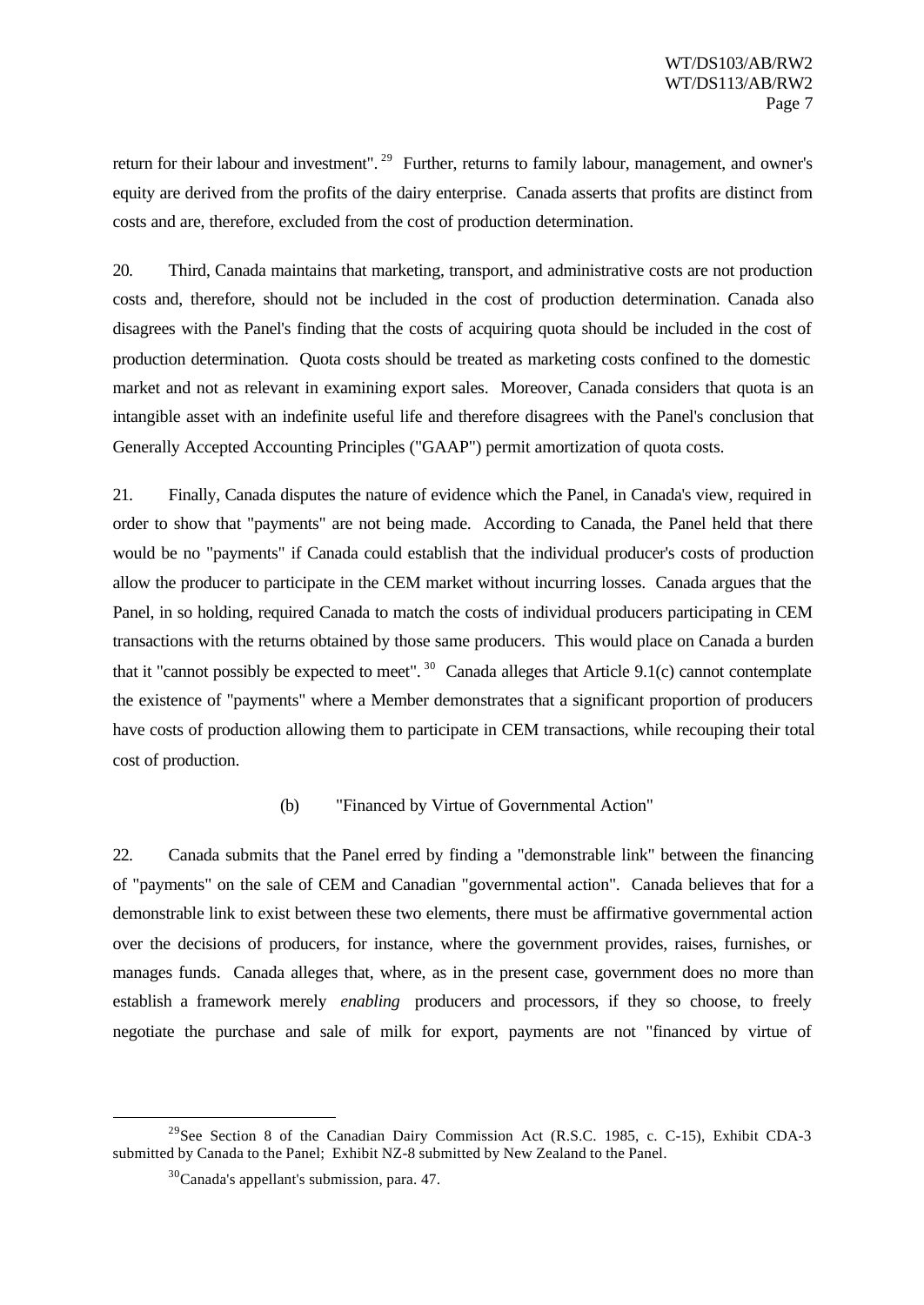governmental action". Canada argues that, as the Appellate Body said, the Canadian government does not *oblige* or *drive* producers to produce and sell CEM.<sup>31</sup>

23. In Canada's view, exempting processors of CEM from any requirement to pay the domestic administered price and the prohibition of diversion of CEM into the domestic market are not demonstrably linked to the financing of any payments and are in no way inconsistent with Canada's obligations under the covered agreements. Similarly, Canada contends that the practice of precommitting sales of CEM does not "finance" payments, but rather ensures that CEM is not surplus milk.

24. Next, according to Canada, the Panel's reliance upon the notion of "cross-subsidization" introduces a "foreign" and "open-ended notion" into Article 9.1(c) without this discipline having been negotiated and accepted by WTO Members.<sup>32</sup> The domestic regulated price does not finance "payments" within the meaning of Article 9.1(c) because it is linked only to the domestic market. Canada further alleges that it makes no sense that a producer would willingly produce additional milk and sell it at a loss. Canada also contends that a finding of "cross-subsidization" cannot, in any case, extend to the approximately 100 CEM producers in Canada that do not sell milk in the domestic market.

# 3. Article 10.1 of the *Agreement on Agriculture*—"Export Subsidies"

25. Canada submits that, if the Panel had correctly interpreted item (d) of the Illustrative List of Export Subsidies (the "Illustrative List") in Annex I of the *SCM Agreement* in the light of the context provided by Article 1.1(a)(1)(iv) of that Agreement, it could only have concluded that CEM is not provided "indirectly through government-mandated schemes". The Panel also erred in rejecting the evidence presented by Canada, showing that CEM is available on terms as favourable as those applicable to milk components under Canada's Import for Re-Export Program ("IREP"). Therefore, in Canada's view, CEM sales do not constitute export subsidies within the meaning of Article 10.1 of the *Agreement on Agriculture*.

<sup>31</sup>Appellate Body Report, *Canada – Dairy (Article 21.5 – New Zealand and US)*, para. 117.

 $32$ Canada's appellant's submission, para. 91.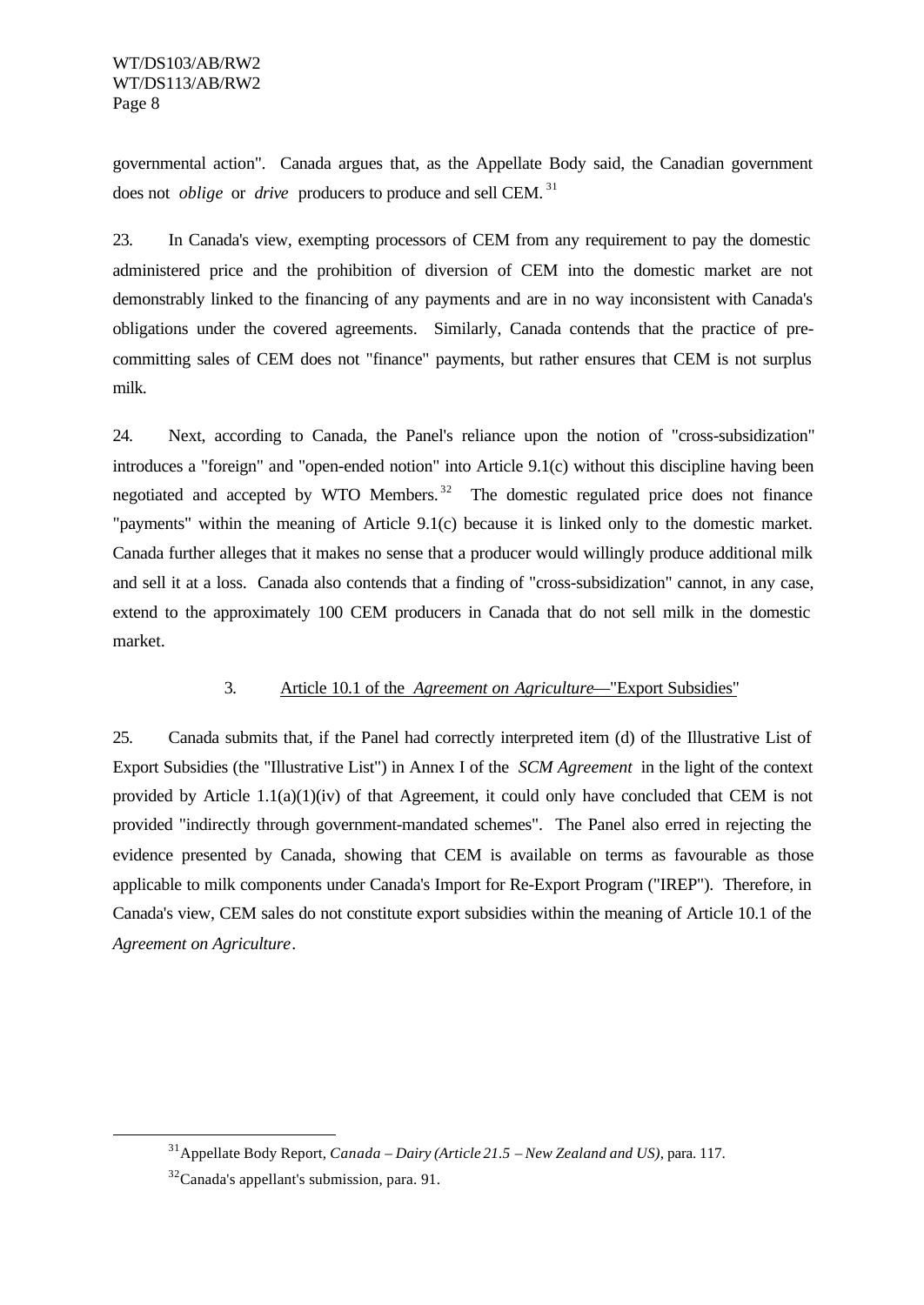# B. *Written Arguments of New Zealand – Appellee*

#### 1. Article 10.3 of the *Agreement on Agriculture*—Rules of Evidence

26. New Zealand argues that, if the Panel did not apply the burden of proof rules as set forth in Article 10.3, this was to Canada's advantage, because Canada was relieved from a burden it would otherwise have borne. Furthermore, the Panel's analysis "makes clear" that the Panel *did* require Canada to establish that no export subsidy existed and that Canada failed to discharge that burden. New Zealand submits that, in any event, any error made by the Panel in interpreting Article 10.3 had no impact on the outcome of the case.

# 2. Article 9.1(c) of the *Agreement on Agriculture*—"Payments Financed by Virtue of Governmental Action"

(a) "Payments"

27. New Zealand contends that Canada's objections to the Panel's application of the average total cost of production standard are founded on a rejection of this standard's inherent logic. Canada's approach would make the standard "fundamentally unworkable" and would "void it of any content". 33

28. New Zealand submits, first, that a determination whether producers make sales of CEM at prices below the average total cost of production can be made only by looking at an average industrywide determination of the total cost of production. According to New Zealand, a determination of the average total cost of production on the basis of individual producer costs of production, as proposed by Canada, is "simply unworkable"<sup>34</sup> and implies that the average total cost of production of each and every Canadian producer would have to be considered in order to determine whether any "payments" have been made.

29. Second, New Zealand argues that imputed costs of family labour, return to management, and return to equity must be included in the cost of production determination, because these costs represent costs incurred by the producer. New Zealand considers that these imputed costs are distinct from profits, as profits are "something over and above" all fixed and variable costs.<sup>35</sup> New Zealand also believes that the Panel was correct to rely on CDC cost of production data, as these are based on an objective study and are subject to audit.

<sup>33</sup>New Zealand's appellee's submission, paras. 3.08 and 3.17.

<sup>34</sup>*Ibid.*, para. 3.35.

<sup>35</sup>*Ibid.*, para. 3.23.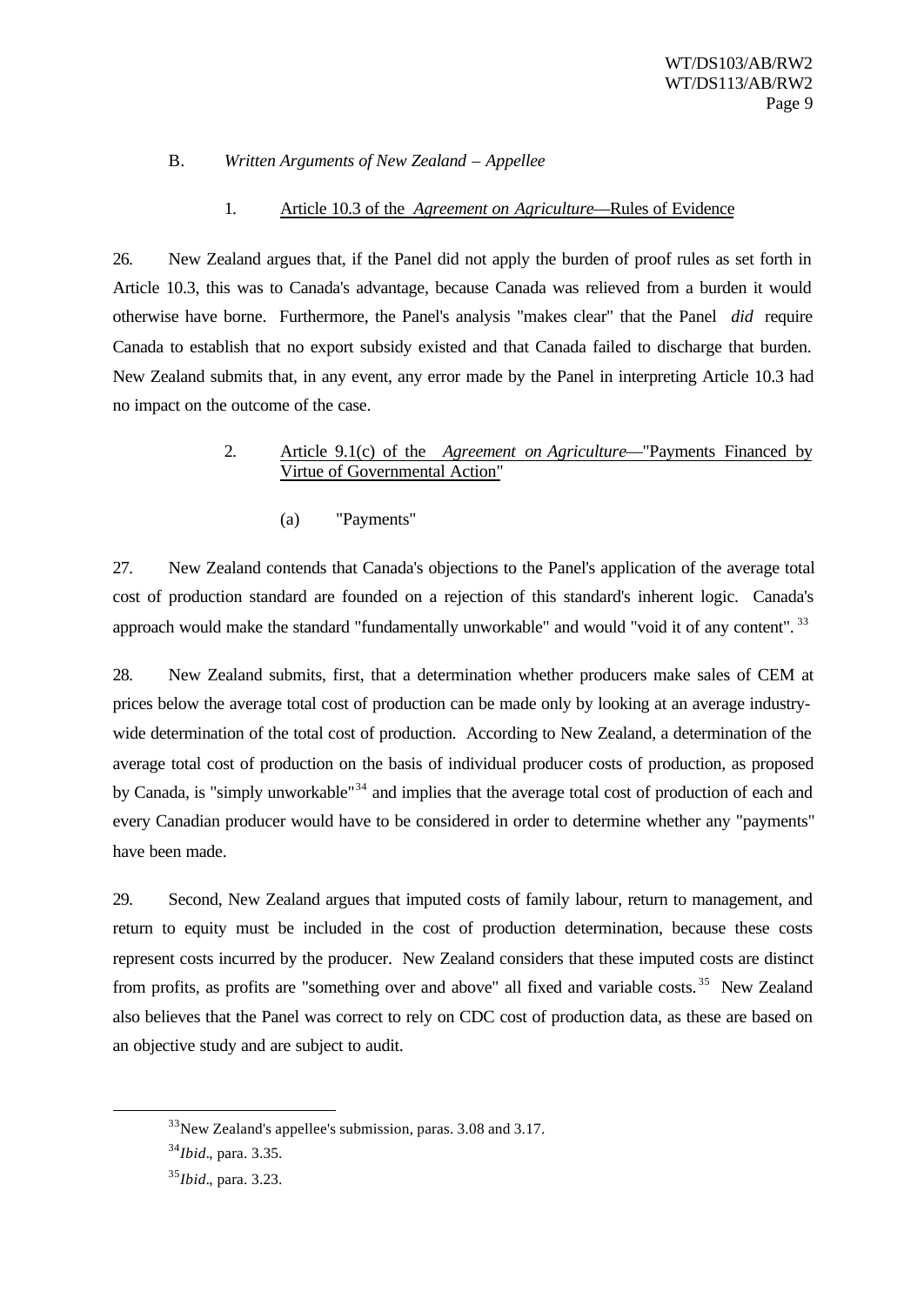30. Third, New Zealand submits that Canada's complaint about the Panel's treatment of transport and marketing costs, as well as of quota costs, is also without merit. All these costs, according to New Zealand, are costs incurred by the producers that must be recouped in the sales price. Describing costs as "marketing" costs, rather than "production" costs, does not alter this fact. New Zealand also argues that the cost of quota cannot be eliminated by assigning it to the domestic market, because the Appellate Body has said that costs related to both the domestic and the export markets have to be taken into consideration.

#### (b) "Financed by Virtue of Governmental Action"

31. New Zealand opines that the essence of Canada's objections to the Panel's conclusions on the phrase "financed by virtue of governmental action" is that the relevant governmental action does not "oblige" or "drive" producers to "produce and sell" CEM. However, in New Zealand's view, the Appellate Body did not find that "payments" can only be "financed by virtue of governmental action" where producers are "obliged" or "driven" to produce and sell CEM. Rather, the Panel correctly examined whether there was a demonstrable link between the governmental action and the financing of "payments".

32. In New Zealand's view, exempting the processor from the requirement to pay the higher domestic price is clearly linked to the financing of "payments". The sole purpose of the exemption is to make milk available for export processing. This would not be possible if processors had to purchase milk at the domestic price.

33. With respect to the Canadian argument that the notion of "cross-subsidization" is "foreign" to the *Agreement on Agriculture* and any other covered agreement, New Zealand claims that crosssubsidization is relevant under the *Agreement on Implementation of Article VI of the General Agreement on Tariffs and Trade 1994* (the "*Anti-Dumping Agreement*"). Also, the possibility of cross-subsidization under Article 9.1(c) was identified, as a relevant consideration, by the Appellate Body in the first Article 21.5 proceedings.

#### 3. Article 10.1 of the *Agreement on Agriculture*—"Export Subsidies"

34. In New Zealand's view, Canada's arguments that the Panel should have derived guidance from Article 1 of the *SCM Agreement* in its interpretation of item (d) of the Illustrative List of the *SCM Agreement* would artificially narrow the scope of item (d). The Panel, in New Zealand's view, applied item (d) in accordance with its terms, and it was unnecessary to look elsewhere to restrict or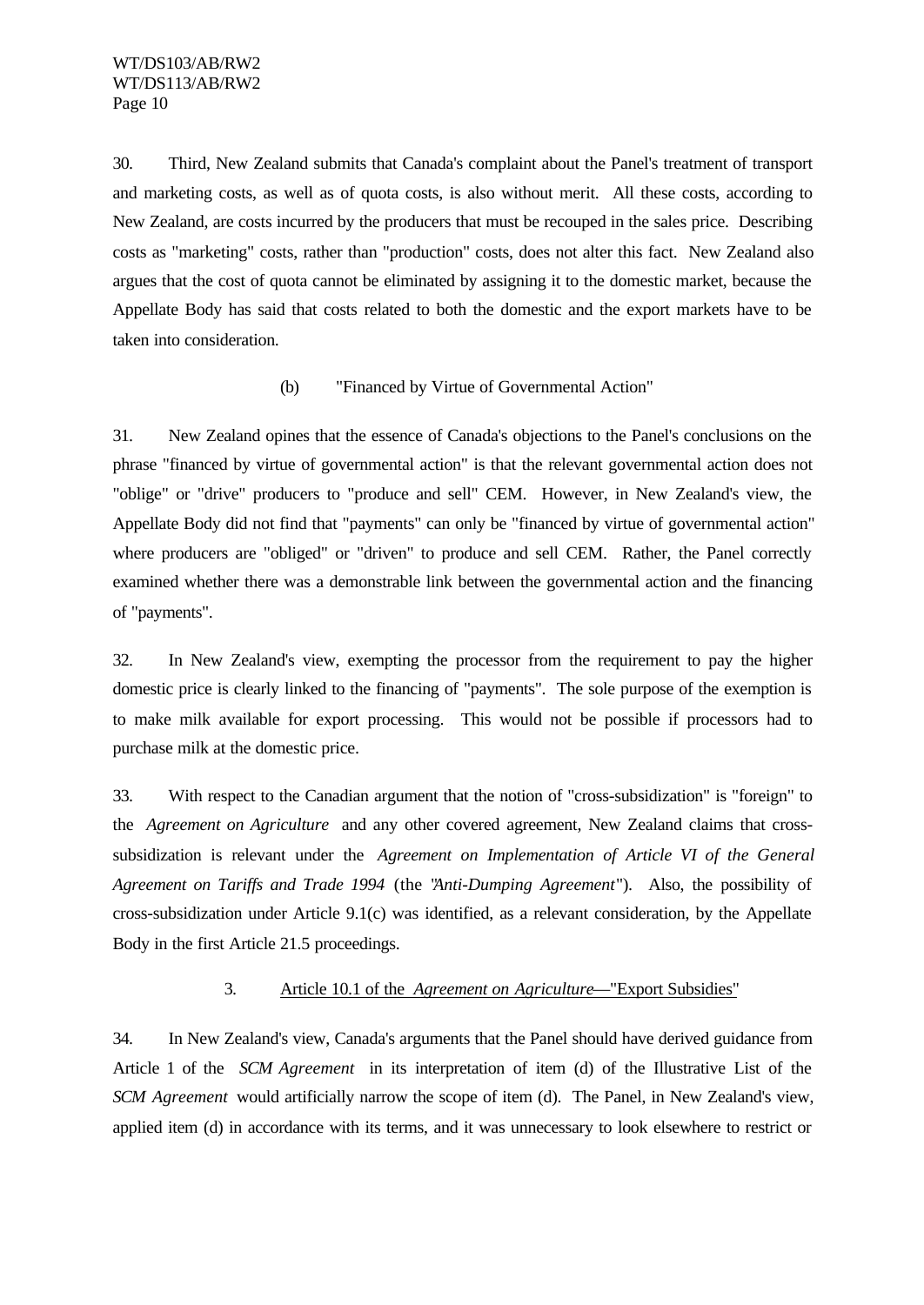expand the scope of that provision. New Zealand also agrees with the Panel that IREP imports are available to export processors on commercially less favourable terms than CEM.

# C. *Written Arguments of the United States – Appellee*

# 1. Article 10.3 of the *Agreement on Agriculture*—Rules of Evidence

35. The United States argues that Canada's objection to the Panel's interpretation of Article 10.3 overlooks the fact that the Panel's approach could only serve to benefit Canada, since the Panel unnecessarily examined initially whether the complainants had made out a *prima facie* case. However, the United States is of the view that this additional step did not change the outcome of the dispute.

#### 2. Article 9.1(c) of the *Agreement on Agriculture*—"Payments Financed by Virtue of Governmental Action"

(a) "Payments"

36. The United States opines that the Panel properly concluded that Canadian milk producers are making "payments" to Canadian milk processors. First, the United States submits that the Panel correctly found that the Appellate Body, in the first Article 21.5 proceedings, did not intend an individual cost of production standard and that a cost of production benchmark based on individual producers was "unworkable". <sup>36</sup>

37. Second, the United States agrees with the Panel that all economic costs should be included in the cost of production benchmark. With respect to imputed costs, the Panel correctly recognized that investment of family labour, management, and capital in the dairy enterprise involves economic opportunity costs. The fact that the CDC calculates these costs annually and includes them in its survey of costs of production contradicts Canada's argument that a determination of a proper amount for imputed returns to family labour, management, and owner's equity is inherently speculative as well as subjective. The United States asserts that the use of this data to establish the domestic regulated price does not detract from the validity of this data.

38. Third, the United States also agrees with the Panel that marketing, transportation, and administrative costs are to be included in the cost of production standard, as they represent real costs that a producer must recoup in order to remain in business over time. Similarly, the cost of obtaining

<sup>36</sup>United States' appellee's submission, para. 29.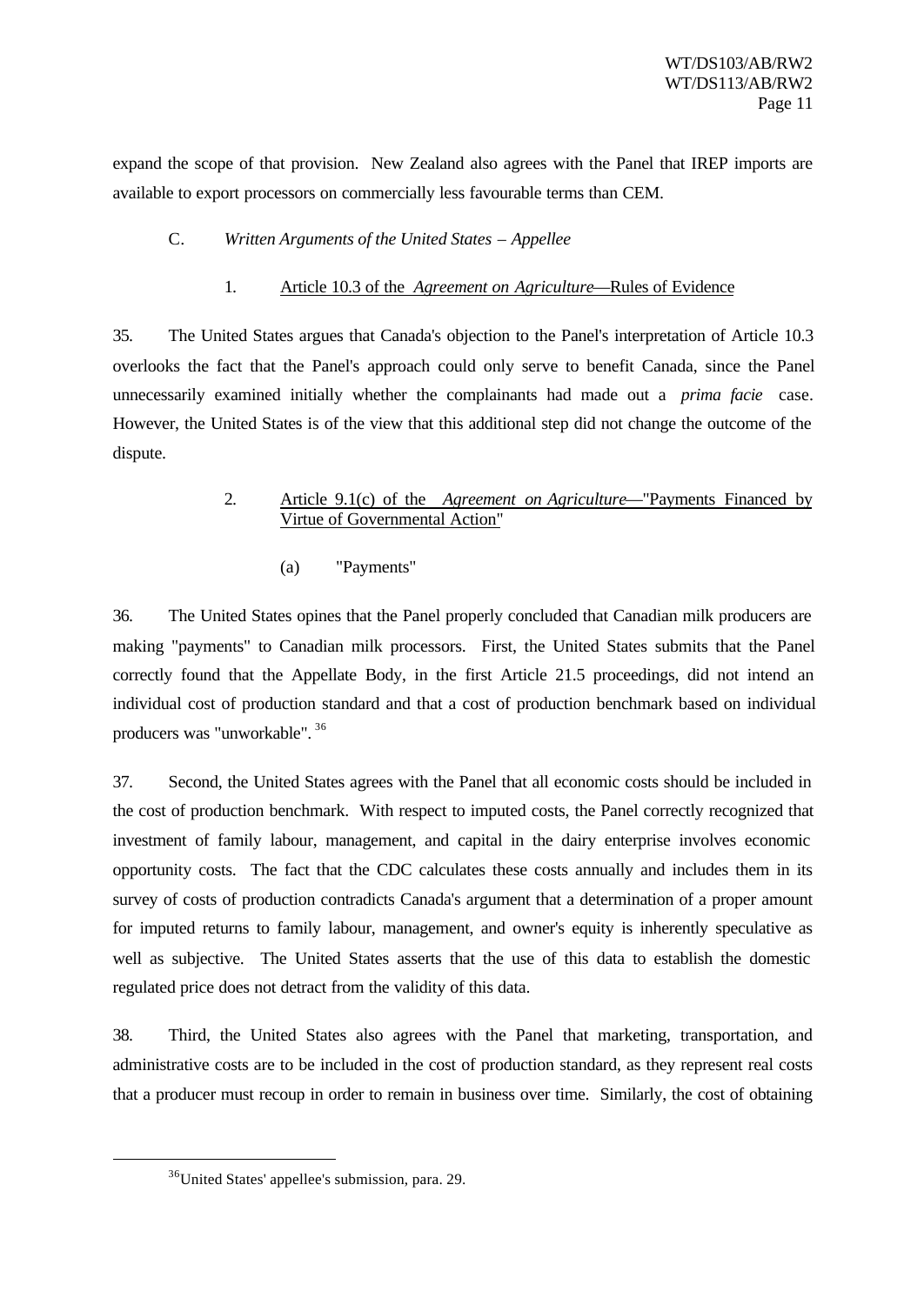a production quota represents a real cost that a producer will incur in the production of milk, regardless of its treatment under accounting principles.

39. Finally, the United States submits that the Panel correctly found that Canada's individual producer data does not establish that producers are not making "payments" to processors. Canada was unable to provide evidence correlating individual producer's costs of production with sales by each producer in the CEM market, and the Panel correctly declined to assume that only those producers with costs of production below the CEM price participate in the CEM market.

(b) "Financed by Virtue of Governmental Action"

40. The United States argues that Canada's objections to the Panel's findings with respect to the phrase "financed by virtue of governmental action" are without merit. The United States disagrees with Canada's apparent contention that the Appellate Body has already ruled on the governmental action element of Article 9.1(c). The Appellate Body did not find that Article 9.1(c) requires that producers be "obliged" or "driven" to produce additional milk for export.

41. In the United States' view, the Appellate Body explained, in the first Article 21.5 proceedings, that relevant governmental action could include the regulation of the supply and price of milk in the domestic market. The Panel then rightly concluded that a profit-maximizing milk producer will consider the extent to which the cost-covering, regulated price of domestic milk allows it to make additional sales in the CEM market while still covering its marginal costs. Canada is incorrect in its assertion that the Panel found that Canadian governmental action merely makes it possible for producers to make "payments".

42. The United States agrees that Canada's policies of exempting the processor from paying the higher domestic price, and of prohibiting diversion of CEM into the domestic market support the Panel's finding that payments are "financed by virtue of governmental action". Through these policies, Canadian governmental action ensures that the bulk of non-quota milk will be channelled into the CEM market.

43. The United States also agrees with the Panel that the requirement to pre-commit CEM sales creates an additional incentive to dedicate a larger quantity of milk to the CEM market than would otherwise be the case. As a result, the pre-commitment policy supports the Panel's finding of a "demonstrable link" between governmental action and the financing of "payments".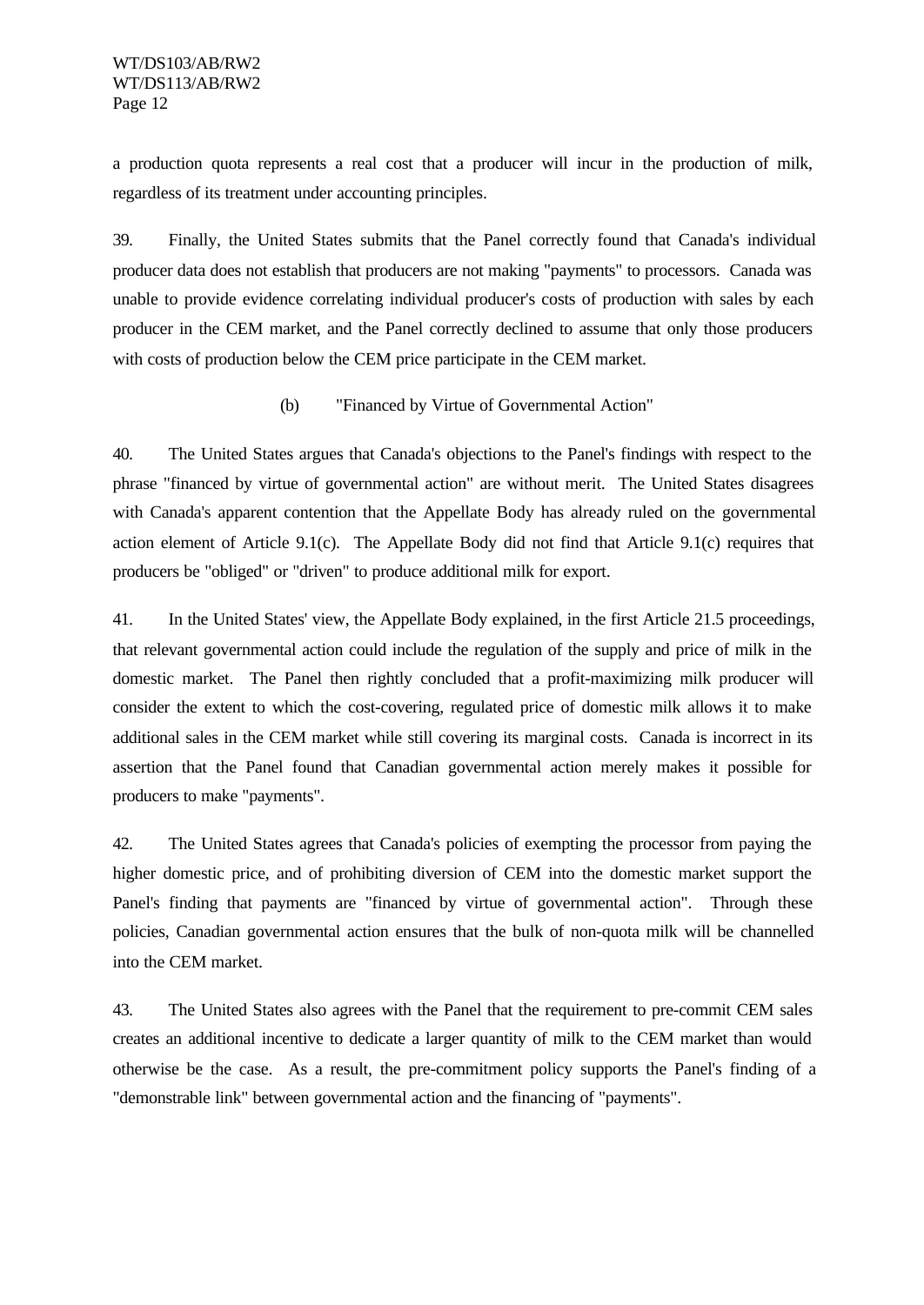44. Finally, the United States believes that Canada mischaracterizes the Panel's analysis of Canada's regulation of the domestic supply and price of milk. The Panel did not create any new form of subsidization or new WTO obligation; rather, the Panel "carefully" followed the Appellate Body's guidance in this regard and used the term "cross-subsidization" as a convenient shorthand expression in its analysis of the governmental action in the form of the regulation of the domestic price and supply of milk.<sup>37</sup> The United States asserts that the Panel carefully considered whether the domestic regulated price allowed producers to engage in less remunerative CEM sales, while at least covering their marginal costs of production.

#### 3. Article 10.1 of the *Agreement on Agriculture*—"Export Subsidies"

45. According to the United States, the Panel correctly found that Canada's CEM scheme is inconsistent with Article 10.1 of the *Agreement on Agriculture*. Contrary to Canada's allegations, the Panel did not overlook relevant context in applying item (d) of the Illustrative List of the *SCM Agreement*. Furthermore, the United States agrees with the Panel that Canadian milk processors obtain CEM at more favourable terms than whole milk powder through IREP.

#### D. *Written Arguments of the Third Participants*

# 1. Argentina

46. Argentina agrees broadly with the Panel's reasoning under Article 9.1(c) and considers that, given the characteristics of the Canadian milk supply system—as discussed by the Panel—,Canadian producers will channel their surplus production into the CEM market. Argentina also submits that the use of the phrase "by virtue of ", rather than of the word "by", indicates that Article 9.1(c) covers circumstances where "payments" are not financed directly by government, and where government does not intervene directly in the provision of "payments", but nevertheless creates "a whole set of circumstances" that ultimately lead to "payments" on exports. <sup>38</sup>

47. As regards Article 10.1 of the *Agreement on Agriculture*, Argentina concurs with the Panel that Canada failed to establish the absence of the three elements of export subsidies contemplated by item (d) of the Illustrative List of the *SCM Agreement*. A governmental measure that falls under item (d) of the Illustrative List of the *SCM Agreement* is, at the same time, an "export subsidy" within the meaning of Article 10.1, even if no charge on the public account is involved.

 $37$ United States' appellee's submission, para. 61.

<sup>38</sup>Argentina's third participant's submission, para. 26.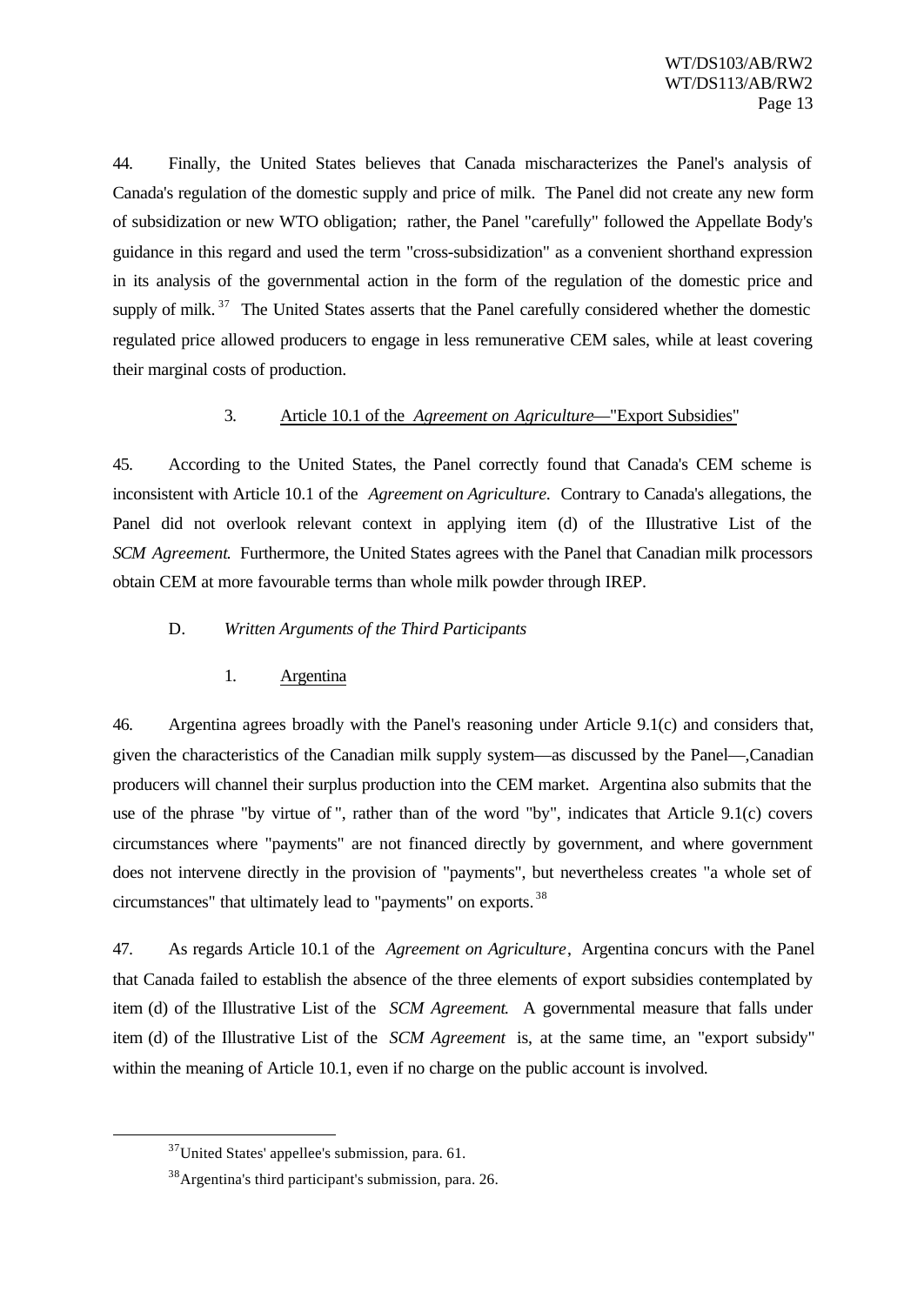#### 2. European Communities

48. The European Communities agrees with Canada that the Panel incorrectly interpreted Article 10.3 of the *Agreement on Agriculture*. The correct standard of proof to be applied in this case is that Canada should make out a *prima facie* case to establish that its measure does not constitute an "export subsidy".

49. With respect to the issue of "payments" under Article 9.1(c) of the *Agreement on Agriculture*, the European Communities considers that the average total cost of production is not the appropriate benchmark for assessing whether there are "payments" within the meaning of Article 9.1(c). The Panel's standard makes it possible to find a subsidy where no "benefit" is provided and, in any event, the standard is "unworkable".<sup>39</sup> The Panel also erred in including in the cost of production standard an amount for profit as well as cost items such as family labour, return on management, and return on equity. Finally, in examining the evidence of "payments", the Panel imposed an insurmountable burden of proof on Canada.

50. With respect to the phrase "financed by virtue of governmental action", the European Communities "fully supports" Canada's appeal.<sup>40</sup> The Panel applied a standard that contradicts the Appellate Body's guidance in that the Panel found that it was sufficient to show that governmental action makes sales possible. None of the four governmental actions identified by the Panel—that is, prohibition on diversion of CEM into the domestic market; the exemption of export processors from paying the fixed domestic price; cross-subsidization; and the pre-commitment requirement—is sufficient to establish that producers are obliged or driven to provide CEM.

51. The European Communities opines that the Panel added to the obligations under Article 9.1(c) of the *Agreement on Agriculture*. An interpretation of the term "financed" as also covering payments-in-kind goes beyond the ordinary meaning of the term. Article 9.1(c) includes private party payments only to the extent that "payments" are financed from the proceeds of a levy imposed on the agricultural product concerned. Accordingly, the European Communities submits that, for a measure to fall under Article 9.1(c), the government must "impose" or "mandate" payments. <sup>41</sup>

 $39$ European Communities' third participant's submission, title of section IV.A.1 (b), p. 12.

<sup>40</sup>*Ibid.*, para. 67.

 $^{41}$ *Ibid.*, title of section IV.B.4 (b), p. 25.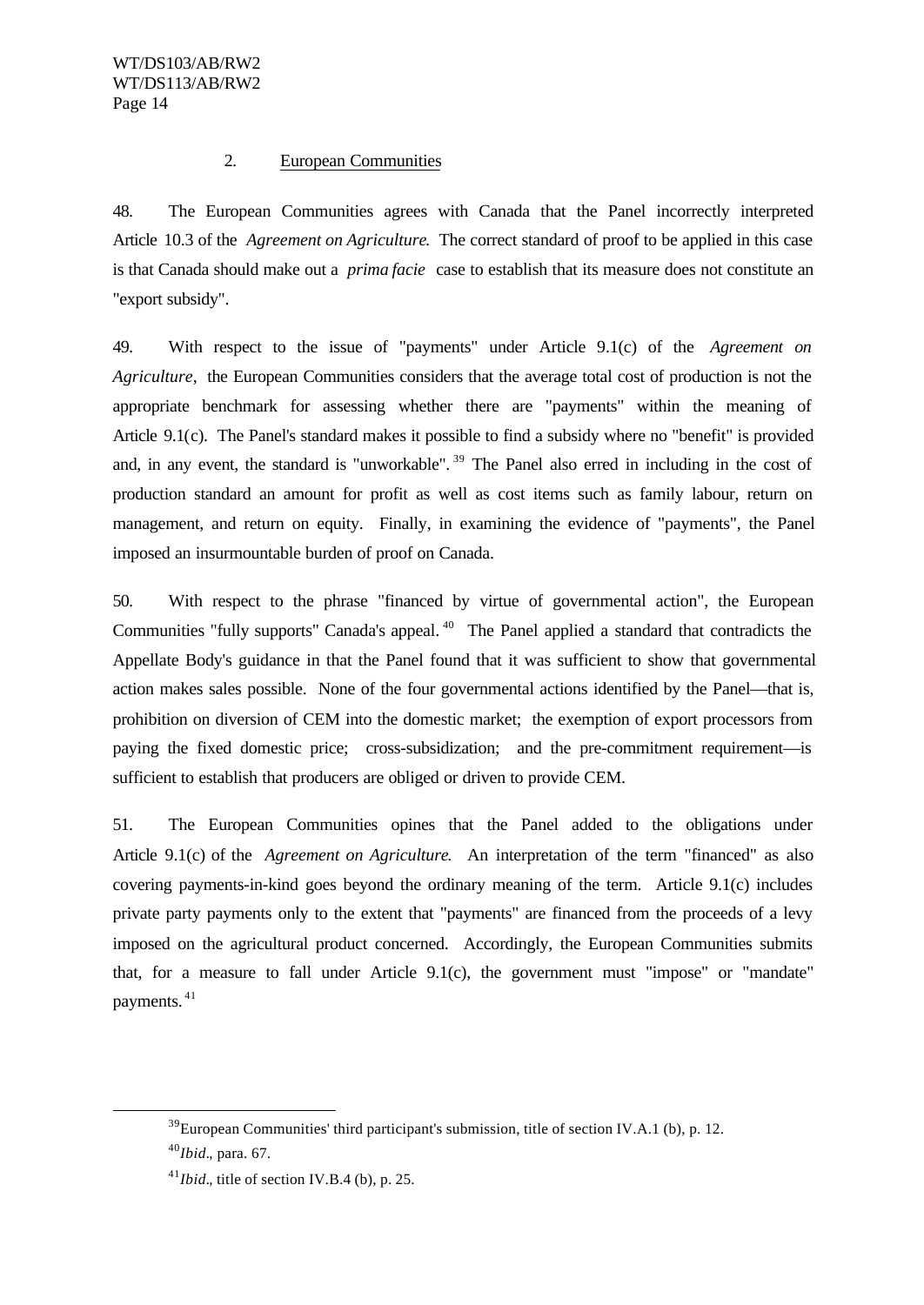52. The European Communities further contends that the Panel's findings are based on the assumption that WTO Members intended to prevent cross-subsidization, that is, that WTO Members intended to target the *omission* of governments to prevent the "natural economic behaviour" of crosssubsidization.<sup>42</sup> However, Article 9.1(c), like all WTO law, is concerned only with governmental *actions*, not also with governmental *omissions*.

53. The European Communities disagrees with the Panel's findings on Article 10.1 of the *Agreement on Agriculture*. The notion of an export subsidy under this provision must be read "co-extensively"<sup>43</sup> with the basic definition of subsidies under the *SCM Agreement*, unless the *Agreement on Agriculture* contains an explicit derogation. In the European Communities' view, the measure at issue does not meet the basic definitional elements for a "financial contribution", under Article 1.1(a)(1)(iv) of the *SCM Agreement*, because it does not "entrust or direct a private body to carry out" a function otherwise carried out by governments. Nor is the measure a "governmentmandated scheme" within the meaning of item (d) of the Illustrative List of the *SCM Agreement.*

#### **IV. Issues Raised in this Appeal**

- 54. This appeal raises the following issues:
	- (a) whether the Panel erred, in paragraph 5.18 of the Panel Report, in its finding under Article 10.3 of the *Agreement on Agriculture*, with respect to the allocation of the burden of proof under that provision;
	- (b) whether the Panel erred, in paragraphs 5.89 and 5.135 of the Panel Report, in its finding under Article 9.1(c) of the *Agreement on Agriculture*, in particular, in finding that "commercial export milk" ("CEM") involves "payments" and that these "payments" are "financed by virtue of governmental action"; and
	- (c) whether the Panel erred, in paragraph 5.165 of the Panel Report, in reaching its alternative finding under Article 10.1 of the *Agreement on Agriculture*, that CEM involves export subsidies applied in a manner that is inconsistent with that provision.

<sup>42</sup>European Communities' third participant's submission, para. 115.

<sup>43</sup>*Ibid.*, para. 125.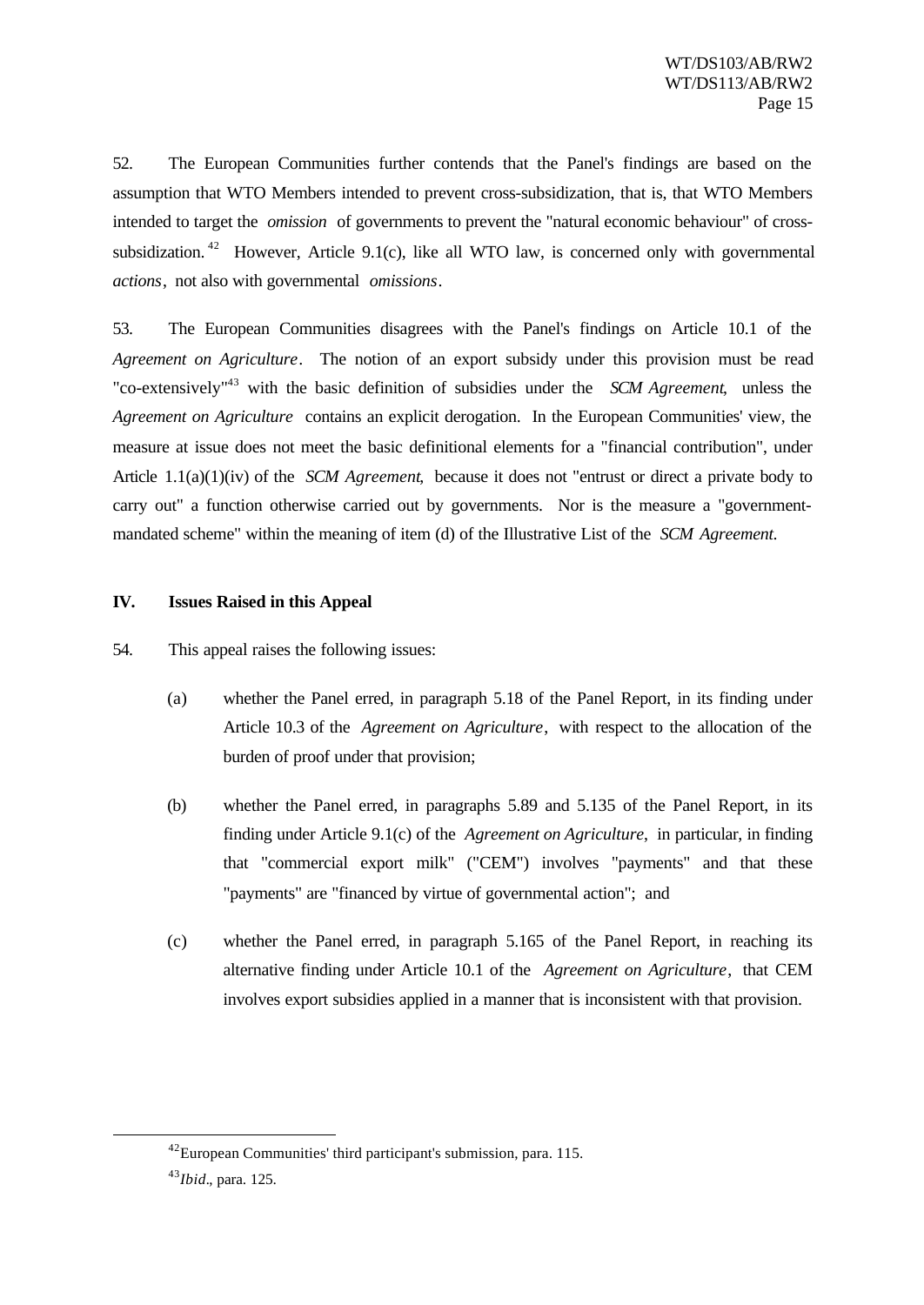#### **V. Article 10.3 of the** *Agreement on Agriculture—***Rules of Evidence**

55. At the outset of its findings, the Panel considered the significance of Article 10.3 of the *Agreement on Agriculture* for these proceedings. The Panel noted that the parties were in agreement that, under Article 10.3, Canada—the responding Member—bears the burden of proof.<sup>44</sup> Accordingly, the Panel opined that, if the complaining Members demonstrated "that Canada has exceeded its export subsidy reduction commitment levels on certain dairy products", it would be for Canada to establish that it is not providing export subsidies in relation to the exports exceeding its commitment levels.<sup>45</sup> In that respect, the Panel stated that:

> … an operational interpretation of Article 10.3 requires that the Complainants make a *prima facie* showing that the elements of the claimed export subsidies are present.

> … [P]rovided that the Complainants make out a *prima facie* case that certain elements of the Canadian regulation of its dairy industry constitute export subsidies under either Article 9.1(c) or Article 10.1, it will then be for Canada, pursuant to Article 10.3 of the *Agreement on Agriculture* … to establish that [these products] do not benefit from these particular types of export subsidies.<sup>46</sup> (underlining added)

56. Thus, the Panel envisaged a three-step process under Article 10.3:

- (i) The *complaining* Member(s) must demonstrate that the responding Member has exported an agricultural product in quantities that exceed the quantity commitment level specified in its Schedule to the *General Agreement on Tariffs and Trade 1994* (the "Schedule");
- (ii) the *complaining* Member(s) must next "make out" a *prima facie* case that "the elements of the claimed export subsidies" are present; and
- (iii) the *responding* Member(s) must establish that no export subsidy has been granted for exports of the product in excess of the quantity commitment level.

<sup>44</sup>Panel Report, para. 5.13. See also Panel Report, paras. 3.4-3.5.

<sup>45</sup>*Ibid.*, para. 5.15.

<sup>46</sup>*Ibid.*, paras. 5.18-5.19.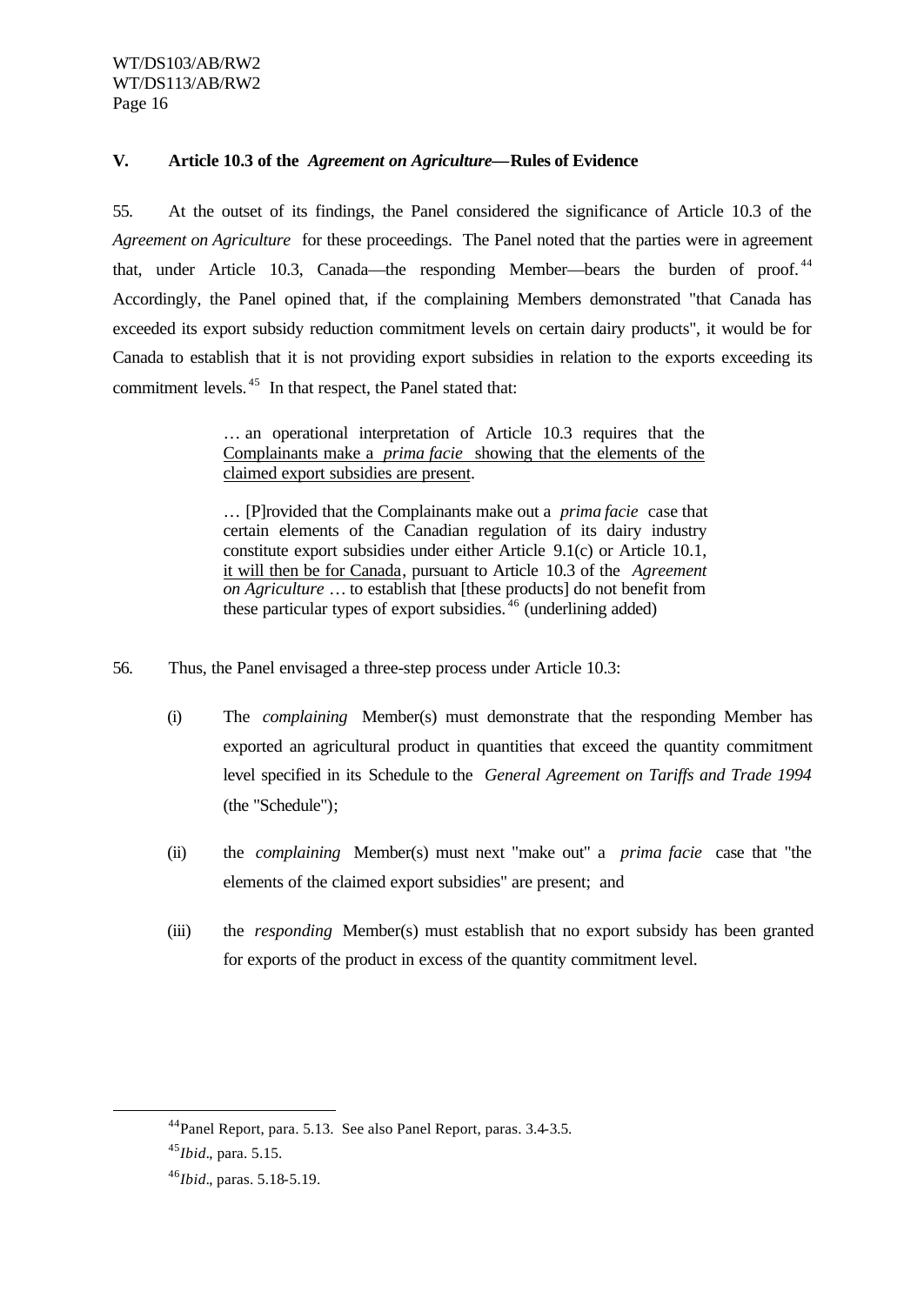57. Canada considers that the Panel erred by requiring the complaining Members to make out a *prima facie* case of their claims. In consequence, Canada argues that the Panel failed properly to apply the burden of proof. Canada asserts that Article 10.3:

> … sets out a reverse burden of proof, which … requires the respondent to establish a rebuttable presumption that its measures are not inconsistent. It is then up to the complainant to present evidence and argument that rebuts this presumption.<sup>47</sup>

58. In its appeal, Canada submits that the original panel in *Canada – Dairy*<sup>48</sup> correctly interpreted Article 10.3.

59. In the original panel proceedings, the panel made the following remarks on Article 10.3:

This provision *shifts the burden of proof* from the complainant to the defendant. A defending party (i.e., the exporting country) alleging that exports in excess of its reduction commitment level are not subsidized must demonstrate that no export subsidy in respect of this excess has been granted. All parties in dispute agree that the wording of Article 10.3 has this effect of reversing the usual burden of proof.<sup>4</sup> (emphasis added; footnote omitted)

60. The original panel did not require the complaining Member to make out a *prima facie* case; that is, the second step above was not included in the reasoning. Instead, the original panel read Article 10.3 as allocating the burden of proof to the responding Member to demonstrate that no subsidies were provided for exports exceeding the commitment levels (that is, the third step above). <sup>50</sup>

61. In the first Article 21.5 proceedings, the panel expressed a very similar view, opining that "when reduction commitments have been exceeded, Article 10.3 has the effect of reversing the usual burden of proof ". <sup>51</sup> That panel did not require the complaining Members to make out a *prima facie* case of the elements of the claimed export subsidy.

<sup>47</sup>Canada's appellant's submission, para. 31.

<sup>&</sup>lt;sup>48</sup>In this Report, we refer to the panel that considered the original complaint brought by New Zealand and the United States as the "original panel".

<sup>49</sup>Panel Report, *Canada – Dairy*, para. 7.33.

 $50$ The original panel also established that Canada had exported dairy products in quantities exceeding the quantity commitment level (that is, the first step above). (*Ibid.*, para. 7.34)

<sup>51</sup>Panel Report, *Canada – Dairy (Article 21.5 – New Zealand and US)*, para. 6.3.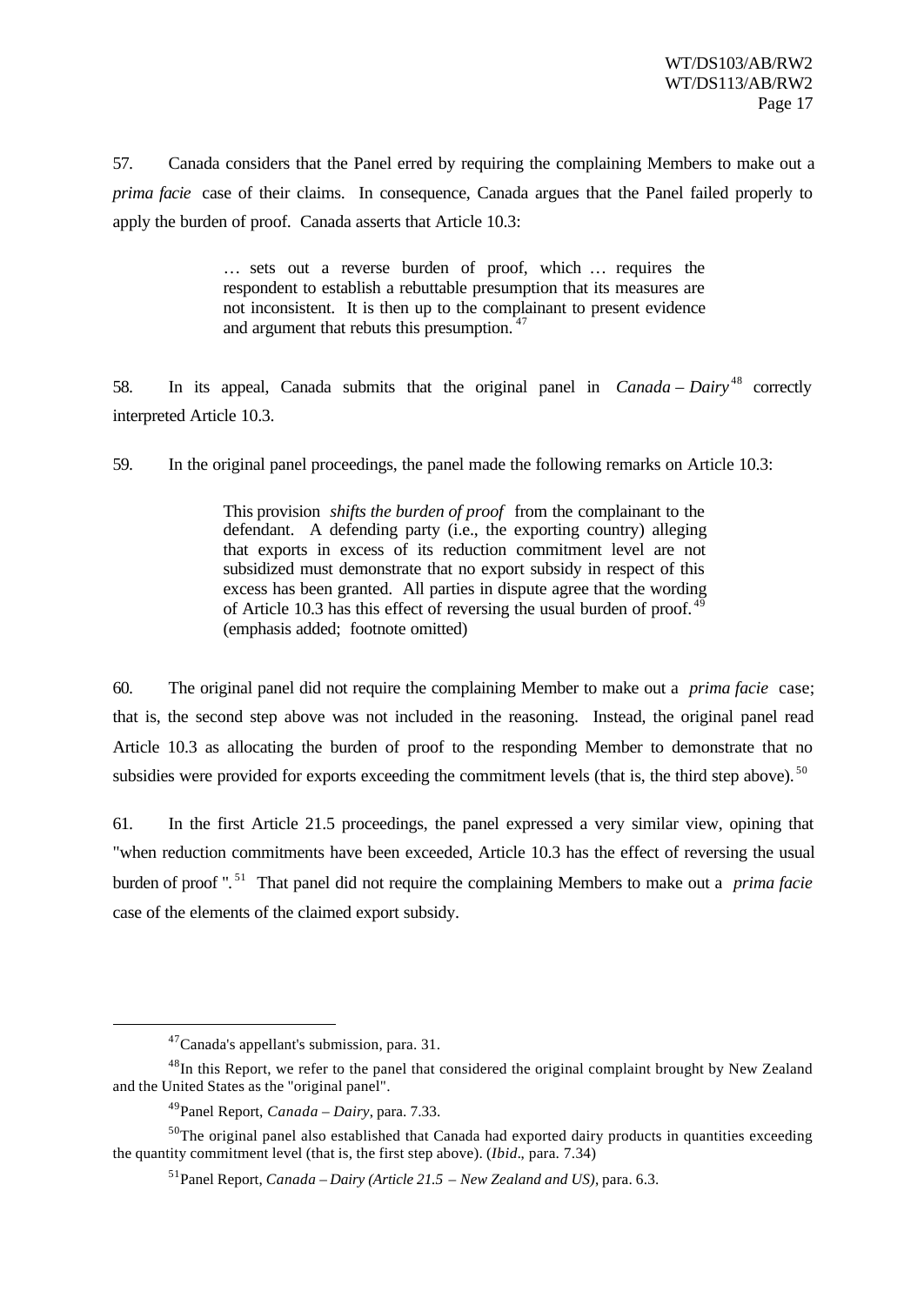62. The meaning of Article 10.3 of the *Agreement on Agriculture* was also addressed in the original proceedings in *US – FSC*. In that dispute, the panel considered it "evident" that Article 10.3 "shifts" or, as it also said, "reverses", the usual rule that the burden of proof is on the complaining Member to establish its claims.<sup>52</sup> That panel also made no mention of any requirement for the complaining Member to make out a *prima facie* case of the elements of the claimed export subsidy.

63. Although Article 10.3 of the *Agreement on Agriculture* has been examined by several panels, this is the first time that we examine the interpretation of this provision.

64. Before addressing Article 10.3, it is useful to recall our view of the burden of proof as a general matter. This issue was first examined in *US – Wool Shirts and Blouses*, where we stated that:

> … various international tribunals, including the International Court of Justice, have generally and consistently accepted and applied the rule that the party who asserts a fact, whether the claimant or the respondent, is responsible for providing proof thereof. Also, it is a generallyaccepted canon of evidence in civil law, common law and, in fact, most jurisdictions, that the burden of proof rests upon the party, whether complaining or defending, who asserts the affirmative of a particular claim or defence. If that party adduces evidence sufficient to raise a presumption that what is claimed is true, the burden then shifts to the other party, who will fail unless it adduces sufficient evidence to rebut the presumption. <sup>53</sup> (footnotes omitted)

65. In *EC – Hormones*, we said:

l

The initial burden lies on the complaining party, which must establish a *prima facie* case of inconsistency with a particular provision of the *SPS Agreement* on the part of the defending party, or more precisely, of its SPS measure or measures complained about. When that *prima facie* case is made, the burden of proof moves to the defending party, which must in turn counter or refute the claimed inconsistency.

66. Thus, we have consistently held that, as a general matter, the burden of proof rests upon the complaining Member. That Member must make out a *prima facie* case by presenting sufficient evidence to raise a presumption in favour of its claim. If the complaining Member succeeds, the responding Member may then seek to rebut this presumption. Therefore, under the usual allocation of the burden of proof, a responding Member's measure will be treated as WTO-*consistent*, until

 $52$ Panel Report, *US – FSC*, paras. 7.136 and 7.161.

<sup>53</sup>Appellate Body Report, *US – Wool Shirts and Blouses*, at 335.

<sup>54</sup>Appellate Body Report, *EC – Hormones*, para. 98.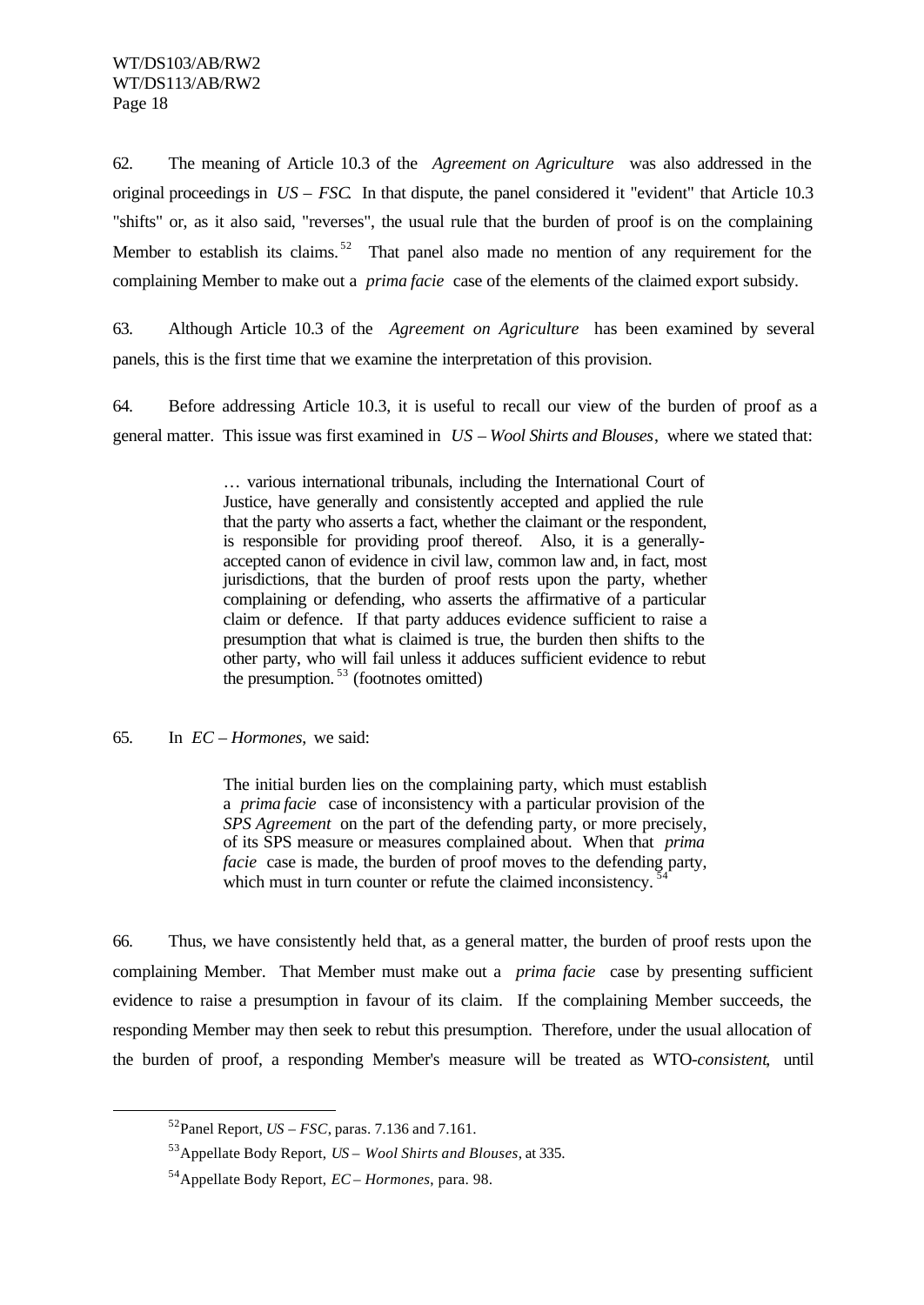sufficient evidence is presented to prove the contrary. We will not readily find that the usual rules on burden of proof do not apply, as they reflect a "canon of evidence" accepted and applied in international proceedings.

#### 67. Article 10.3 of the *Agreement on Agriculture* reads:

# *Prevention of Circumvention of Export Subsidy Commitments* …

3. Any Member which claims that any quantity exported in excess of a reduction commitment level is *not* subsidized *must establish that no export subsidy*, whether listed in Article 9 or not, *has been granted* in respect of the quantity of exports in question. (emphasis added)

68. This provision requires that a specific Member, in defined circumstances, "establish that no export subsidy … has been granted". We begin by identifying the specific Member and circumstances to which Article 10.3 applies. The provision refers to a Member making a "claim" that certain exports are "*not* [being] subsidized". Although the word "claim" usually refers to an assertion by a complaining Member that a measure is WTO-*inconsistent*, in this provision the word "claim" refers to an assertion by a responding Member that a measure is WTO-*consistent*. The "claim" to which Article 10.3 refers is, therefore, a defensive argument made by the responding Member.

69. Article 10.3 does not impose any substantive obligations regulating the grant of export subsidies under the *Agreement on Agriculture*. Rather, Article 10.3 provides a special rule for proof of export subsidies that applies in certain disputes under Articles 3, 8, 9, and 10 of the *Agreement on Agriculture*.

70. In identifying the nature of the special rule, it is useful to analyze the character of claims brought under these provisions. Pursuant to Article 3 of the *Agreement on Agriculture*, a Member is *entitled* to grant export subsidies within the limits of the reduction commitment specified in its Schedule.<sup>55</sup> Where a Member claims that another Member has acted inconsistently with Article 3.3 by granting export subsidies in excess of a quantity commitment level, there are *two* separate parts to the claim. First, the responding Member must have exported an agricultural product in quantities exceeding its quantity commitment level. If the quantities exported do not reach the quantity commitment level, there can be no violation of that commitment, under Article 3.3. However, merely exporting a product in quantities that exceed the quantity commitment level is not inconsistent with

<sup>55</sup>Under Articles 3.1 and 3.3 of the *Agreement on Agriculture*, "commitments limiting subsidization" of exports are specified in the Schedule in terms of "budgetary outlay and quantity commitment levels".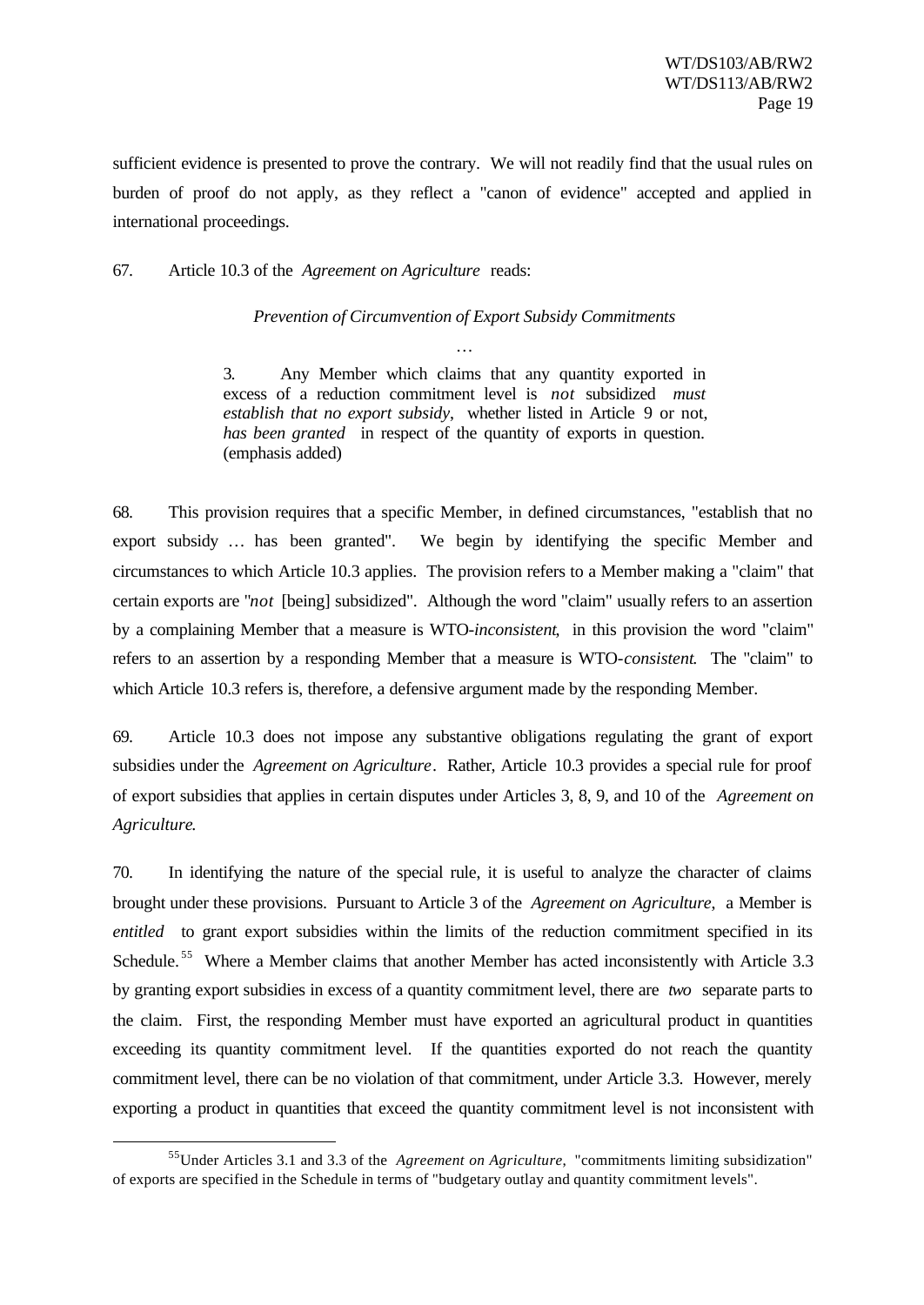l

the commitment. The commitment is an undertaking to limit the quantity of exports that may be *subsidized* and not a commitment to restrict the volume or quantity of exports *as such*. The second part of the claim is, therefore, that the responding Member must have granted export subsidies with respect to quantities exceeding the quantity commitment level. There is, in other words, a *quantitative* aspect and an *export subsidization* aspect to the claim.

71. Under the usual rules on burden of proof, the complaining Member would bear the burden of proving both parts of the claim. However, Article 10.3 of the *Agreement on Agriculture* partially alters the usual rules. The provision cleaves the complaining Member's claim in two, allocating to different parties the burden of proof with respect to the two parts of the claim we have described.

72. Consistent with the usual rules on burden of proof, it is for the complaining Member to prove the first part of the claim, namely that the responding Member has exported an agricultural product in quantities that exceed the responding Member's quantity commitment level.

73. If the complaining Member succeeds in proving the quantitative part of the claim, and the responding Member contests the export subsidization aspect of the claim, then, under Article 10.3, the responding Member "*must establish* that no export subsidy … has been granted" in respect of the excess quantity exported. (emphasis added) The language of Article 10.3 is clearly intended to alter the generally-accepted rules on burden of proof. The verb "establish" is synonymous with the verbs "demonstrate" and "prove".<sup>56</sup> Moreover, the auxiliary verb "must" conveys that the responding Member has an obligation—or legal burden—to "establish" or "prove" that "no export subsidy … has been granted".

74. The plain meaning of the text is borne out by the immediate context of Article 10.3 of the *Agreement on Agriculture*. Article 10 is entitled "*Prevention of Circumvention of Export Subsidy Commitments*". As a subparagraph of this provision, Article 10.3 pursues this aim. The significance of Article 10.3 is that, where a Member exports an agricultural product in quantities that exceed its quantity commitment level, that Member will be treated as if it has granted WTO-*inconsistent* export subsidies, for the excess quantities, unless the Member presents adequate evidence to "establish" the contrary. This reversal of the usual rules obliges the responding Member to bear the consequences of any doubts concerning the evidence of export subsidization. Article 10.3 thus acts as an incentive to Members to ensure that they are in a position to demonstrate compliance with their quantity commitments under Article 3.3.

<sup>56</sup>*The Shorter Oxford English Dictionary*, C.T.Onions (ed.) (Guild Publishing, 1983), Vol. I, p. 682; *Roget's Thesaurus of English words and phrases* (Longman Group Limited, 1982), p. 809.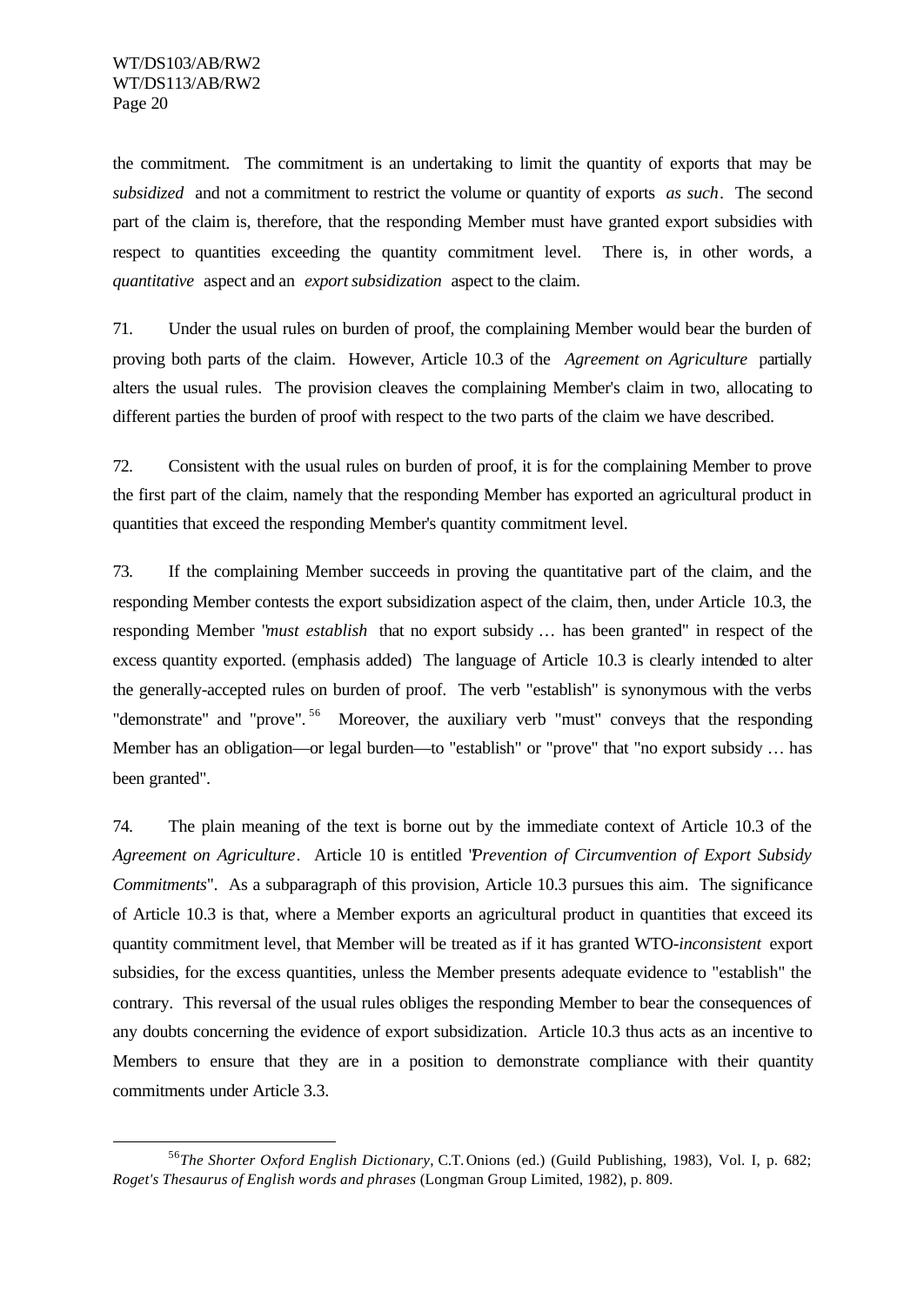75. With respect to the export subsidization part of the claim, the complaining Member, therefore, is relieved of its burden, under the usual rules, to establish a *prima facie* case of export subsidization of the excess quantity, provided that this Member has established the quantitative part of the claim. We, therefore, do not agree with the Panel that the complaining Member must make out a *prima facie* case in support of this part of its claim. In practice, the complaining Member may wish to present evidence to rebut any evidence presented by the responding Member. However, the complaining Member is not required to lead in the presentation of evidence to panels, and it might well succeed in its claim even if it presents no evidence—should the responding Member fail to meet its legal burden to establish that no export subsidy has been granted with respect to the excess quantity.

76. We, therefore, find that the Panel erred, in paragraph 5.18 of the Panel Report, in its interpretation of Article 10.3 of the *Agreement on Agriculture*, by imposing upon the complaining Members the duty to make out a *prima facie* case in support of all aspects of their claims under Articles 3.3, 8, 9.1(c), and 10.1.<sup>57</sup> When the Panel had determined that the complainants had established that Canada had exported dairy products in quantities exceeding its quantity commitment levels, it should have proceeded directly to require Canada to establish that the exports of dairy products did not benefit from export subsidies. Instead, the Panel's next step was to require the complaining Members to "make a *prima facie* showing that the elements of the claimed export subsidies are present."<sup>58</sup> However, as the Panel found that the complaining Members had made out such a *prima facie* case, the Panel went on correctly to hold that it is for Canada "to establish that Canadian exports of cheese and 'other milk products' do not benefit from these particular types of export subsidies."<sup>59</sup>

77. Thus, although the Panel's interpretation was in error, this error does not vitiate any of the Panel's findings under Articles 3.3, 8, 9.1(c), and 10.1 of the *Agreement on Agriculture*. The Panel found that the complaining Members *had* made out a *prima facie* case that CEM involved export subsidies. Although the Panel should not have engaged in this inquiry, the inquiry led the Panel to find, correctly, that Canada was obliged to prove that it had not granted export subsidies for the dairy products exported in excess of the quantity commitment level. The Panel, therefore, arrived at the legal situation envisaged by Article 10.3 and, thereafter, properly applied the rules on burden of proof in that provision with respect to proof of the export subsidization aspect of the claim. The Panel

<sup>&</sup>lt;sup>57</sup>The Panel reiterated this error in paragraph 5.19 of the Panel Report.

<sup>58</sup>Panel Report, para. 5.18.

<sup>59</sup>*Ibid.*, para. 5.19.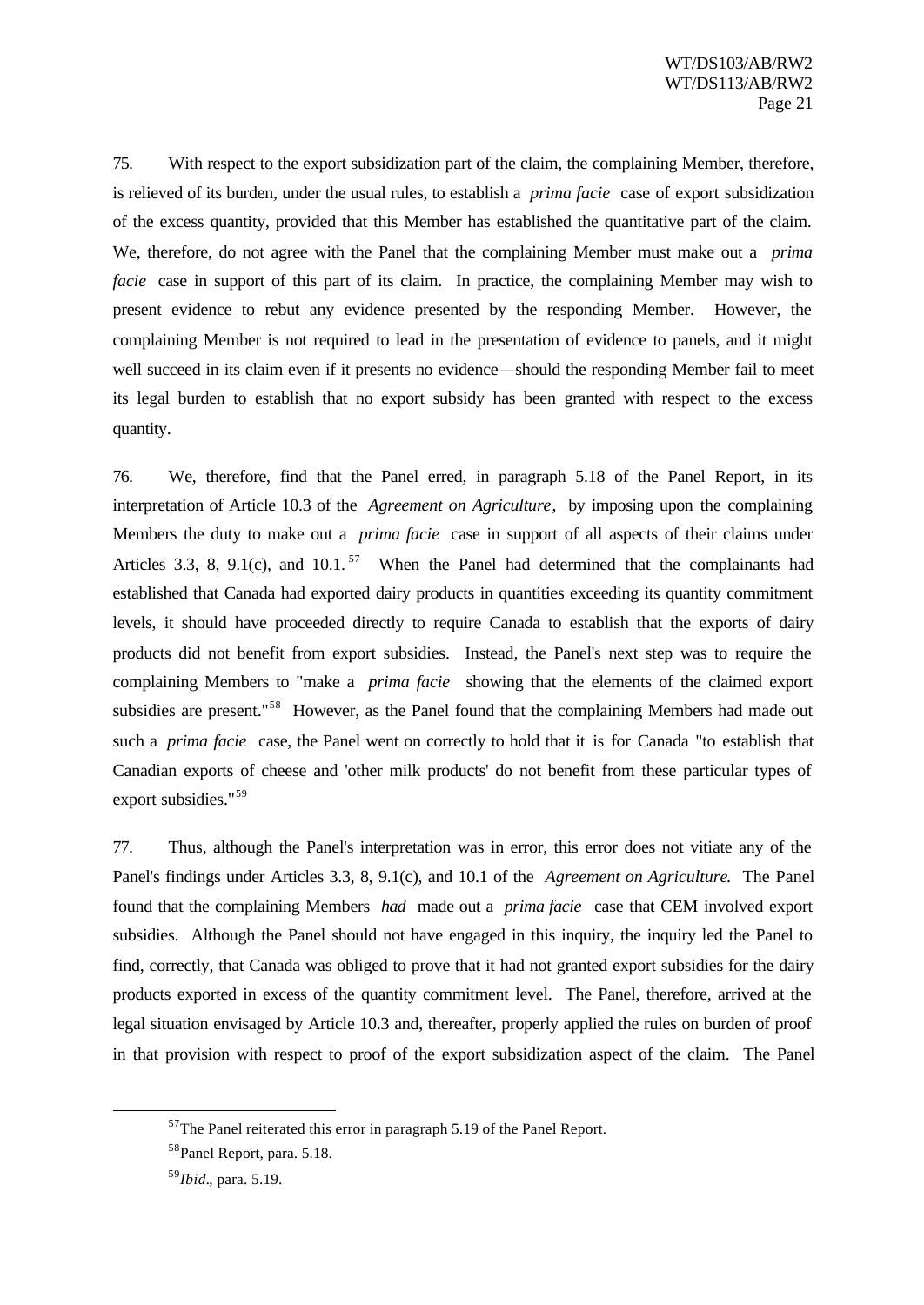concluded that Canada "failed to establish" that CEM did not involve export subsidies.<sup>60</sup> We will examine, below, the appeals that Canada makes against this finding under Articles 9.1(c) and 10.1 of the *Agreement on Agriculture*. However, we see no reason to disturb these findings on the grounds that the Panel misinterpreted Article 10.3.

# **VI. Article 9.1(c) of the** *Agreement on Agriculture***—"Payments Financed by Virtue of Governmental Action"**

78. The second issue appealed by Canada is whether the Panel erred in its interpretation and application of Article 9.1(c) of the *Agreement on Agriculture*. This issue raises two separate questions: (a) whether the Panel erred in finding that CEM involves "*payments*" under Article 9.1(c); and (b) having found that CEM involves "payments", whether the Panel erred in finding that these "payments" are "*financed by virtue of governmental action*". We will examine these questions in turn.

79. Before turning to the question of "payments", we note that Canada does not appeal, and we will not address, the Panel's finding that the alleged CEM payments are made "*on the export* " of agricultural products, as required by Article 9.1(c) of the *Agreement on Agriculture*. 61

A. *"Payments"*

80. The Panel began its reasoning by recalling that "payments" under Article 9.1(c) of the *Agreement on Agriculture* include "payments-in-kind" made through the supply of goods or services. <sup>62</sup> The Panel noted that we held, in the first Article 21.5 proceedings, that the existence of payments-in-kind, for purposes of CEM, should be determined by comparing CEM prices with "some objective standard ... reflect [ing] the proper value" of milk to the producer.  $63$  The Panel also observed that we held that "the *average total cost of production* represents the appropriate standard" in these proceedings. <sup>64</sup>

 $60$ Panel Report, paras. 5.136 and 5.164.

<sup>61</sup>See *ibid.*, para. 5.23.

<sup>62</sup>*Ibid.*, para. 5.26, referring to Appellate Body Report, *Canada – Dairy*, para. 112; and to Appellate Body Report, *Canada – Dairy (Article 21.5 – New Zealand and US)*, paras. 71 and 76.

<sup>63</sup>*Ibid.*, para. 5.27, referring to Appellate Body Report, *Canada – Dairy (Article 21.5 – New Zealand and US)*, paras. 74-75, 96, and 104.

<sup>64</sup>*Ibid.*, para. 5.28, referring to Appellate Body Report, *Canada – Dairy (Article 21.5 – New Zealand and US)*, para. 87. (emphasis added) See also Appellate Body Report, *Canada – Dairy (Article 21.5 – New Zealand and US)*, para. 96.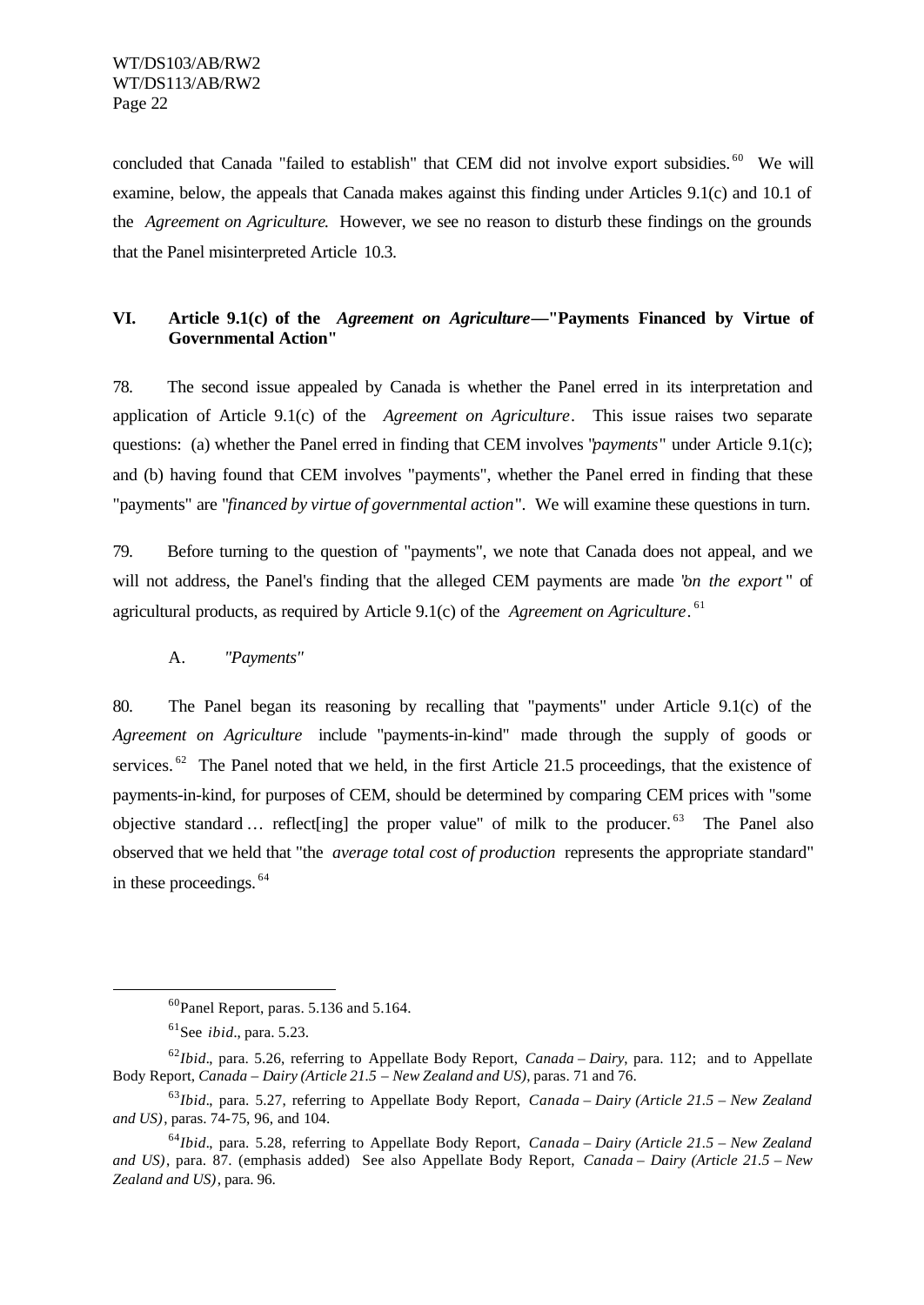81. Before the Panel, the parties disagreed as to how the average total cost of production standard (the "COP standard") should be determined. The Panel "doubted" that Canada was correct to argue that the standard should be each *individual* producer's costs of production, rather than a single *industry-wide* average figure, as proposed by the complaining Members.<sup>65</sup> The Panel also found that Canada did not demonstrate why imputed costs for family labour and management, and for owner's equity, as well as quota, transport, marketing, and administrative costs, should not be included in calculating the COP standard, as suggested by the complaining Members. <sup>66</sup>

82. Despite these doubts regarding Canada's position, the Panel made two distinct findings on the existence of "payments"; one based on Canada's interpretation of the COP standard and the other based on the complaining Members' interpretation. The Panel ruled that, *even assuming Canada's interpretation of the standard were correct*, the evidence submitted by Canada did *not* support Canada's position that payments were not made.  $67$  The Panel also considered that the complaining Members' evidence was sufficient to establish a *prima facie* case that payments were made, on the basis of their interpretation of the COP standard. <sup>68</sup>

83. As the Panel came to an identical conclusion under both interpretations of the COP standard, it concluded that it was "unnecessary [for it] to decide *in this case* which of these two interpretations is the correct one."<sup>69</sup> Therefore, the Panel did *not* express any definitive views on the proper application of the COP standard.

84. In its appeal, Canada makes four primary arguments on the question of "payments". Canada contends: first, that the Panel erred in considering that the COP standard should be applied on an industry-wide basis; second, that the Panel erred in finding that the COP standard includes "nonmonetary costs", such as the costs of family labour and management, and of owner's equity, that do not represent actual cash costs incurred by the producer; third, that the Panel erred in finding that the COP standard extends to costs associated with selling milk, such as quota, transport, marketing, and administrative costs, whereas Canada submits that it covers only the on-farm costs of producing milk; and fourth, that the Panel erred in its assessment of the evidence by placing a burden on Canada that it

<sup>65</sup>Panel Report, paras. 5.50-5.51.

<sup>66</sup>*Ibid.*, para. 5.85.

<sup>67</sup>*Ibid.*, paras. 5.65 and 5.87.

<sup>68</sup>*Ibid.*, paras. 5.34 and 5.86.

<sup>&</sup>lt;sup>69</sup>*Ibid.*, para. 5.90. (original italics; underlining added) We note, however, that the Panel also stated, in paragraph 5.126 of the Panel Report, that "imputed costs of family labour, return to management, return to equity, and production quota, as well as transport, marketing and administrative costs … are properly to be included in a calculation of the average total cost of production."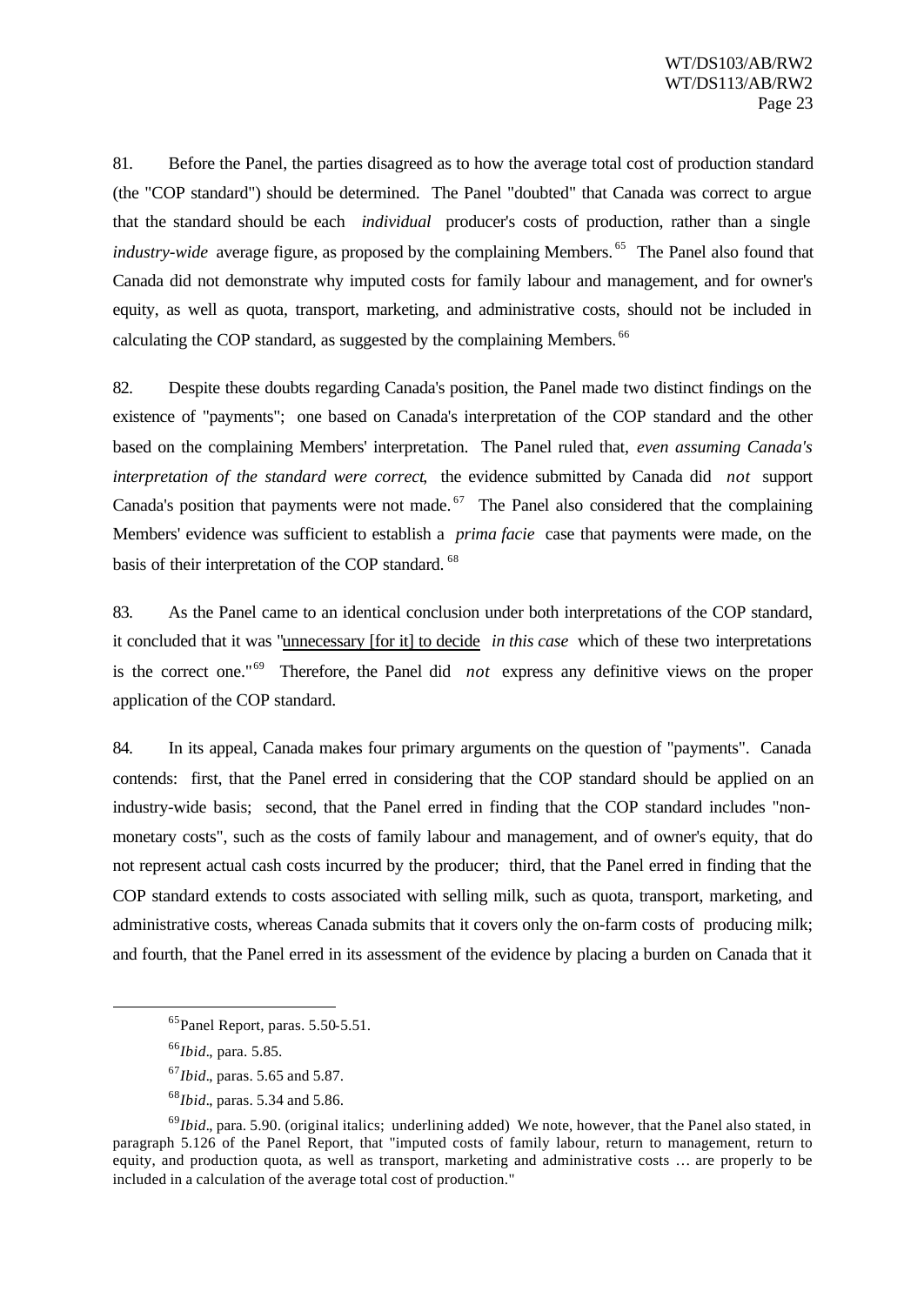"cannot possibly be expected to meet".<sup>70</sup> Before examining these four arguments, we provide general observations relating to Article 9.1(c).

#### 1. General Remarks on Article 9.1(c) of the *Agreement on Agriculture*

85. The word "payment", in Article 9.1(c) of the *Agreement on Agriculture*, denotes a "transfer of economic resources". <sup>71</sup> Although a monetary payment certainly involves such a transfer, the same is equally true where goods or services are transferred for less than full value. Recognizing this, we upheld the original panel's finding that the ordinary meaning of the word "payment", in Article 9.1(c) of the *Agreement on Agriculture*, "encompasses 'payments' made in forms other than money". <sup>72</sup>

86. In these second Article 21.5 proceedings, New Zealand and the United States assert that nonmonetary "payments" are effected through the supply of goods—CEM. The issue is, therefore, whether supplies of CEM, by Canadian producers, involve a transfer of economic resources to processors.

87. In examining this question in the first Article 21.5 proceedings, we took into account that Article 9.1(c) of the *Agreement on Agriculture* describes an unusual form of subsidy in that "payments" can be made by private parties, and need not be made by government.<sup>73</sup> Moreover. "payments" need not be funded from government resources, provided they are "financed by virtue of governmental action". <sup>74</sup> Article 9.1(c), therefore, contemplates that "payments" may be made and funded by private parties, without the type of governmental involvement ordinarily associated with a subsidy. Furthermore, the notion of payments encompasses a diverse range of practices involving monetary transfers, or transfers-in-kind. We, therefore, determined that, in identifying whether "payments" are made, it is necessary to consider the particular features of the alleged "payments", by whom they are made, and in what circumstances. Thus, we found that the standard for determining the existence of "payments" under Article 9.1(c) must be identified after careful scrutiny of the factual and regulatory setting of the measure.<sup>75</sup>

 ${}^{70}$ Canada's appellant's submission, para. 47.

<sup>71</sup>Appellate Body Report, *Canada – Dairy*, para. 107.

<sup>72</sup>*Ibid.*, para. 112.

<sup>73</sup>Appellate Body Report, *Canada – Dairy (Article 21.5 – New Zealand and US)*, paras. 113 and 115.

<sup>74</sup>*Ibid.*, para. 114.

<sup>75</sup>*Ibid.*, para. 76.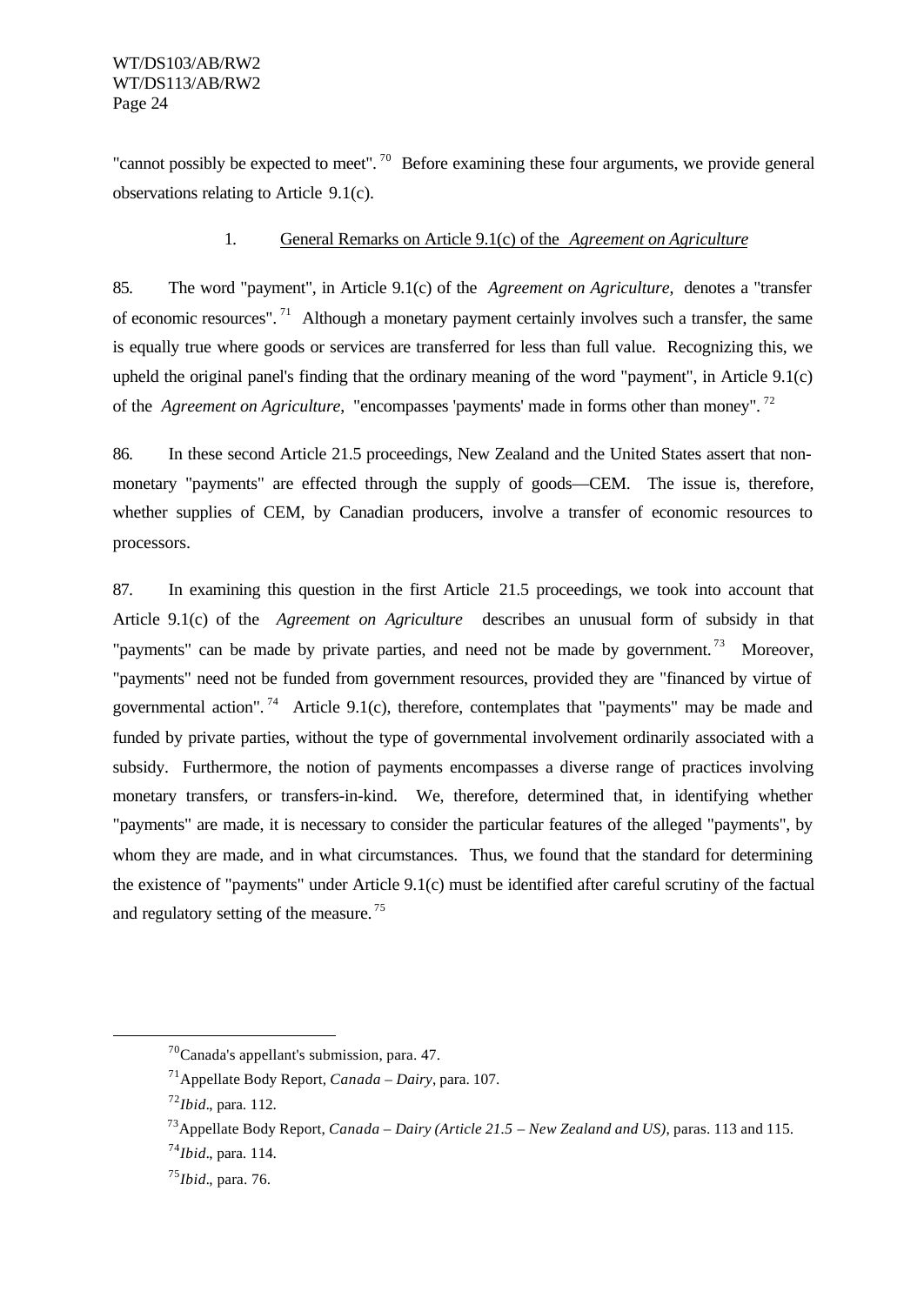88. In the case of CEM, we took into account the fact that the alleged "payments" are made by private parties through the supply of milk. Moreover, subject to the requirement to pre-commit sales of CEM, the private parties are entirely free to produce milk for sale as CEM, and it is for them to agree the price, volume, and timing of the sale with the buyers.<sup>76</sup> In these particular circumstances, we considered that the determination of whether "payments" are made depends on a comparison between the price of CEM and an "objective standard or benchmark which reflects the proper value of the [milk] to [its] provider".<sup>77</sup> We found that, in the circumstances of this dispute, the standard for determining the proper value of CEM is the average total cost of production of the milk (the COP standard), as this standard represents the economic resources the producer invests in the milk. If CEM is sold at less than its proper value, "payments" are made, because there is a transfer of the portion of economic resources not reflected in the selling price.

89. We also provided certain guidance on the determination of the COP standard:

The average total cost of production would be determined by dividing the fixed and variable costs of producing *all* milk, whether destined for domestic or export markets, by the total number of units of milk produced for both these markets.<sup>78</sup> (original italics)

90. With these general observations in mind, we turn to Canada's four primary arguments on "payments".

#### 2. Individual Producer's Costs of Production or Industry-wide Average

91. Canada argues that the Panel erred in considering that the COP standard is a single, *industrywide* average cost of production figure, rather than each *individual* producer's costs of production.<sup>79</sup>

92. Although the Panel expressed "doubts" that the COP standard should be each individual producer's costs, rather than an industry-wide figure, we note that it did not reach a definitive view on

<sup>&</sup>lt;sup>76</sup>In response to questioning at the oral hearing, Canada affirmed us that pre-commitment of CEM sales must be made at least 30 days in advance of the sale date.

<sup>77</sup>Appellate Body Report, *Canada – Dairy (Article 21.5 – New Zealand and US)*, para. 74.

<sup>78</sup>*Ibid.*, para. 96.

 $79W$ e note that, although Canada argues that the COP standard should be each individual producer's costs of production, Canada presented evidence based on ten industry-wide groupings, giving an average cost of production figure for each of these groups. For each group or "decile", Canada gave the lowest and highest individual cost of production figure. The Panel also makes this point: "While speaking of the costs to individual producers, not industry-wide average costs, Canada has only provided the Panel with average costs, albeit averages within ten groupings of producers." (Panel Report, para. 5.64)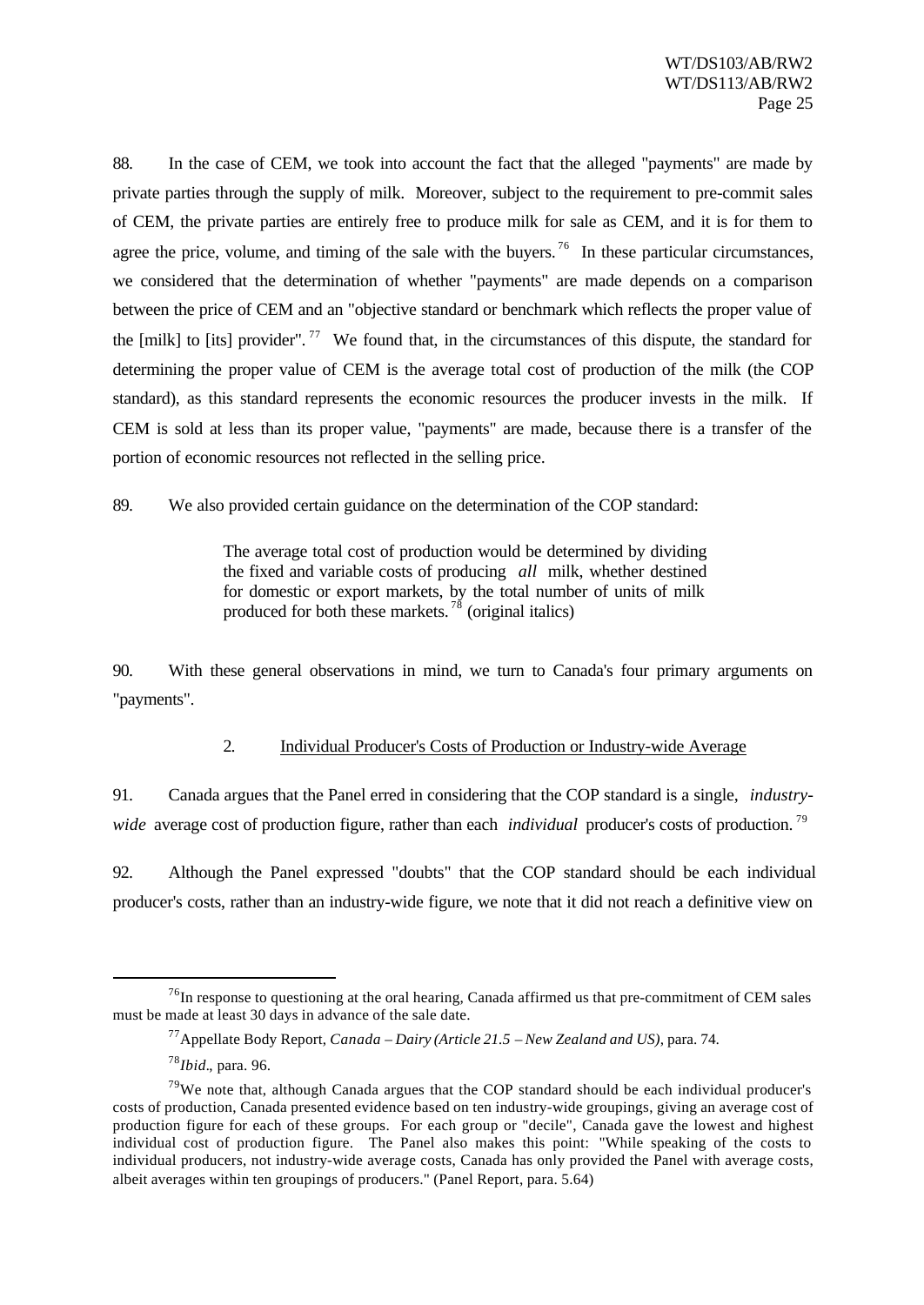this question. <sup>80</sup> Instead, as we said, the Panel examined the evidence from the perspective of the alternative positions, and found against Canada under each of them. <sup>81</sup>

93. Canada asserts that we found, in the first Article 21.5 proceedings, that the COP standard is based on individual producer's costs of production. However, this question was not specifically examined, nor resolved, in the first Article 21.5 proceedings.

94. For purposes of resolving this question, it is relevant to consider the *nature* of the obligations imposed under the *Agreement on Agriculture*. That Agreement, which is annexed to the *Marrakesh Agreement Establishing the World Trade Organization*, is an international agreement to which Canada is a party, as a sovereign State. Pursuant to this Agreement, Canada has undertaken a number of different obligations. Among these are the obligations in Articles 3.3 and 8 of the *Agreement on Agriculture* not to provide export subsidies otherwise than in conformity with this Agreement and with the commitments as specified in that Member's Schedule. Accordingly, under Article 3.3, Canada has undertaken not to provide the export subsidies listed in Article 9.1 "in excess of … [its] quantity commitment levels".

95. However, under Article 9.1(c) of the *Agreement on Agriculture*, it is not solely the conduct of WTO Members that is relevant. We have noted that Article 9.1(c) describes an unusual form of export subsidy in that "payments" can be made and funded by private parties, and not just by government.<sup>82</sup> The conduct of private parties, therefore, may play an important role in applying Article 9.1(c). Yet, irrespective of the role of private parties under Article 9.1(c), the obligations imposed in relation to Article 9.1(c) remain obligations imposed on Canada. It is Canada, and not private parties, which is responsible for ensuring that it respects its export subsidy commitments under the covered agreements. Thus, under the *Agreement on Agriculture*, any "export subsidies" provided through private party action in Canada are deemed to be provided by Canada, and count towards Canada's export subsidy commitment levels.

96. We believe that the standard for determining the existence of "payments", under Article 9.1(c), should reflect the fact that the obligation at issue is an international obligation imposed on Canada. The question is not whether one or more individual milk producers, efficient or not, are selling CEM at a price above or below their individual costs of production. The issue is whether Canada, on a national basis, has respected its WTO obligations and, in particular, its commitment

<sup>80</sup>Panel Report, paras. 5.50 and 5.90.

<sup>81</sup>*Ibid.*, paras. 5.86-5.87.

<sup>82</sup>*Supra*, para. 87.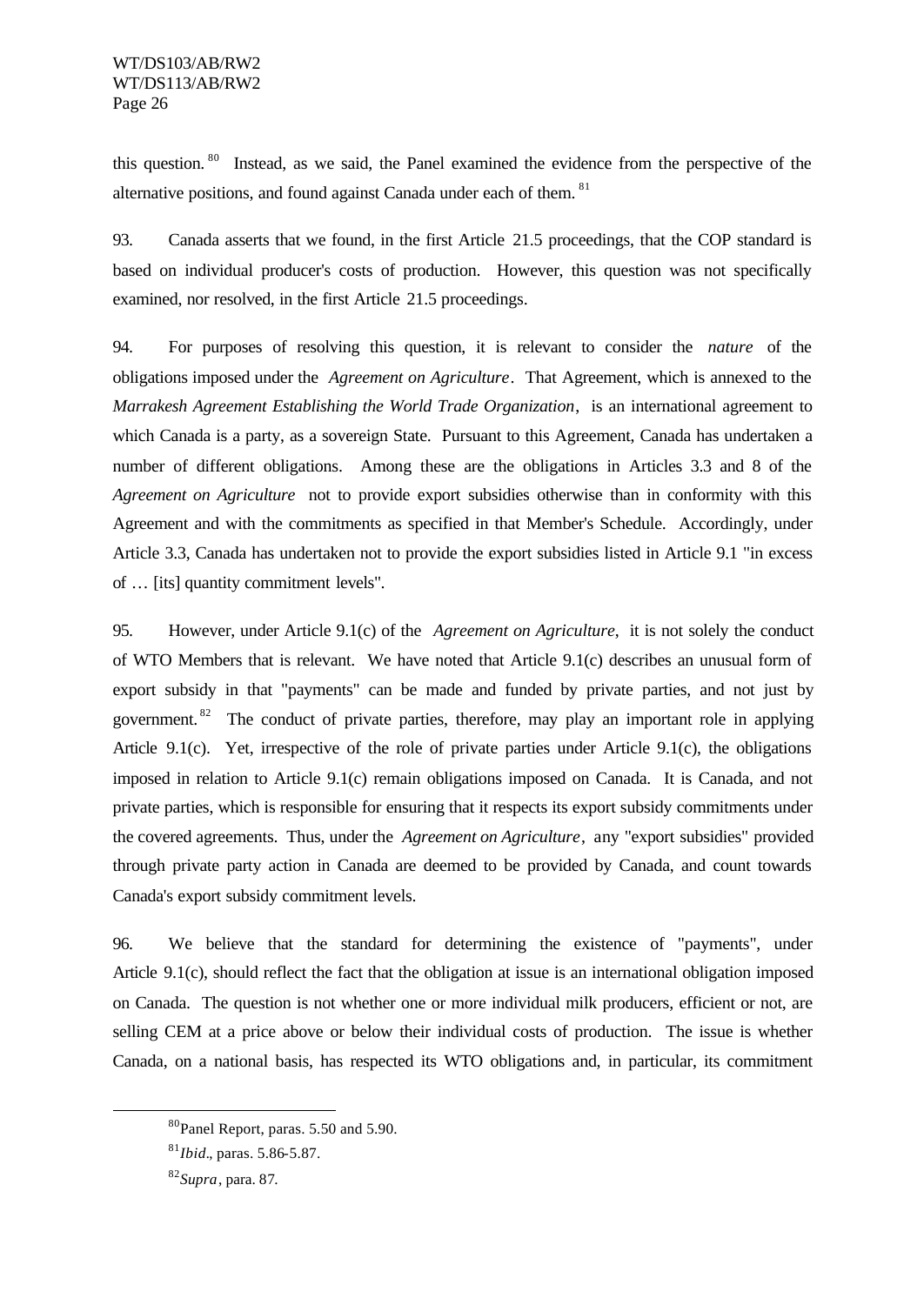levels. It, therefore, seems to us that the benchmark should be a single, industry-wide cost of production figure, rather than an indefinite number of cost of production figures for each individual producer. The industry-wide figure enables cost of production data for producers, as a whole, to be aggregated into a single, national standard that can be used to assess Canada's compliance with its international obligations.

97. By contrast, if the benchmark were to operate at the level of each individual producer, there would be a proliferation of standards, requiring individual-level inquiry and application of Article 9.1(c), as if the obligations under the *Agreement on Agriculture* involved rights and obligations of individual producers, rather than WTO Members.

98. We, therefore, find that the COP standard for determining whether the sale of CEM involves "payments", under Article 9.1(c) of the *Agreement on Agriculture*, is an industry-wide average figure that aggregates the costs of production of all producers of milk.<sup>83</sup> Although the Panel did not express any firm view on this issue, we see no error in the Panel's treatment of this question.

#### 3. Imputed Costs

99. Canada objects to the inclusion, in the COP standard, of an imputed amount for the costs of the producer's family labour and management, and for the costs of owner's equity. Canada contends that, as the producer does not incur a cash cost for these items, they are not relevant because the COP standard does not include "non-monetary" costs. <sup>84</sup> Rather, Canada says, these items are rewarded by any profits earned if revenues from milk sales exceed costs.

100. The Panel did not find that these imputed costs are to be included in the COP standard nor that they are to be excluded from it. Instead, the Panel examined the evidence from the perspective of these two positions, and found against Canada under each of them.<sup>85</sup>

 $83$ We consider that it may be appropriate for the industry-wide cost of production figure to be determined using a statistically valid sample of all producers.

<sup>84</sup>Canada's appellant's submission, para. 59.

<sup>&</sup>lt;sup>85</sup>Panel Report, para. 5.90. We note, however, that the Panel also "recalled", in paragraph 5.126 of the Panel Report, that these imputed costs "are properly to be included in a calculation of the average total cost of production."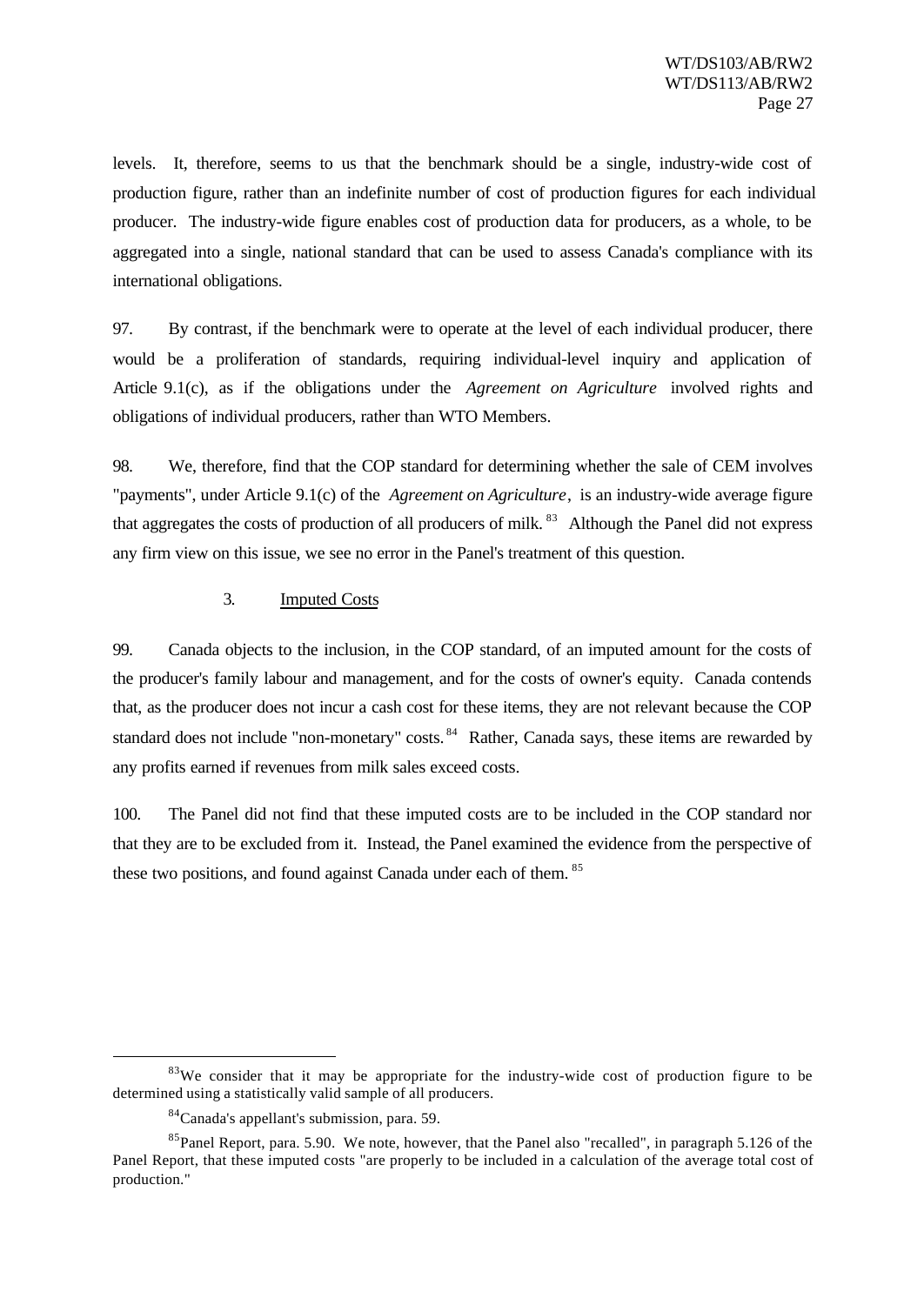101. In examining this issue, we recall that the notion of "payment", in Article 9.1(c), covers transfers of economic resources, irrespective of the means by which the resources are transferred. Thus, the transfer may be effected in monetary form or equally by a transfer of goods or services for less than full value.<sup>86</sup>

102. In these proceedings, the purpose of the COP standard is precisely to determine whether supplies of CEM involve payments-in-kind that are made in a form other than money. If the COP standard were confined solely to cash costs, as Canada argues, this would overlook the possibility of "payments" being made in the form of non-cash resources invested in the production of milk. Thus, the COP standard must cover *all* of the economic resources invested in the production of milk and which may be transferred, irrespective of whether the resources involve an actual cash cost.

103. We are satisfied that any labour or management services provided by the farmer's family to the dairy enterprise are relevant economic resources invested in the production of milk and must be included in the COP standard. For the dairy farmer, and his or her family, the investment of services in the dairy enterprise has an economic cost, as those services cannot be put to an alternative remunerative use. We observe that both the United States and New Zealand submitted evidence to the Panel in support of the view that, from the perspective of economic theory, any labour and management services provided to an enterprise involve such an economic "opportunity" cost. <sup>87</sup> Moreover, we believe that remuneration of family labour and management services is not part of the profits of the dairy farm. Rather, profits are the proceeds remaining after all costs, including such salary costs, have been accounted for.

104. The same is also true of any equity the owner invests in the dairy enterprise. The allocation of such capital is, clearly, an investment of economic resources and carries an economic opportunity cost to the owner because the capital cannot simultaneously be invested elsewhere.<sup>88</sup> Again, the profits of the dairy enterprise are the proceeds after all costs, including the cost of equity, have been accounted for.

<sup>86</sup>Appellate Body Report, *Canada – Dairy*, paras. 107-112.

 $87$ Exhibit NZ-23 submitted by New Zealand to the Panel; Exhibit US-35 submitted by the United States to the Panel.

 $88$ The documentary evidence submitted by New Zealand and the United States is equally supportive of the view that, in economic theory, investment of equity involves an economic opportunity cost. (*Ibid.*)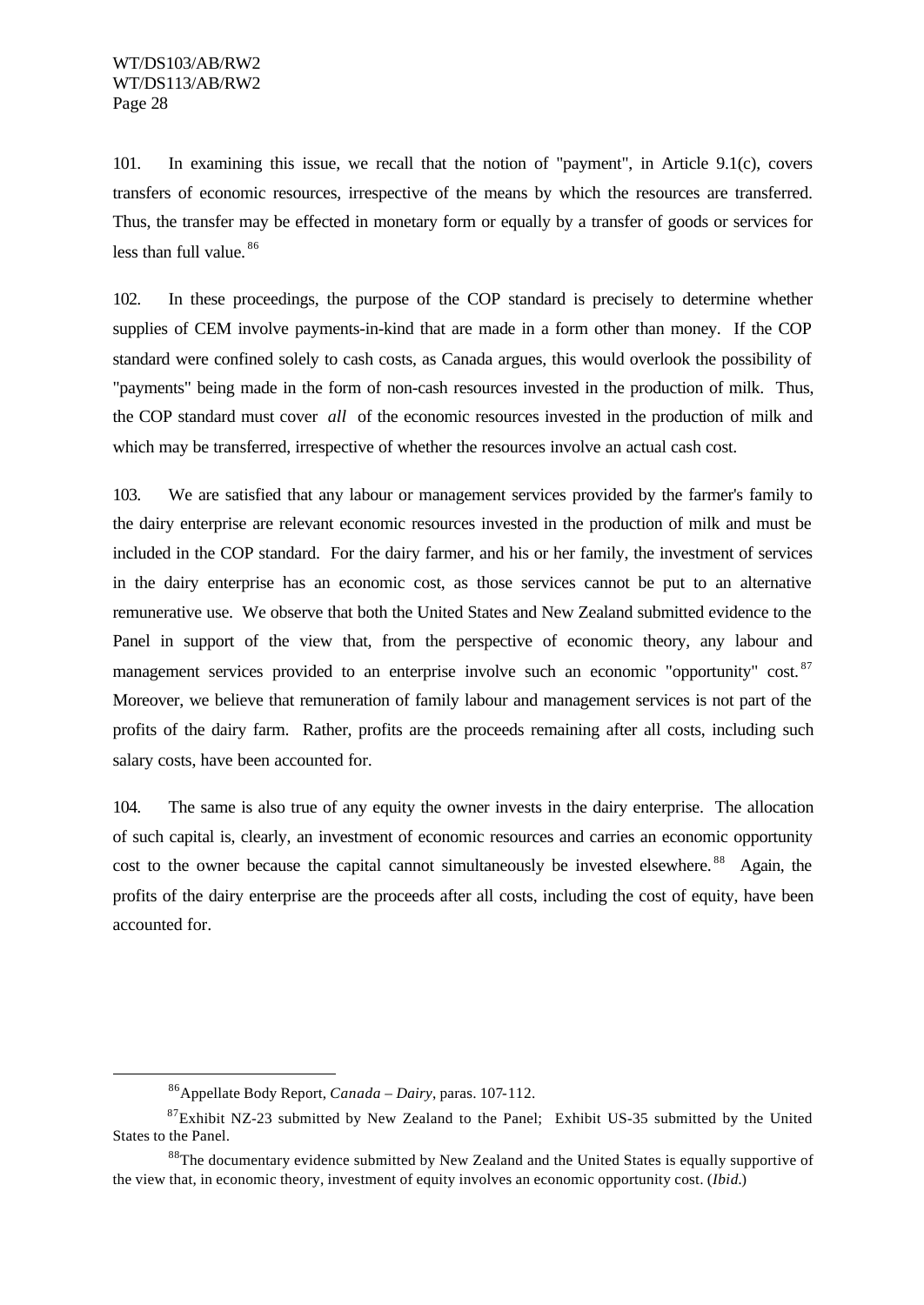105. Moreover, it would be incongruous if the costs of family labour and management were excluded from the COP standard when provided by family, but included when provided by others. <sup>89</sup> Likewise, it would be curious if the cost of capital, of which equity is one type, were excluded from the COP standard when capital is provided through the owner's equity, but included when it is provided through, for instance, debt, merely because the cost of debt is expressed in recurring cash outlays for interest payments. In each case, the dairy enterprise is incurring an economic cost and that cost should be appropriately reflected in the costs of production.

106. Accordingly, we find that any failure to include in the COP standard the costs of family labour and management, or of owner's equity, would understate the costs of milk production, and may lead to a non-monetary "payment" going undetected.

107. Although it is clear that the COP standard includes all economic costs, even if they are noncash costs, we acknowledge that a specific value cannot be as readily ascribed to non-cash costs as it can to cash costs. However, we do not believe, as suggested by Canada, that this practical difficulty precludes the application of an objective COP standard.

108. In some situations, it may be appropriate for a panel to value non-monetary costs using a methodology set forth in a Member's Generally Accepted Accounting Principles ("GAAP"). In that respect, we observe that Canada did not contest the amounts the Canadian Dairy Commission (the "CDC") ascribed to depreciation using the rules in Canadian GAAP.<sup>90</sup> However, although GAAP provide an objective valuation methodology for some non-monetary costs, they may not address all such costs. <sup>91</sup> If GAAP rules do not provide an appropriate basis for valuing a particular cost, a panel should attempt to determine a value for relevant non-monetary costs using an objective methodology that is reasonable in the circumstances. Clearly, a panel must base itself on the evidence before it, applying the applicable rules on burden of proof.

<sup>89</sup>We note that, according to the Canadian Dairy Commission Handbook ("*CDC Handbook* "), family labour and management is treated as an imputed, non-cash cost, "regardless of whether or not the family member is paid for his/her labour". (*CDC Handbook* , p. 26, Exhibit NZ-4 submitted by New Zealand to the Panel; Exhibit US-22 submitted by the United States to the Panel) Thus, in some cases there may be an actual cost for family labour and management which is excluded by the CDC and replaced by an imputed cost using the CDC's methodology. Canada's argument would, in fact, exclude both an actual cost incurred by the dairy enterprise and an imputed cost. We note also that the *CDC Handbook* defines a family member in broad terms to include: "the producer, the producer's spouse, children, brothers, sisters, sons-in-law, daughters-in-law and parents." (*CDC Handbook* , p. 25, principle 8, Exhibit NZ-4 submitted by New Zealand to the Panel)

<sup>90</sup>*CDC Handbook* , pp. 23-24, Exhibit NZ-4 submitted by New Zealand to the Panel; Exhibit US-22 submitted by the United States to the Panel.

<sup>&</sup>lt;sup>91</sup>We note that GAAP typically provide accounting rules for corporations, often publicly listed, and not for smaller family-run enterprises. As such, many countries' GAAP may not provide rules on imputed costs for family labour, management, or owner's equity.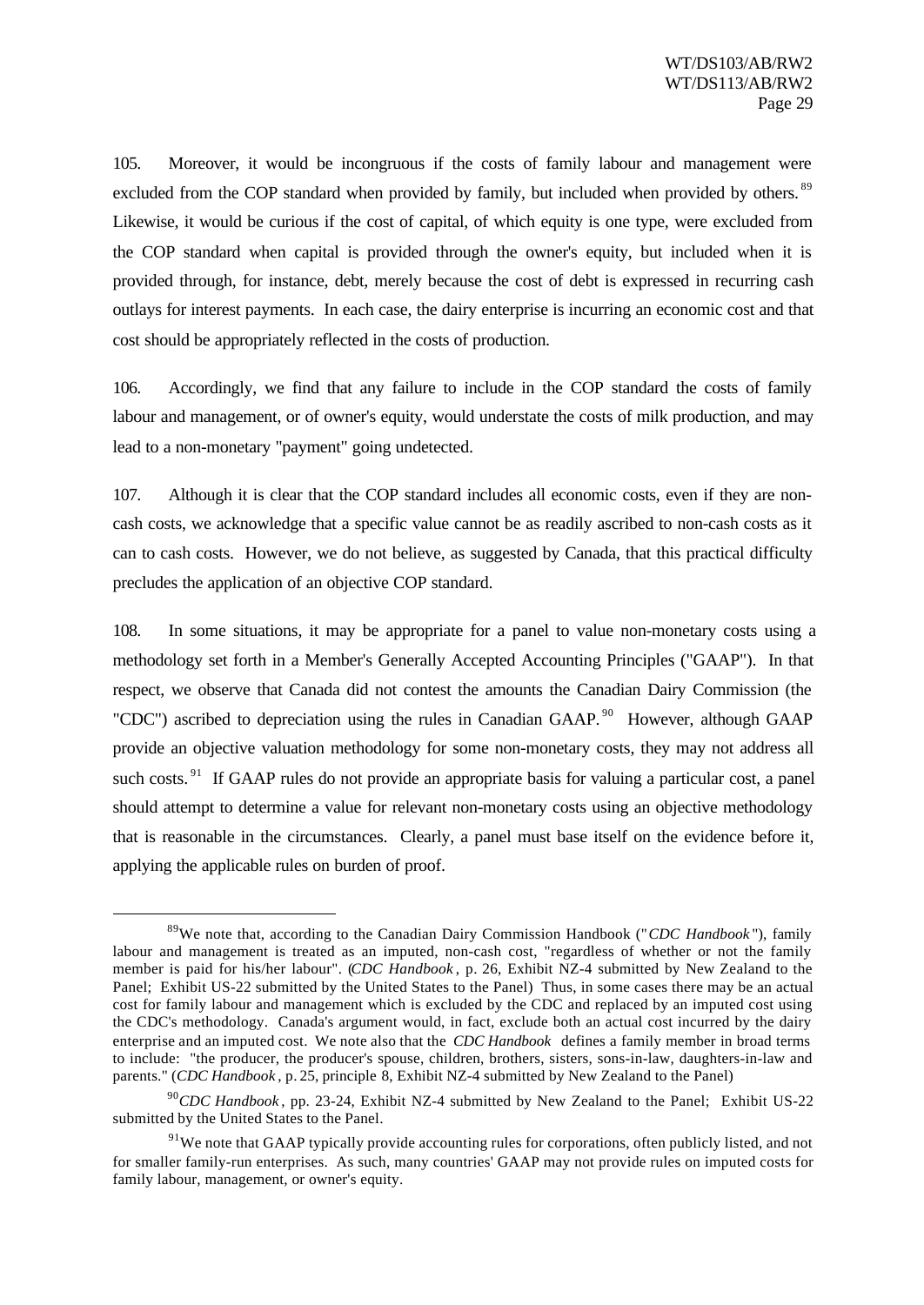l

109. We note that New Zealand and the United States submitted evidence to the Panel in the form of CDC data that includes an imputed amount for the costs of family labour and management, and of owner's equity. The methodologies the CDC used to arrive at the costs for these items are set forth in the *CDC Handbook* and seem, to us, to be perfectly reasonable.<sup>92</sup> In our view, the Panel did not err in placing reliance upon these data and the methodologies underlying them. Although we acknowledge that other equally reasonable valuation methods may exist, we note that Canada did not submit, pursuant to Article 10.3 of the *Agreement on Agriculture*, evidence of any alternative method for valuing these inputs.

110. We, therefore, find that the COP standard for determining whether "payments" exist, under Article 9.1(c) of the *Agreement on Agriculture*, includes all monetary and non-monetary economic costs of production, such as the costs of family labour and management, and of owner's equity. We see no error in the Panel's approach to this issue.

#### 4. Selling Costs

111. Canada suggests that, for purposes of Article 9.1(c) of the *Agreement on Agriculture*, only the farm-based costs of producing milk should be taken into account in the COP standard, so that the costs of selling milk—such as quota, transport, marketing, and administrative costs—would be excluded. <sup>93</sup>

112. The Panel did not find that these selling costs are to be included in the COP standard, nor that they are to be excluded from it. Instead, the Panel examined the evidence from the perspective of both positions and found against Canada under each of them.<sup>94</sup>

113. We recall that the COP standard represents the producer's investment of economic resources in milk and, hence, in these proceedings, the proper value of the milk to the producer.  $95$  In our view. costs incurred by the producer in selling milk are as much a part of the economic resources the

<sup>92</sup>*CDC Handbook* , pp. 26-31, Exhibit NZ-4 submitted by New Zealand to the Panel; Exhibit US-22 submitted by the United States to the Panel.

 $93$ Although Canada considers that these costs should be excluded from the COP standard, Canada also considers that sales proceeds referable to transport, marketing, and administration inputs should be deducted from the sales price in comparing the COP standard to CEM prices. (Canada's appellant's submission, para. 64) As Canada stated at the oral hearing, the *result* is, therefore, the *same* as if these costs were *included* in the COP standard and *included* in the price. However, leaving aside the practical implications of Canada's position, the legal issue remains whether it is appropriate for selling costs to be included in the COP standard.

 $94$ Panel Report, para. 5.90. We note, however, that the Panel also "recalled", in paragraph 5.126 of the Panel Report, that the cost of quota, and transport, marketing and administrative costs "are properly to be included in a calculation of the average total cost of production."

<sup>95</sup>Appellate Body Report, *Canada – Dairy (Article 21.5 – New Zealand and US)*, para. 96.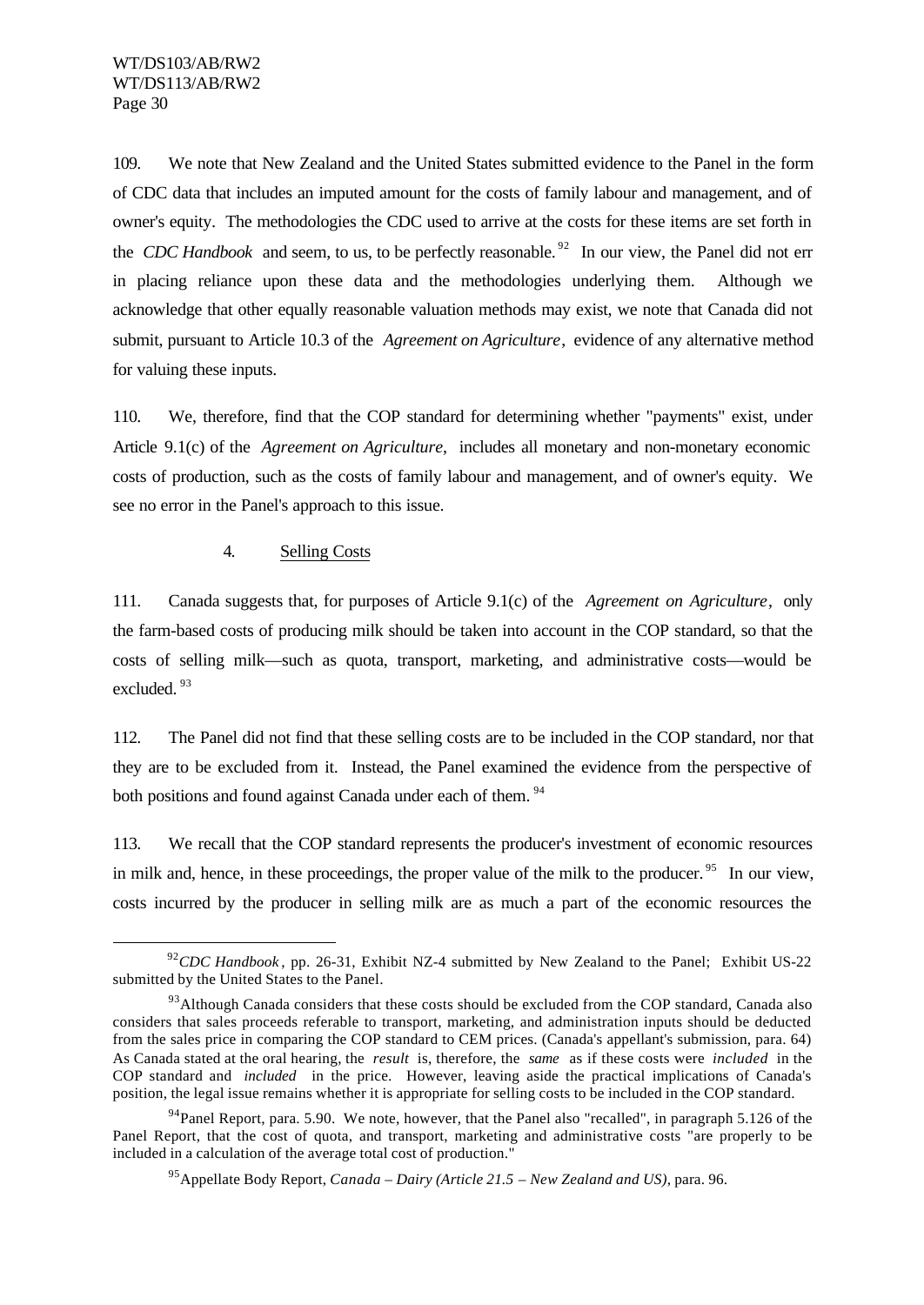producer invests in the milk as are farm-based production costs. Indeed, the costs incurred to make sales are a vital part of the process by which the producer earns revenues through producing milk. If the producer sells milk at a price sufficient to cover only the farm-based production costs, it transfers to the processor any resources invested in selling the milk, such as the value of transport, marketing, and administration. There would, in such circumstances, be a "payment" of the value of these additional selling costs. Accordingly, these costs must be included in the COP standard in the comparison with the sales price of CEM.

114. In addition, we can see no reason to exclude the cost of quota from the COP standard. On the contrary, to the extent that the acquisition or retention of quota involves economic costs for the dairy producer, these costs should be reflected in the COP standard. In that respect, we are not persuaded by Canada that the cost of quota should be excluded from the COP standard because it relates solely to the domestic market. In the first Article 21.5 proceedings, we held that the COP standard must be determined for "*all* milk, whether destined for domestic or export markets". <sup>96</sup> Thus, in principle, the costs of quota form part of the COP standard. It remains, however, to decide how quota costs are to be incorporated into the standard.

115. In these second Article 21.5 proceedings, there is very little evidence on record relating to the cost of acquiring or retaining quota, and the Panel did not make any specific findings relating to the cost of quota. Instead, in the absence of evidence, the Panel made a general statement that, "[i]f anything, additions reflecting the cost of quota" should be made to the CDC data on costs of production.<sup>97</sup> In other words, the Panel believed that the CDC data understated the real costs of production because they did not include an amount for the cost of quota. But the Panel was unable to quantify the addition it believed should be made. As the Panel had found that the evidence before it supported a finding that CEM sales are, on average, made at a price below the COP standard, this general remark did not have any bearing on the Panel's conclusion.<sup>98</sup> In the light of this fact, and in the absence of evidence relating to quota, we make no determination as to how, precisely, the cost of quota should be reflected in the COP standard.

116. Accordingly, we find that any transport, marketing, and administrative costs are to be included in the COP standard applied under Article 9.1(c), as are any costs of acquiring and retaining quota. The Panel committed no error of law in its assessment of these costs.

<sup>96</sup>Appellate Body Report, *Canada – Dairy (Article 21.5 – New Zealand and US)*, para. 96. (original italics; underlining added)

<sup>&</sup>lt;sup>97</sup>Panel Report, para. 5.85.

<sup>98</sup>*Ibid.*, para. 5.89.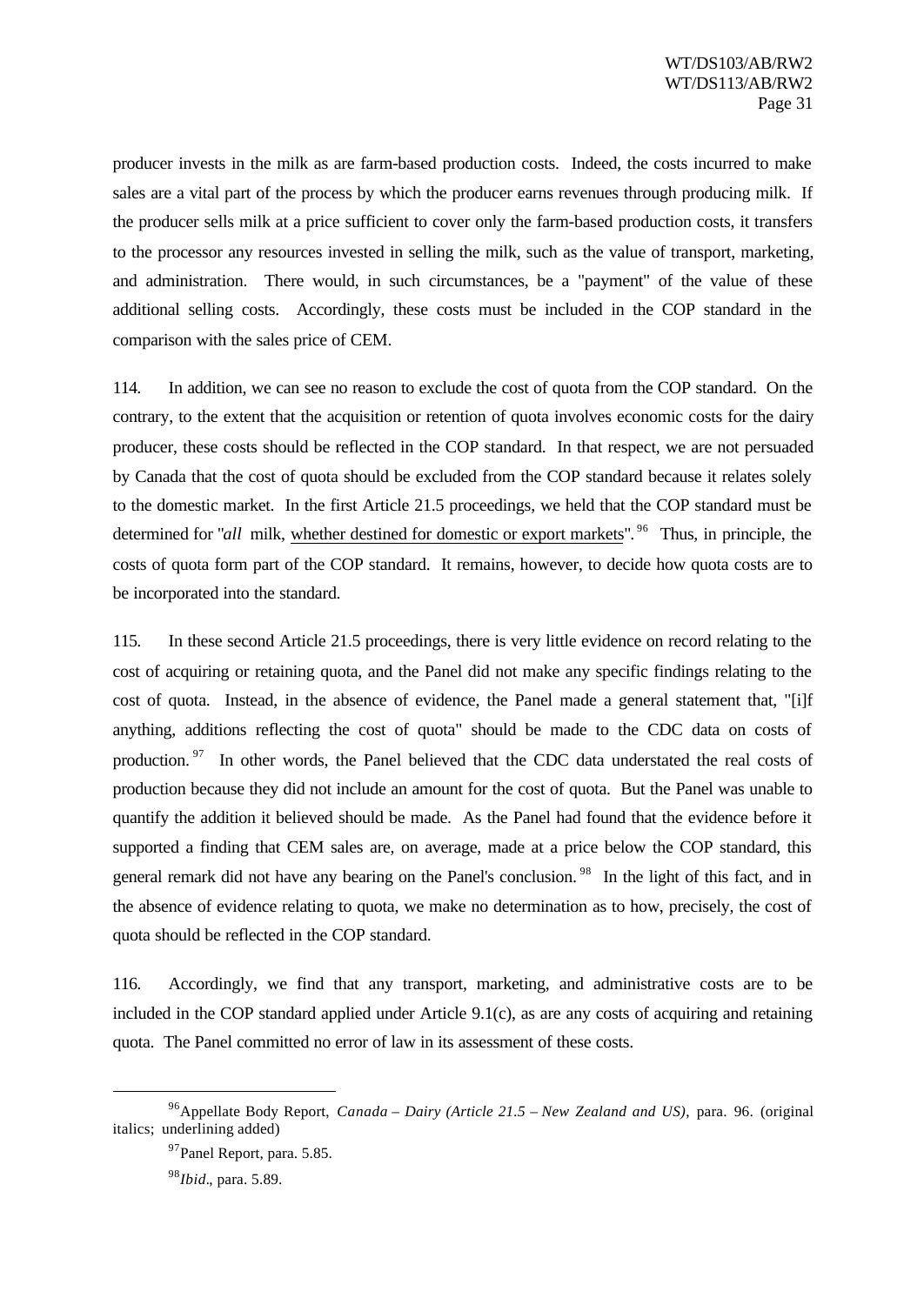#### 5. Assessment of Evidence

117. We recall that the Panel examined the evidence from two different perspectives—that is, using both the complaining Members' and Canada's proposed COP standards. The Panel found that, under both of these standards, "payments" were being made through the supply of CEM. <sup>99</sup>

118. Canada submits that the Panel erred in its assessment of the evidence by placing a burden on Canada that it "cannot possibly be expected to meet."<sup>100</sup> Canada's argument relates to the Panel's assessment of the evidence *using Canada's proposed COP standard*, that is, a COP standard applied on an "individual", as opposed to an "industry-wide" basis, and *excluding* from the COP standard, the costs of family labour and management, and of owner's equity, and also quota, transport, marketing, and administrative costs.

119. We have held that the COP standard is to be determined on an industry-wide basis and that it *includes* all the costs that Canada proposed be excluded, as they involve economic resources invested in the production of milk. <sup>101</sup> As such, the Panel's examination of the evidence from Canada's perspective is rendered moot, because it is based on a legal standard that we have found to be the incorrect one. Any review of the Panel's treatment of the evidence must, instead, focus on its examination of the evidence which *included* the various costs Canada proposed to exclude. That is, we must review the Panel's comparison of the price of CEM with the COP standard *including* the costs of family labour and management, and of owner's equity, and also quota, transport, marketing, and administrative costs.

120. The evidence submitted to the Panel by the complaining Members, in the form of CDC data, included amounts for all these costs, other than quota. According to this evidence, the industry-wide cost of production figure for the year 2000 was C\$57.27 per hectolitre ("hl"), and for 2001, it was C\$58.12/hl. The average prices for CEM for these periods were C\$29/hl and C\$31.72/hl, respectively. <sup>102</sup> Thus, as the Panel found, on an industry-wide basis, CEM prices are significantly below the COP standard. On the basis of this evidence, the Panel found that there was a *prima facie* case that "payments" are being made. <sup>103</sup> Moreover, under Article 10.3 of the *Agreement on Agriculture*, the burden of proof was on Canada to establish the contrary. The Panel found that

<sup>99</sup> Panel Report, para. 5.89.

<sup>100</sup>Canada's appellant's submission, para. 47.

<sup>101</sup>*Supra*, paras. 110 and 116.

<sup>&</sup>lt;sup>102</sup>Panel Report, para. 5.33; Canada's response to Question 61 posed by the Panel during the Panel proceedings.

<sup>103</sup>Panel Report, para. 5.89.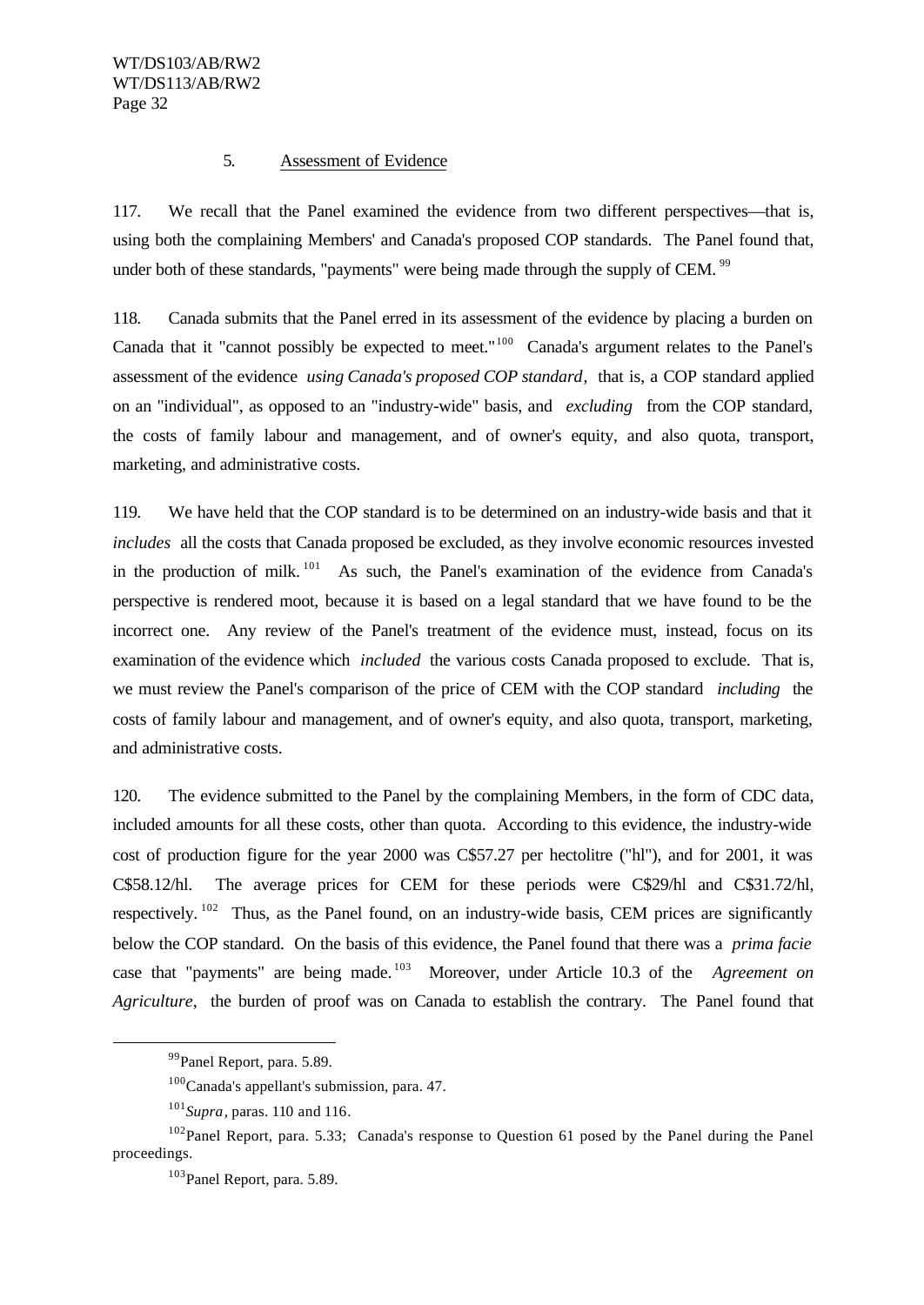Canada had not satisfied that burden.  $104$  We can see no error in the Panel's assessment of the evidence.<sup>105</sup>

#### 6. Conclusion on "Payments" under Article 9.1(c)

121. For all these reasons, we uphold the Panel's finding, in paragraph 5.89 of the Panel Report, that the supply of CEM, by producers to processors, involves "payments" within the meaning of Article 9.1(c) of the *Agreement on Agriculture*.

# B. *"Financed by Virtue of Governmental Action"*

122. We turn now to the second element of Canada's appeal of the Panel's findings under Article 9.1(c) of the *Agreement on Agriculture*—whether the Panel erred in finding that "payments", made on the sale of CEM, are "financed by virtue of governmental action".

123. The Panel recalled that there must be a "demonstrable link" between governmental action and the financing of "payments". <sup>106</sup> The Panel proceeded to examine several actions of the Canadian government in regulating the supply of domestic milk and CEM. It concluded that New Zealand and the United States had made out a *prima facie* case that a demonstrable link exists between these Canadian governmental actions and the financing of CEM payments. Further, the Panel found that Canada had failed to establish, pursuant to Article 10.3 of the *Agreement on Agriculture*, that these governmental actions were not demonstrably linked to the financing of the payments. <sup>107</sup>

124. On appeal, Canada argues that the Panel erred under Article 9.1(c) of the *Agreement on Agriculture*, in particular by finding that a "demonstrable link" exists between Canadian governmental action and the financing of CEM payments. Canada claims that it has removed government action from "every stage of the export transaction" and that producers and processors "freely choose to enter into export transactions".  $108$  Therefore, Canada argues that no demonstrable link exists between governmental action and financing of CEM payments.

 <sup>104</sup>Panel Report, para. 5.89.

<sup>&</sup>lt;sup>105</sup>Pursuant to Article 11 of the DSU, a panel must make an objective assessment of the facts. As such, a panel is the trier of facts, responsible for evaluating the credibility and weight of the evidence. As we have stated, we will interfere with a panel's assessment of the evidence only if the panel has exceeded the bounds of its discretion as trier of facts. (Appellate Body Report, *US – Wheat Gluten*, para. 151)

<sup>106</sup>Panel Report, para 5.106, referring to Appellate Body Report, *Canada – Dairy*, para. 113.

<sup>107</sup>*Ibid.*, paras. 5.133-5.135.

<sup>&</sup>lt;sup>108</sup>Canada's appellant's submission, paras. 74 and 101.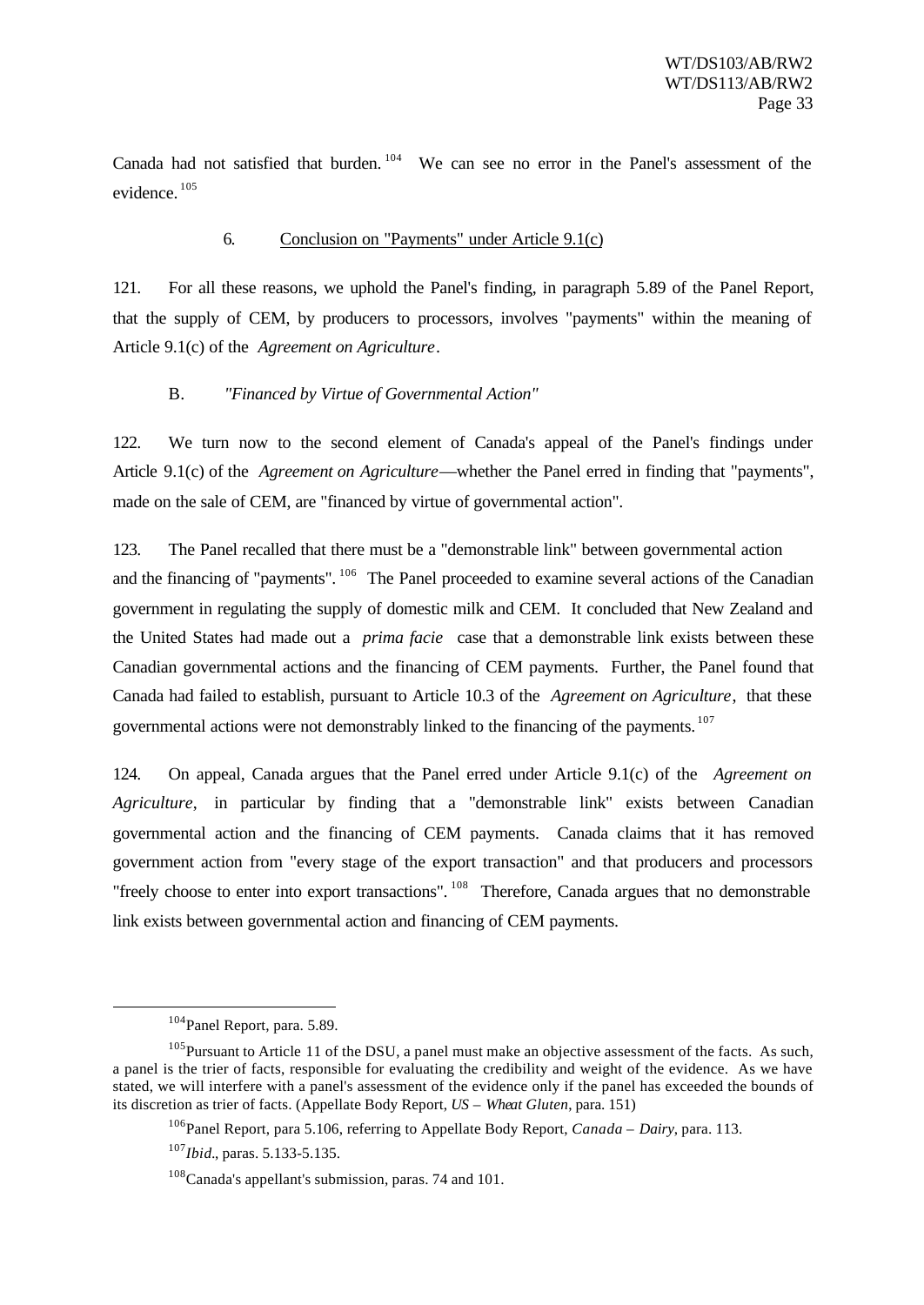l

#### 125. Article 9.1(c) of the *Agreement on Agriculture* provides:

#### *Export Subsidy Commitments*

1. The following export subsidies are subject to reduction commitments under this Agreement:

…

(c) payments on the export of an agricultural product that are *financed by virtue of governmental action*, whether or not a charge on the public account is involved, including payments that are financed from the proceeds of a levy imposed on the agricultural product concerned or on an agricultural product from which the exported product is derived; (emphasis added)

126. The phrase "financed by virtue of governmental action" has three distinct elements— "governmental action"; "by virtue of "; and "financed"—which we will address in turn.

127. As regards "governmental action", we held in the first Article 21.5 proceedings that "the text of Article 9.1(c) does not place any qualifications on the types of 'governmental action' which may be relevant under Article 9.1(c)."<sup>109</sup> Instead, the provision gives but one example of governmental action that is "included" in Article  $9.1(c)$ —however, this example is merely illustrative. <sup>110</sup> Accordingly, we stated that Article 9.1(c) "embraces the full-range" of activities by which governments "'regulate', 'control' or 'supervise' individuals".<sup>111</sup> In particular, we said that governmental action "regulating the supply and price of milk in the domestic market" might be relevant "action" under Article 9.1(c). <sup>112</sup> Moreover, the governmental action may be a single act or omission, or a series of acts or omissions.

128. We observe that Article 9.1(c) does not require that payments be financed by virtue of government "*mandate* ", or other "*direction*". Although the word "action" certainly covers situations where government mandates or directs that payments be made, it also covers other situations where no such compulsion is involved. <sup>113</sup>

<sup>109</sup>Appellate Body Report, *Canada – Dairy (Article 21.5 – New Zealand and US)*, para. 112.

 $110$ The example given is "payments that are financed from the proceeds of a levy imposed on the agricultural product concerned or on an agricultural product from which the exported product is derived".

<sup>111</sup>Appellate Body Report, *Canada – Dairy (Article 21.5 – New Zealand and US)*, para. 112. <sup>112</sup>*Ibid.*

<sup>113</sup>Article 9.1(c) of the *Agreement on Agriculture* may be contrasted with Article 9.1(e) of the *Agreement on Agriculture*, as well as with Article 1.1(a)(1)(iv) of the *SCM Agreement*, and items (c), (d), (j), and (k) of the Illustrative List of Export Subsidies (the "Illustrative List") of the *SCM Agreement*. In these provisions, some kind of government mandate, direction, or control is an element of a subsidy provided through a third party.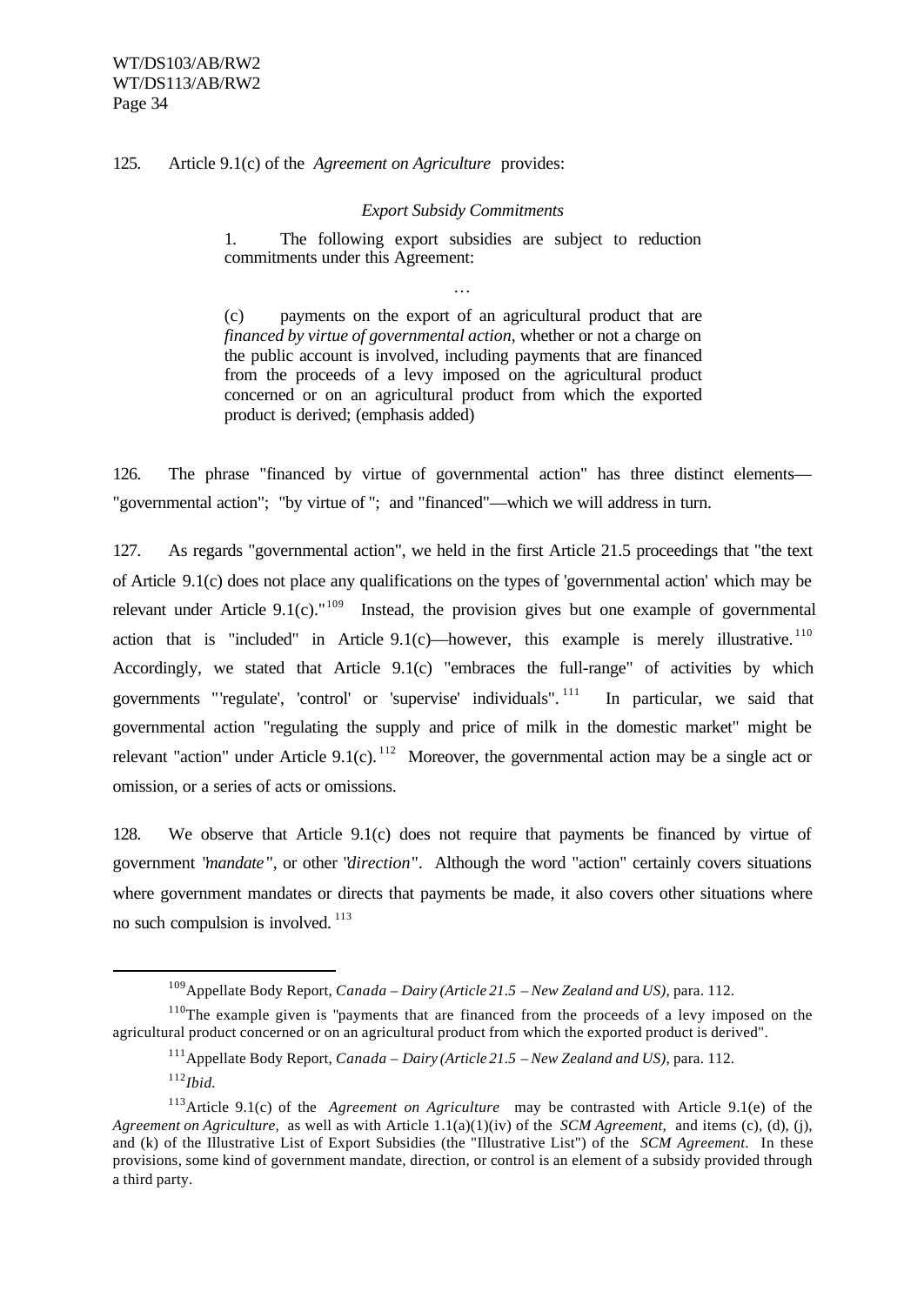129. Although the term "governmental action", when read in isolation, is somewhat open-ended, perhaps even abstract, the words "by virtue of " clarify further the meaning of this term. In the first Article 21.5 proceedings, we opined:

> The words "by virtue of " indicate that there must be a demonstrable link between the *governmental action* at issue and the *financing* of the payments, whereby the payments are, in some way, financed as a result of, or as a consequence of, the governmental action.  $114$  (original italics)

130. The words "by virtue of ", therefore, express the relationship between "governmental action" and the "financing" of payments for the purpose of Article 9.1(c). The essence of that relationship is the "nexus" or "link" between "action" and "financing".

131. Thus, although Article 9.1(c) extends, in principle, to *any* "governmental action", not every governmental action will have the requisite nexus to the financing of payments. In the first Article 21.5 proceedings, we observed that "[g]overnments are constantly engaged in regulation of different kinds in pursuit of a variety of objectives."<sup>115</sup> Yet, we went on to say that regulation that merely *enables* payments to occur will not suffice for those payments to be regarded as "financed by virtue of governmental action". We stated:

> [Where regulation merely enables payments to occur], the link between the governmental action and the financing of the payments is too tenuous for the "payments" to be regarded as "*financed* by virtue of governmental action" … within the meaning of Article 9.1(c). Rather, there must be a tighter nexus between the mechanism or process by which the payments are *financed* ...<sup>116</sup> (original italics)

132. This brings us to the meaning of the word "financing". The word refers generally to the mechanism or process by which financial resources are provided to enable "payments" to be made. The word could, therefore, be read to mean that government itself must provide the resources for producers to make payments. However, Article 9.1(c) expressly precludes such a reading, as it states that "payments" need *not* involve "a charge on the public account". This is borne out by the fact that the text indicates that "financing" need only be "by virtue of governmental action", rather than "by government" itself. Article 9.1(c), therefore, contemplates that "payments may be financed by virtue

<sup>114</sup>Appellate Body Report, *Canada – Dairy (Article 21.5 – New Zealand and US)*, para. 113.

<sup>115</sup>*Ibid.*, para. 115.

<sup>116</sup>*Ibid.*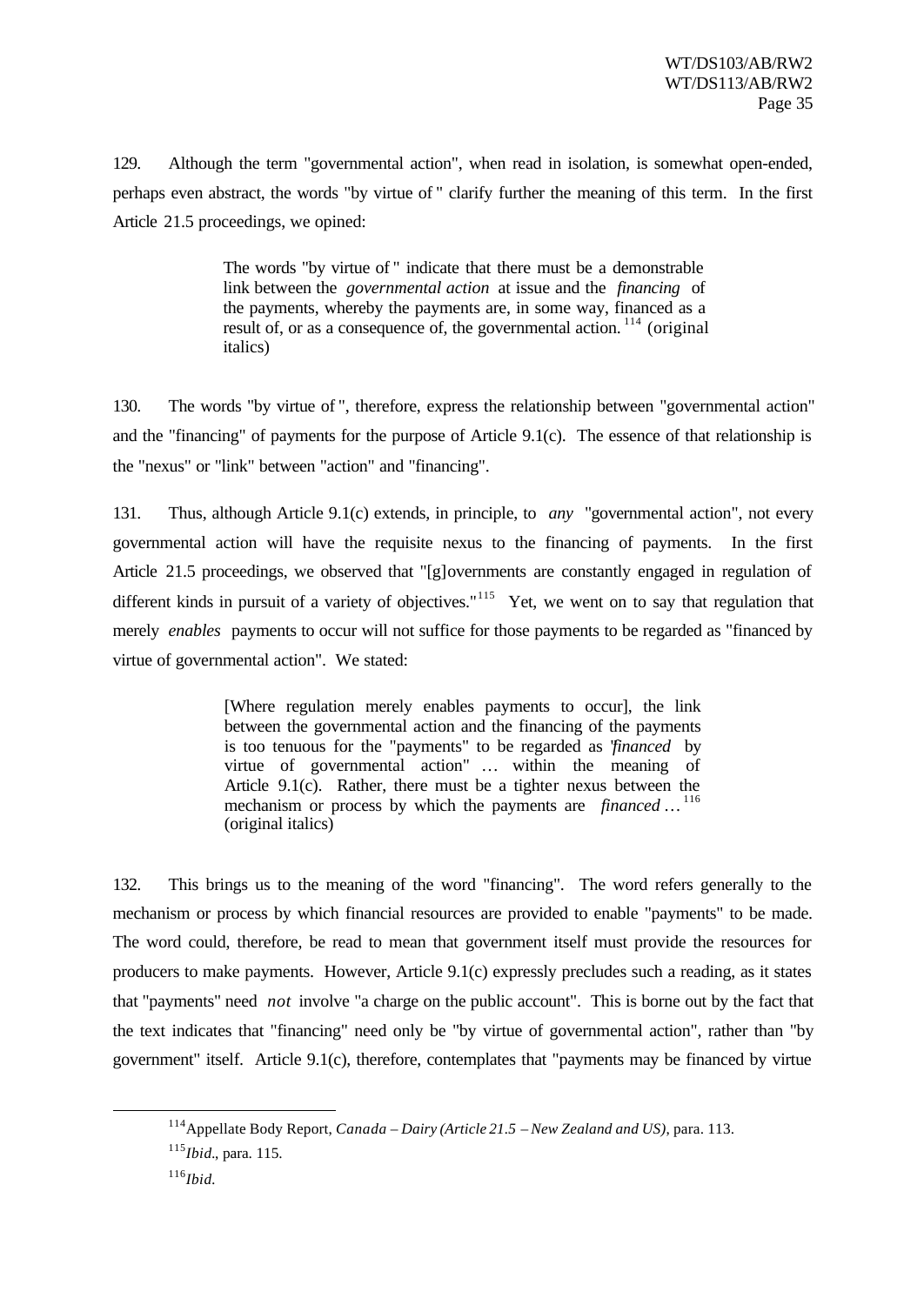of governmental action even though significant aspects of the financing might not involve government." $117$  Indeed, as we have said, payments may be made, and funded, by private parties.  $118$ 

133. The word "financing" must, nonetheless, be given meaning. Accordingly, even if government does not fund the payments itself, it must play a sufficiently important part in the process by which a private party funds "payments", such that the requisite nexus exists between "governmental action" and "financing".

134. These general remarks illustrate well that "[i]t is extremely difficult … to define in the abstract the precise character of the required link between the governmental action and the financing of the payments, particularly where payments-in-kind are at issue."<sup>119</sup> In each case, the alleged link must be examined taking account of the particular character of the governmental action at issue and its relationship to the payments made.  $120$ 

135. With this mind, we turn to the facts of this dispute. We recall that we have described the key features of the Canadian regulatory system in paragraphs 12-14 of this Report. <sup>121</sup>

136. We have also upheld the Panel's finding that producers make "payments", under Article 9.1(c) of the *Agreement on Agriculture*, to processors through sales of CEM at prices that are below the COP standard. As a result, producers' sales revenues do not recoup all of the costs associated with producing and selling CEM. As this short-fall in revenues must be "financed" from some other source, sales of CEM necessarily involve the "financing" of "payments". The crucial question is the *source* of that financing and, in particular, whether the financing occurs "by virtue of governmental action".

137. The Panel considered that "a significant percentage" of Canadian milk producers are able to cover the entirety of fixed and variable costs of production through in-quota sales of domestic milk. As a result, the Panel opined, these producers can afford to make export sales at marginal cost.<sup>122</sup> The Panel found that governmental action regulating the domestic milk market "cross-subsidizes many sales that otherwise would not be made or would at least constitute sales at a loss."<sup>123</sup>

<sup>117</sup>Appellate Body Report, *Canada – Dairy (Article 21.5 – New Zealand and US)*, para. 114.

<sup>118</sup>*Supra*, para. 87.

<sup>119</sup>Appellate Body Report, *Canada – Dairy (Article 21.5 – New Zealand and US)*, para. 115.

<sup>120</sup>*Ibid.*, para. 115.

<sup>&</sup>lt;sup>121</sup>See also Panel Report, paras. 2.1-2.4.

<sup>122</sup>*Ibid.*, para. 5.128.

<sup>123</sup>*Ibid.*, para. 5.127.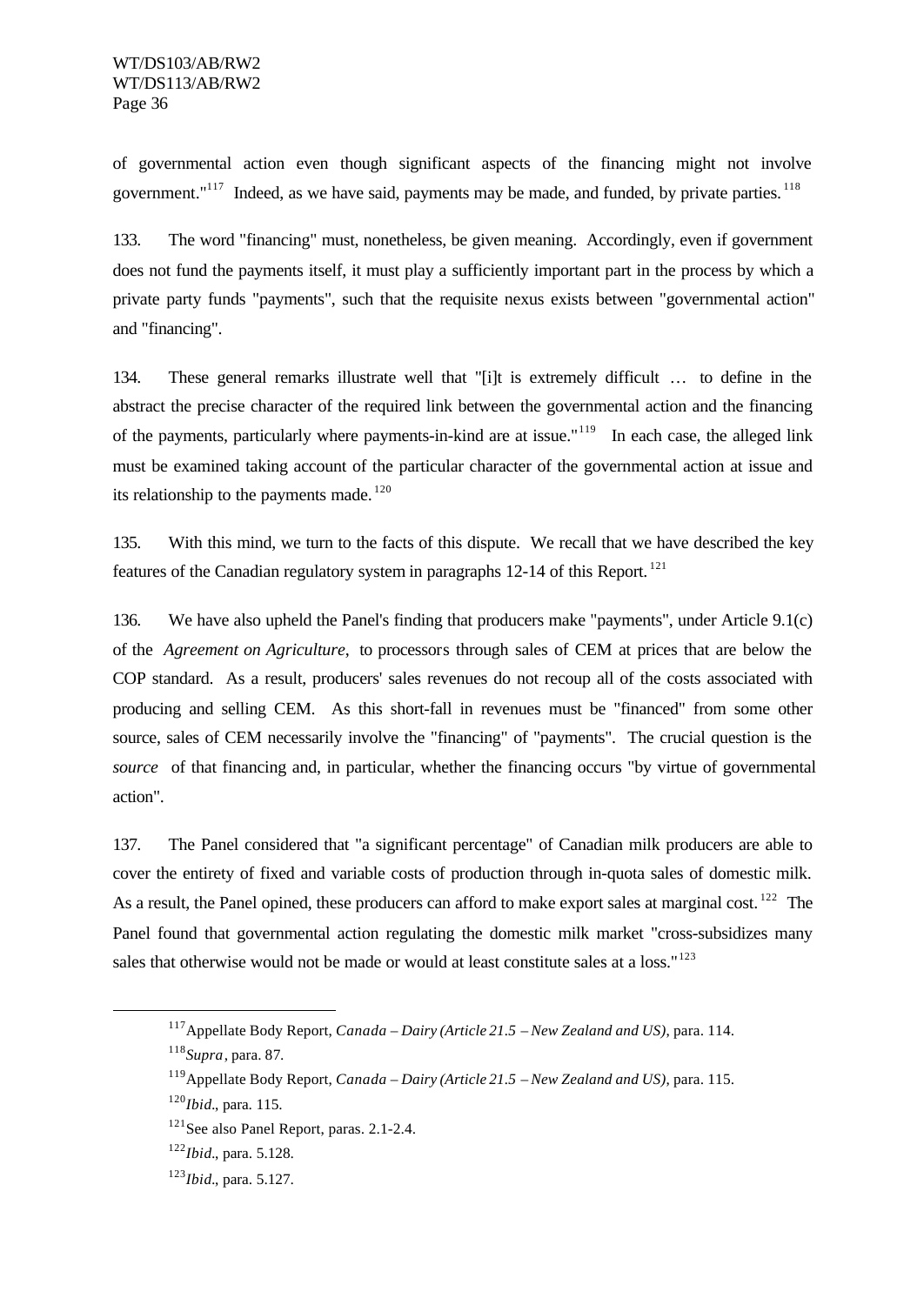138. We note that CEM is produced almost exclusively by the same producers who supply milk to the domestic market.  $124$  It is not contested that these producers use the same production facilities to produce domestic and export milk—that is, the same land, cattle, buildings, machinery, milking facilities, and so on. Indeed, in some provinces, even after production, both regulatory classes of milk have common storage and transportation facilities. <sup>125</sup> There is, in other words, a single line of production for all milk, whatever its destination market.

139. Where fungible goods, such as milk, are produced using a single line of production, but sold in two different markets, the fixed costs of production are, in principle, shared between sales revenues from both markets. However, in the event that one of the two markets offers much higher revenues, a disproportionately large part, possibly even all, of the shared fixed costs may be borne by sales made in the more remunerative market.

140. Where sales in the more remunerative market bear more than their relative proportion of shared fixed costs, sales in the other market do not need to cover their relative proportion of the shared fixed costs in order to be profitable.<sup>126</sup> Rather, these sales can be made profitably *below* the average total cost of production. If the more remunerative sales cover *all* fixed costs, sales in the other market can be made profitably at any price above marginal cost. In these situations, the higher revenue sales effectively "*finance*" a part of the lower revenue sales by funding the portion of the shared fixed costs attributable to the lower priced products.

141. In Canada, the domestic price of milk is fixed by a government agency—the CDC—on the basis of an annual survey of producers' costs of production. The CDC has a statutory mandate to ensure that, through the administered price, a "fair return" is secured for "efficient producers". The CDC sets this administered price on the basis of data covering 70 percent of producers, such that these 70 percent of producers can, on average, cover *all* of their costs of production, including *all fixed*

<sup>&</sup>lt;sup>124</sup> According to Canada, approximately 100 milk producers produce CEM without, at the same time, holding a domestic quota. (Canada's response to Question 2(c) posed by the Panel during the Panel proceedings, confirmed by Canada's response to questioning at the oral hearing) These 100 producers represent approximately 0.5% of all 19,000 Canadian milk producers and 1.25% of all 8000 CEM producers. (Panel Report, paras. 3.70 and 5.55) Moreover, the export market represents only 3.62 percent, by volume, of the total Canadian milk production. (Canada's response to questioning at the oral hearing)

 $125$ See, for instance, the Agreement on Commercial Milk Export between the British Columbia Milk Producers Association, the Mainland Dairymen's Association, and the British Columbia Dairy Council, p. 2, Exhibit US-21 submitted by the United States to the Panel.

<sup>&</sup>lt;sup>126</sup>Even if sales in the more remunerative market do not cover *all* of the shared fixed costs, they may bear a higher relative proportion of those costs, such that sales in the less remunerative market can be made at a price below the average total cost of production, because these sales do not need to cover their entire relative proportion of shared fixed costs.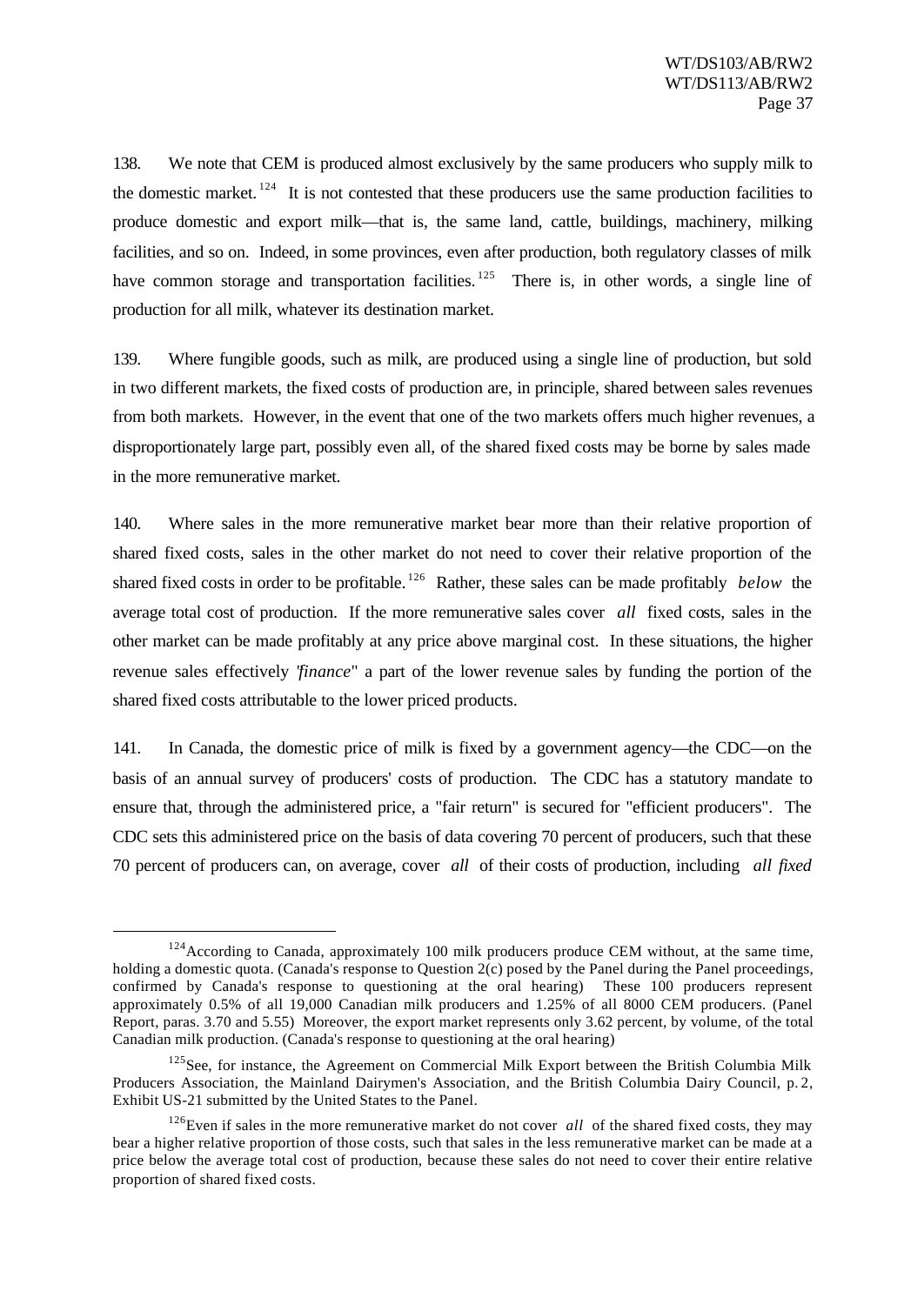*costs*, through domestic sales of milk. <sup>127</sup> Moreover, for other producers, domestic sales will cover a significant part, if not all, of the fixed costs. This suggests, to us, that a large proportion of producers can finance the sale of CEM at a price that is below the COP standard *as a result of participation in the domestic market*. <sup>128</sup> In that respect, we note also that the domestic milk market represents 96.4 percent, by volume, of total Canadian milk production, with export production representing only 3.6 percent, by volume.  $129$ 

142. We observe that, although there is a large proportion of producers that could sell CEM below the COP standard, the proportion of producers who have actually made at least one CEM sale is around 40 percent of all producers.

143. In these circumstances, we agree with the Panel that the evidence indicates that a "significant percentage" of producers are "likely" to make sales of CEM at below the costs of production as a result of highly remunerative in-quota sales in the domestic market. For these producers, domestic sales are likely to "finance" payments made on the sale of CEM. Although the Panel's finding is based on "likelihood", this likelihood seems, to us, to be rather high. Any producer whose fixed costs have been, in large part, covered by domestic sales, and who has sufficient capacity to produce for the export market, has a powerful profit incentive to sell CEM at a competitive export price, even if that price is below the average total cost of production, as long as the price is above marginal costs of production. In any event, we recall that, pursuant to Article 10.3 of the *Agreement on Agriculture*, Canada bears the burden of proving that sales of CEM do not involve the granting of export subsidies.

144. It falls now to consider the role of the Canadian government in financing payments made on the sale of CEM. We have agreed with the Panel that a significant percentage of producers are likely to finance sales of CEM at below the costs of production as a result of participation in the domestic market. Canadian "governmental action" controls virtually every aspect of domestic milk supply and management.<sup>130</sup> In particular, government agencies fix the price of domestic milk that renders it

l

 $129$ Canada's response to questioning at the oral hearing.

<sup>130</sup>We recall that certain aspects of the supply and management of milk in Canada were examined in the original proceedings in this dispute. In those proceedings, we found that the agencies managing the supply of milk were "government" agencies. (Appellate Body Report, *Canada – Dairy*, para. 118)

<sup>127</sup>Panel Report, para. 5.128.

<sup>&</sup>lt;sup>128</sup>In addition to the *CDC Handbook*, the Panel also referred to newspaper articles submitted by New Zealand to support its view that a significant proportion of producers covers their fixed costs through domestic sales. (Panel Report, para. 5.128; Exhibit NZ-7 submitted by New Zealand to the Panel) In the two newspaper articles, the President of Dairy Farmers Canada and the Chairman of Dairy Farmers Ontario asserted, respectively, that only 25 percent and 39 percent of producers would cover all their costs at the price fixed by the CDC. At the oral hearing, Canada cautioned that such newspaper opinions should be treated "carefully". In any event, we note that even these figures tend to indicate that a large proportion of producers covers most, if not all, of their fixed costs through in-quota domestic sales.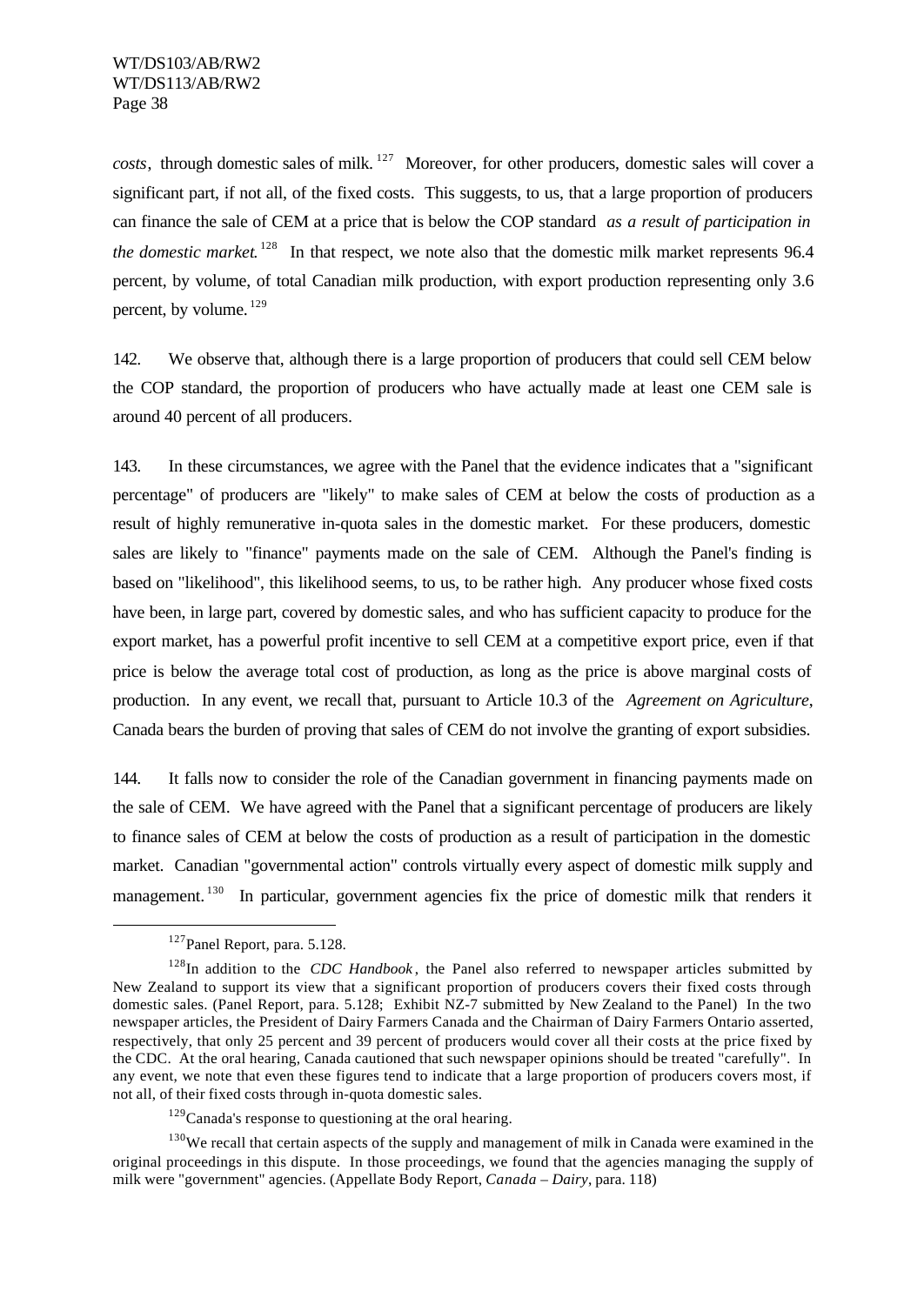highly remunerative to producers. Government action also controls the supply of domestic milk through quota, thereby protecting the administered price. The imposition by government of financial penalties on processors that divert CEM into the domestic market is another element of governmental control over the supply of milk. Further, the degree of government control over the domestic market is emphasized by the fact that government pools, allocates, and distributes revenues to producers from all domestic sales. Finally, governmental action also protects the domestic market from import competition through tariffs.<sup>131</sup>

145. In our view, the effect of these different governmental actions is to secure a highly remunerative price for sales of domestic milk by producers. In turn, it is due to this price that a significant proportion of producers covers their fixed costs in the domestic market and, as a result, has the resources profitably to sell export milk at prices that are below the costs of production.

146. Accordingly, we agree with the Panel that "governmental action" in the domestic market plays a critical part in the "financing" of payments made by a significant percentage of producers on the sale of CEM. As such, we agree with the Panel that payments made through the supply of CEM at below the COP standard are financed by virtue of this governmental action.<sup>132</sup> We also agree with the Panel that Canada failed to establish the contrary, pursuant to Article 10.3 of the *Agreement on Agriculture*.

147. We do not agree with Canada that the circumstances indicate that the Canadian government has merely created a regulatory framework whereby it has enabled producers to sell CEM at prices that are below the costs of production. Certainly, producers decide for themselves whether and when to sell CEM. However, governmental action in the domestic market goes further than simply creating a regulatory environment in which producers choose to make export payments using their own resources. Rather, as we have said, Canadian governmental action is instrumental in providing a significant percentage of producers with the *resources* that enable them to sell CEM at below the costs of production.

<sup>&</sup>lt;sup>131</sup>For instance, in its Schedule, Canada has established a tariff quota of 64,500 tonnes for fluid milk (tariff headings 0401.10.10 and 0401.20.10) for cross-border purchases imported by Canadian consumers, with an in-quota tariff rate of 7.5 percent since 2001; outside this tariff quota, since 2001, Canada's bound tariff is 241.3 percent, but not less than C\$34.5/hl. For yogurt (tariff heading 0403.10), the tariff quota is 332 tonnes and is limited to yogurt in retail-sized containers only; outside this quota, since 2001, the applicable bound tariff rate is 237.5 percent, but not less than 46.6¢/kg. "Fresh (unripened or uncured) cheese" (tariff heading 0406.10) falls under a tariff quota of 20,411,866 tonnes; outside this quota, since 2001, the applicable bound tariff rate is 245.6 percent, but not less than  $451.1\frac{\epsilon}{kg}$ .

<sup>132</sup>Panel Report, paras. 5.133-5.135.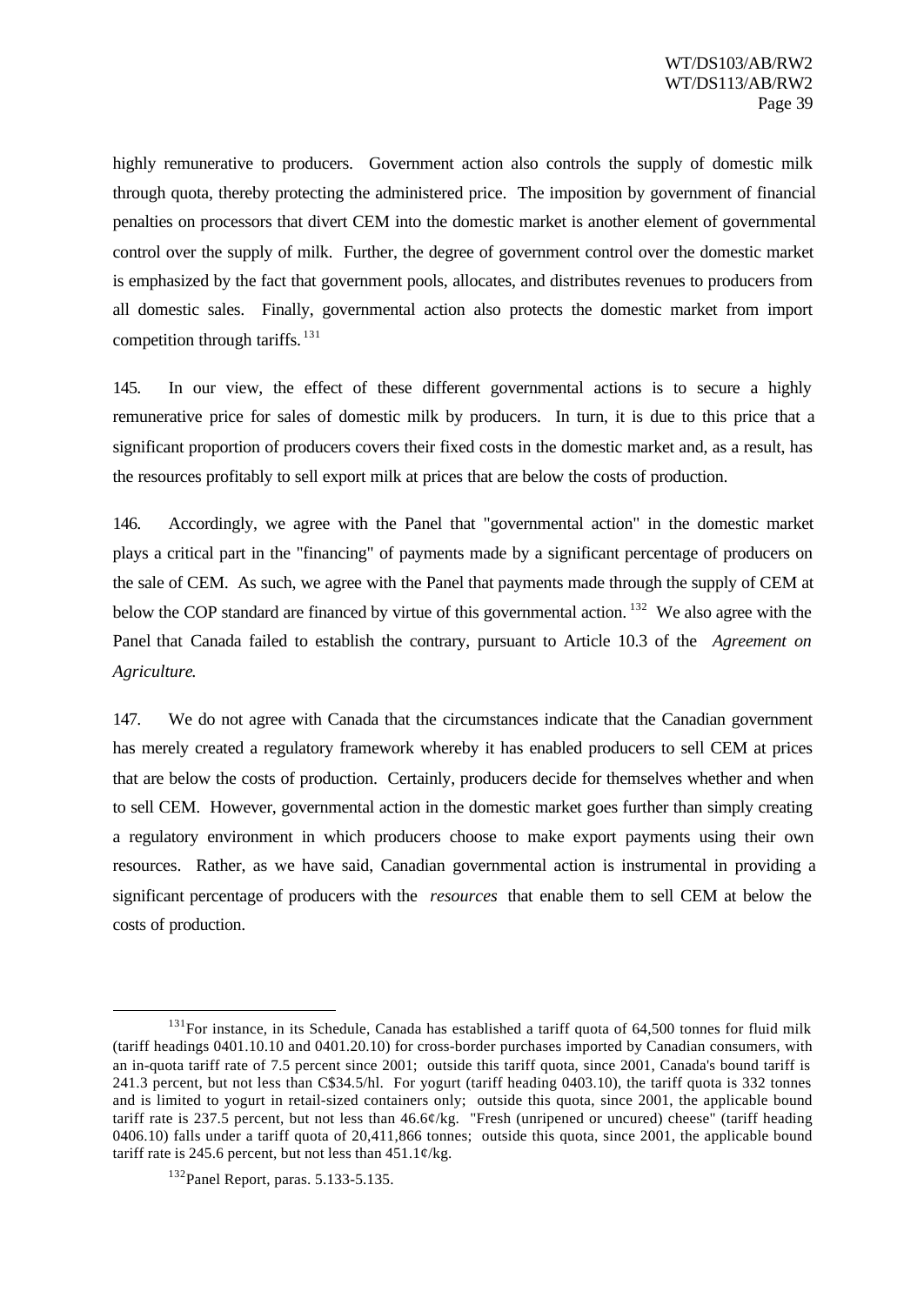148. Canada also objects that this reasoning brings "cross-subsidization" under Article 9.1(c) of the Agreement on Agriculture.<sup>133</sup> We have explained that the text of Article 9.1(c) applies to any "governmental action" which "finances" export "payments". The text does not exclude from the scope of the provision any particular governmental action, such as regulation of domestic markets, to the extent that this action may become an instrument for granting export subsidies. Nor does the text exclude any particular form of financing, such as "cross-subsidization". Moreover, the text focuses on the consequences of governmental action ("by virtue of which") and not the intent of government. Thus, the provision applies to governmental action that finances export payments, even if this result is not intended. As stated in our Report in the first Article 21.5 proceedings, this reading of Article 9.1(c) serves to preserve the legal "distinction between the domestic support and export subsidies disciplines of the *Agreement on Agriculture*".<sup>134</sup> Subsidies may be granted in both the domestic and export markets, provided that the disciplines imposed by the Agreement on the levels of subsidization are respected. If governmental action in support of the domestic market could be applied to subsidize export sales, without respecting the commitments Members made to limit the level of export subsidies, the value of these commitments would be undermined. Article 9.1(c) addresses this possibility by bringing, in some circumstances, governmental action in the domestic market within the scope of the "export subsidies" disciplines of Article 3.3.

149. In our view, the nexus between the Canadian governmental actions in regulating the domestic market and the financing of payments made on the sale of CEM is sufficient, on its own, for us to uphold the Panel's finding that these payments are financed "by virtue of " governmental action. However, we note that, besides these actions, the Panel also relied on other forms of governmental action in support of its conclusion on this issue. <sup>135</sup> The first of these was that *processors* are exempt from paying the higher domestic price for milk when they purchase CEM.<sup>136</sup> We do not believe that this action influences the "financing" of payments by the producer. Certainly, this action explains why the *processor* of CEM is not *required* to pay the higher domestic price for CEM. However, the mere fact that the processor is not obliged to buy CEM at the domestic price does not demonstrate a link between this exemption and the financing of payments by the *producer* on the sale of CEM. The exemption is, in short, not linked to the mechanism by which the producer funds the payments.

<sup>&</sup>lt;sup>133</sup>The Panel used this term to describe the fact that sales revenues from one market—the domestic market—finance a portion of the costs associated with sales made in another market—the CEM market. (Panel Report, paras. 5.127, 5.130, and 5.134)

<sup>134</sup>Appellate Body Report, *Canada – Dairy (Article 21.5 – New Zealand and US)*, para. 90.

<sup>&</sup>lt;sup>135</sup>Panel Report, para. 5.134.

<sup>136</sup>*Ibid.*, paras. 5.115-5.116.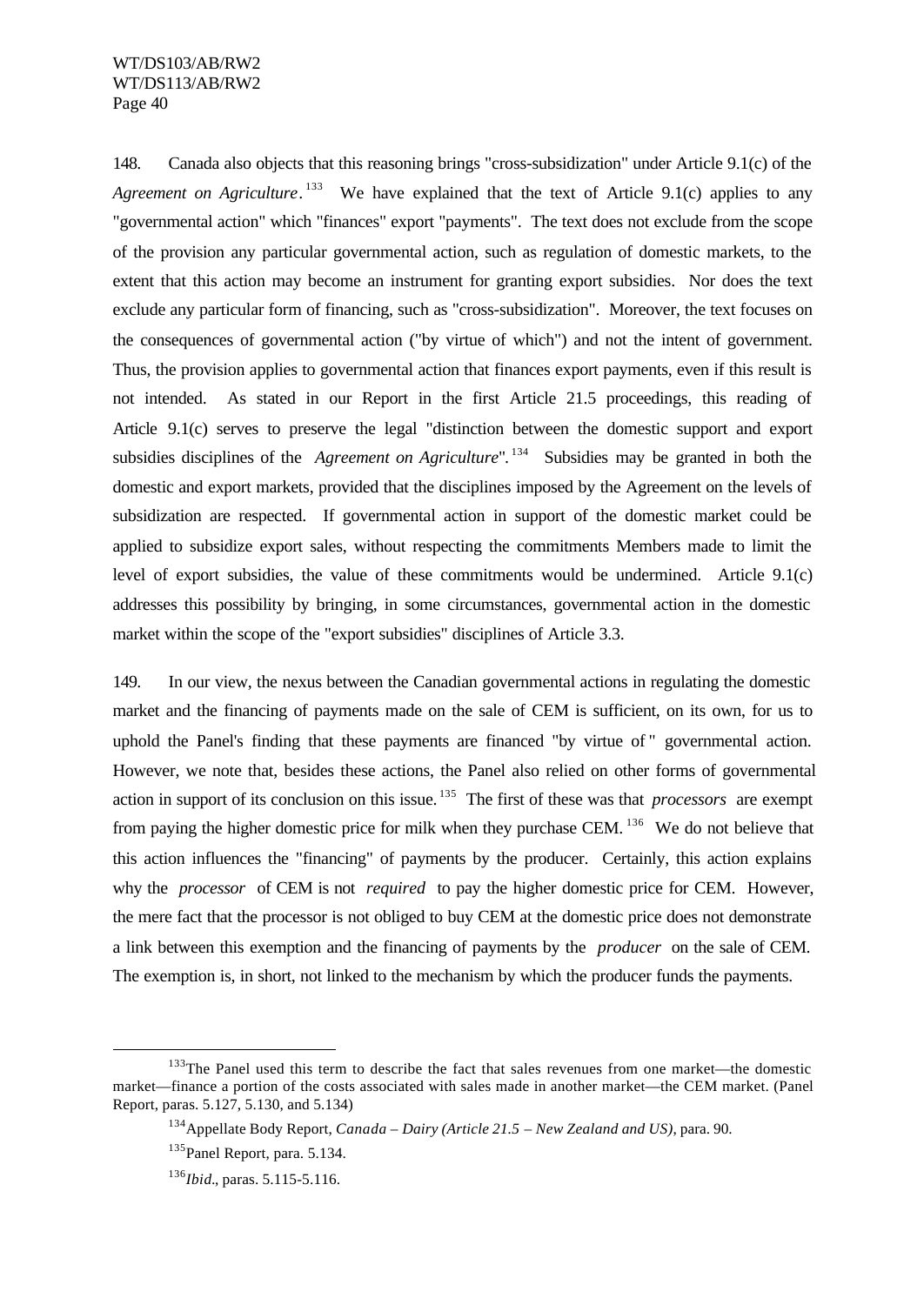150. The second other form of governmental action relied on by the Panel was "the prohibition on the diversion of CEM back into the domestic regulated market".<sup>137</sup> We have already mentioned this factor in our analysis of governmental action.<sup>138</sup>

151. The final governmental action relied on by the Panel was the requirement for producers to pre-commit to sell CEM. The Panel found that this requirement creates "an additional incentive" to sell a larger quantity of CEM than would be the case if producers could decide to sell to that market "*ex post*".<sup>139</sup> Although this may be the case, we also consider it possible that producers are able to make a reasonably accurate prediction of production levels, particularly as pre-commitment occurs on a 30-day basis.<sup>140</sup> Further, we think producers are just as likely to err on the side of caution to ensure that CEM sales do not prejudice their ability to exhaust their quota entitlement to sell milk at the higher domestic price. In the light of these doubts, we attach no weight to the pre-commitment requirement.

152. Before concluding, we wish to comment on Canada's arguments concerning the approximately 100 producers out of the 8,000 who sell CEM, and out of the total of 19,000 producers that do *not* participate in the domestic market at all and sell solely CEM. <sup>141</sup> Canada argues that the Panel erred in finding that, for these producers, sales of CEM involve payments "financed by virtue of governmental action". We do not believe that it is necessary for us to make any findings regarding these 100 producers. The complaint made by New Zealand and the United States is that Canada has acted inconsistently with its export subsidy commitments under the *Agreement on Agriculture*. Canada may act inconsistently with these commitments, as we have found, even if some producers never make payments financed by virtue of governmental action.

153. We also wish to emphasize that we do not suggest that Canada's domestic supply management system is inconsistent with Canada's obligations under the covered agreements and, specifically, the *Agreement on Agriculture*. The consistency of Canada's domestic milk supply management system is *not* at issue in these proceedings. However, pursuant to Articles 3.3, 8, and 9.1(c) of the *Agreement on Agriculture*, Canada must ensure that it confines, to its export subsidy reduction commitment levels, any export "payments" which are "financed by virtue of " the governmental action Canada takes to regulate the domestic milk market.

<sup>&</sup>lt;sup>137</sup>Panel Report, paras. 5.117 and 5.134.

<sup>138</sup>*Supra*, para. 144.

<sup>&</sup>lt;sup>139</sup>Panel Report, para. 5.130.

 $140$ Canada's response to questioning at the oral hearing.

<sup>141</sup>See *supra*, footnote 124.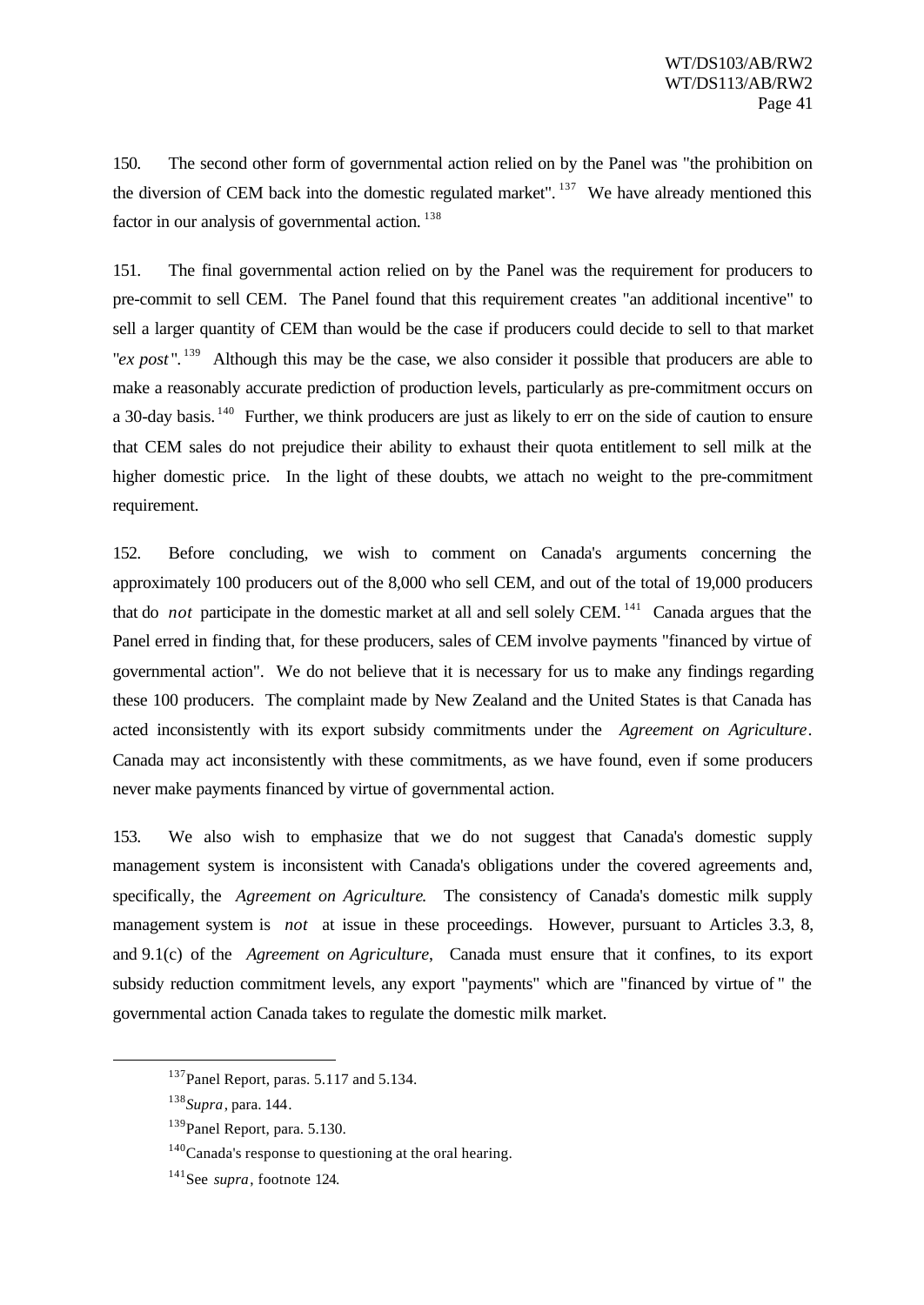154. In conclusion, therefore, we uphold the Panel's finding, in paragraph 5.135 of the Panel Report, that the supply of CEM, by producers to processors, involves payments which are "financed by virtue of governmental action", within the meaning of Article 9.1(c) of the *Agreement on Agriculture.*

#### C. *Conclusion on Article 9.1(c) of the Agreement on Agriculture*

155. We have upheld the Panel's finding that the supply of CEM involves "payments" on the export of dairy products and also its finding that these payments are "financed by virtue of governmental action". Accordingly, we uphold the Panel's finding, in paragraph 5.136 of the Panel Report, that the supply of CEM involves export subsidies under Article 9.1(c) of the *Agreement on Agriculture*.

156. In consequence, we also uphold the Panel's conclusion, in paragraph 6.1 of the Panel Report, that, through the combination of the supply of CEM and the operation of Special Milk Class 5(d), Canada has acted inconsistently with its obligations under Articles 3.3 and 8 of the *Agreement on Agriculture*.

# **VII. Article 10.1 of the** *Agreement on Agriculture—***"Export Subsidies"**

157. Canada also appeals the Panel's alternative finding, in paragraph 5.165 of the Panel Report, that, if the CEM scheme does not involve export subsidies under Article 9.1(c) of the *Agreement on Agriculture*, it nevertheless constitutes export subsidies under Article 10.1 of that Agreement.<sup>142</sup> In making this alternative finding, the Panel recalled that Article 10.1 of the *Agreement on Agriculture* is residual in character to Article 9.1 of the *Agreement on Agriculture* and that a measure cannot simultaneously be an export subsidy under both Article 9.1 and Article 10.1.<sup>143</sup> The Panel stated that its alternative finding under Article 10.1 of the *Agreement on Agriculture* would be relevant only if we were to reverse its finding that the CEM scheme falls within Article 9.1(c) of that Agreement.  $^{144}$ 

158. As we have concluded that the CEM scheme involves export subsidies under Article 9.1(c) of the *Agreement on Agriculture*, those subsidies cannot, by definition, simultaneously be export subsidies under Article 10.1. Therefore, the condition on which the Panel premised its alternative finding under Article 10.1 of the *Agreement on Agriculture* does not arise. In these circumstances,

<sup>&</sup>lt;sup>142</sup>See also Panel Report, paras. 5.174 and 6.1.

<sup>143</sup>See *ibid.*, para. 5.140, referring to Appellate Body Report, *Canada – Dairy (Article 21.5 – New Zealand and US)*, para. 121.

<sup>144</sup>See *ibid.*, paras. 5.141 and 5.174.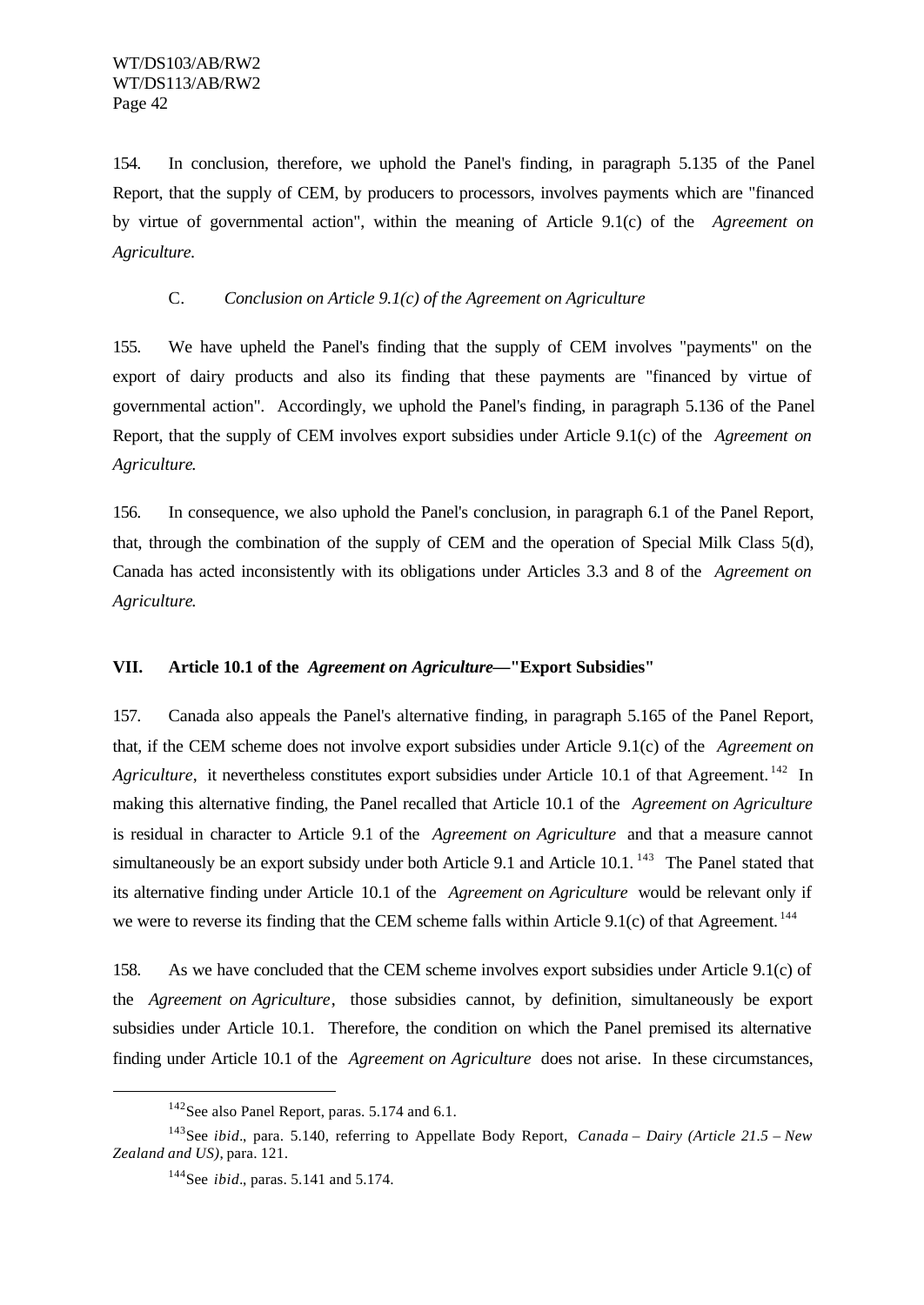both the Panel's reasoning and its finding under Article 10.1 of the *Agreement on Agriculture* are moot and of no legal effect. There is, therefore, no reason for us to rule upon Canada's appeal of the Panel's finding under Article 10.1, nor to make any finding under this provision.

#### **VIII. Findings and Conclusions**

- 159. For the reasons set out in this Report, the Appellate Body:
	- (a) reverses the Panel's interpretation of Article 10.3 of the *Agreement on Agriculture* in paragraph 5.19 of the Panel Report, according to which a complaining Member would be required to make out a *prima facie* case in support of all aspects of its claims under Articles 3.3, 8, 9.1(c), and 10.1 of the *Agreement on Agriculture*, but holds that this error did not vitiate the Panel's findings under Articles 3.3, 8, 9.1(c), and 10.1 of that Agreement;
	- (b) upholds the Panel's finding, in paragraphs 5.89 and 5.135 of the Panel Report, that Canada, through the combination of the supply of CEM and the operation of Special Milk Class 5(d), has acted inconsistently with its obligations under Article 3.3 and Article 8 of the *Agreement on Agriculture* by providing export subsidies listed in Article 9.1(c) of that Agreement in excess of the quantity commitment levels specified in Canada's Schedule; and
	- (c) declines to rule on the Panel's alternative finding under Article 10.1 of the *Agreement on Agriculture* in paragraph 5.165 of the Panel Report, as, in the light of the Appellate Body's finding in subparagraph (b) above, that alternative finding is moot and of no legal effect.

160. The Appellate Body recommends that the DSB request that Canada bring its measures found in this Report, and in the Panel Report as modified by this Report, to be inconsistent with its obligations under the *Agreement on Agriculture*, into conformity with that Agreement.